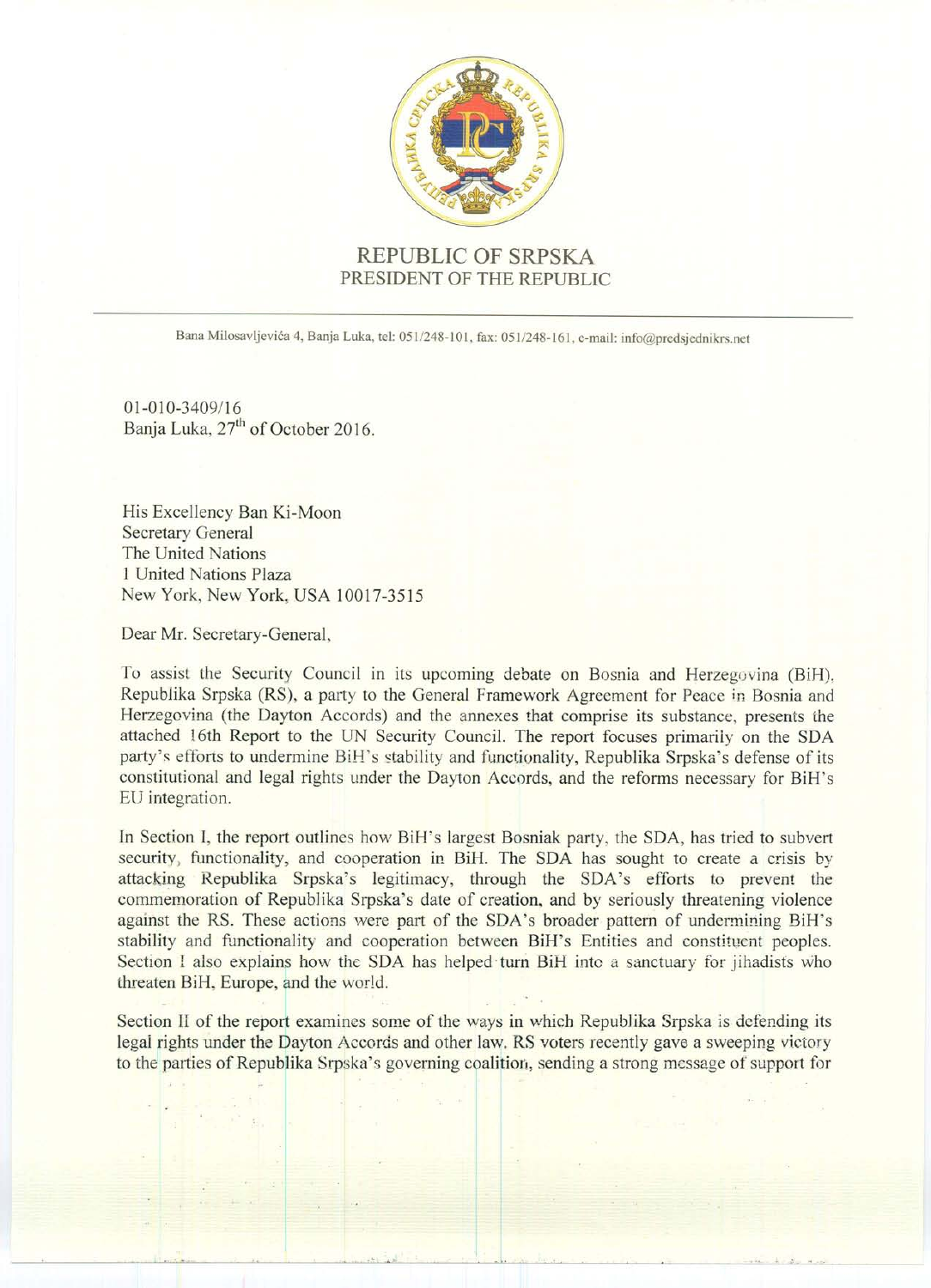the RS Government and its policies, including its economic reforms and its protection of Republika Srpska's rights under Dayton. RS voters also recently took part in a referendum about the date of the RS Republic Day holiday, voting overwhelmingly in favor of retaining the current date. Despite feverish claims by the SDA party, the referendum had nothing to do with BiH's territorial integrity and was fully in accord with applicable law. The referendum was a step toward implementing the BiH Constitutional Court's November 2015 decision on Republic Day, which, as the report explains, cannot reasonably be interpreted to forbid Republika Srpska from observing the date of its founding. Section II also explains why the recently published BiH census results are inaccurate and legally invalid.

Section III reiterates Republika Srpska's strong support for BiH's integration into the EU and examines the reforms that are necessary for continued progress. Republika Srpska continues its vigorous efforts to bring BiH closer to the EU, including by implementing the EU-sponsored Reform Agenda. Section III also examines the significant reforms to BiH judicial and prosecutorial institutions that will be required for EU integration. Among these are eliminating prosecutorial discrimination against Serb victims of war crimes, reforming the justice system through the EU Structured Dialogue, ending the role of foreign judges on the BiH Constitutional Court, and stopping the abuse of justice institutions for political advantage.

As the Republika Srpska implements reforms to promote economic growth and EU integration, it asks members of the international community to respect the Dayton Accords and support local reform initiatives in BiH. Republika Srpska believes that BiH can be a stable and successful part of Europe if the Dayton structure is respected.

I would ask that this letter, the report, and its attachment be distributed to the Security Council's members. Should you or any Security Council member require information beyond what is provided in the report or have any questions regarding its contents. I would be pleased to provide you with it.

Yours sincerely,

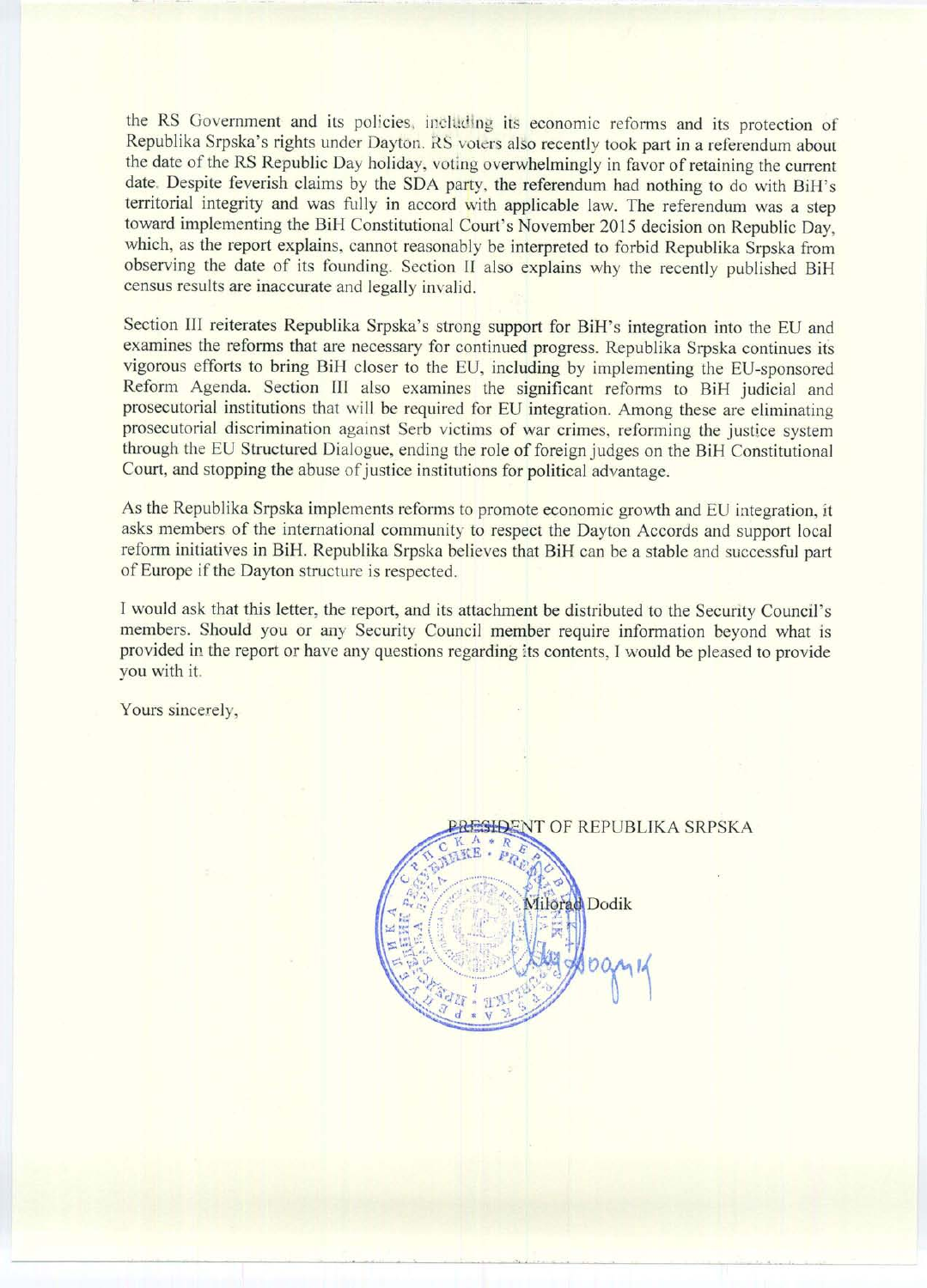# **Republika Srpska's 16th Report to the UN Security Council**

**October 2016**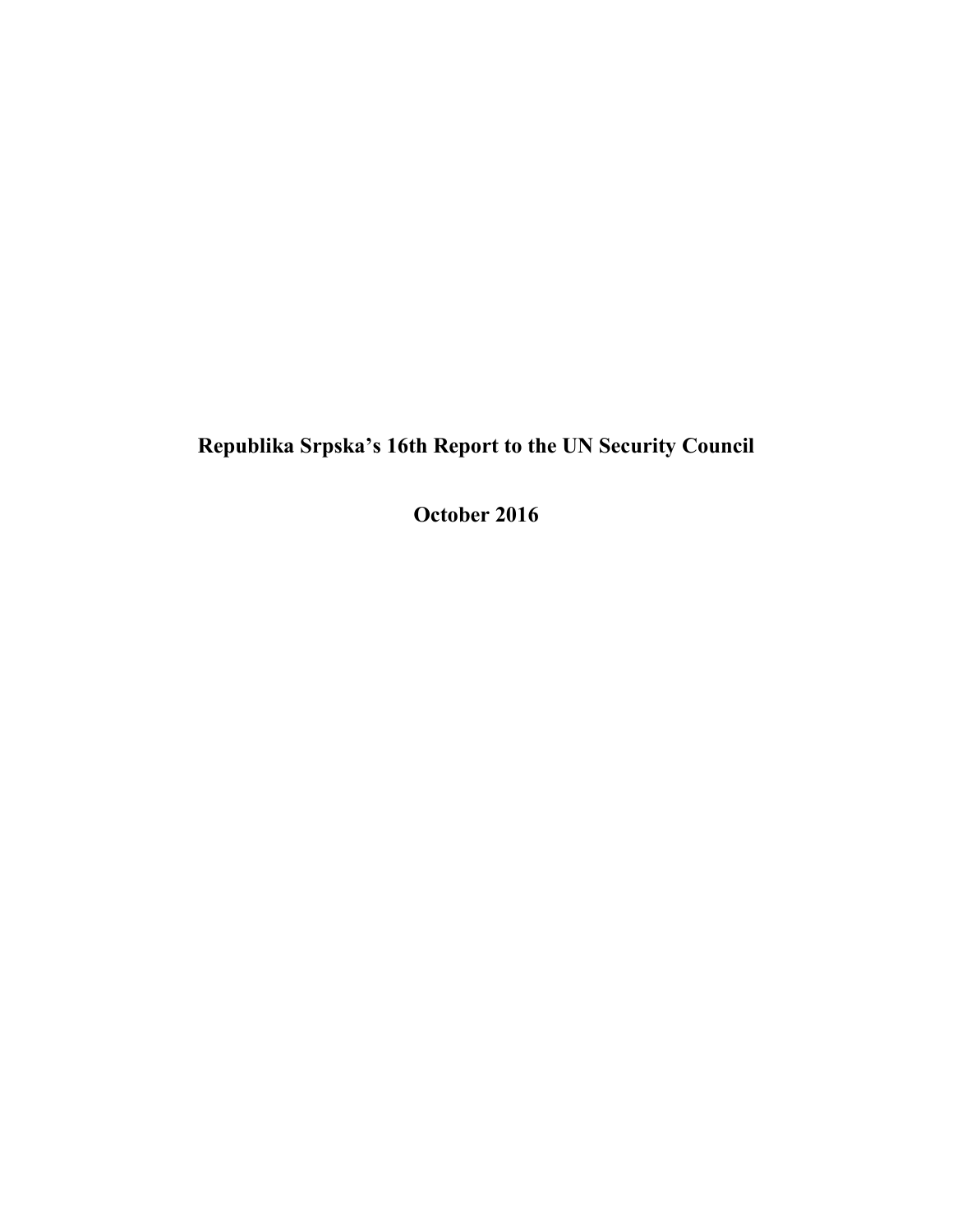# **Republika Srpska's 16th Report to the UN Security Council**

# **Table of Contents**

| $\mathbf{I}$ . | The SDA has sought to create a crisis in BiH and undermine security, functionality, and    |                                                                                                                                                                    |                                                                                      |  |  |  |
|----------------|--------------------------------------------------------------------------------------------|--------------------------------------------------------------------------------------------------------------------------------------------------------------------|--------------------------------------------------------------------------------------|--|--|--|
|                | A.                                                                                         | The SDA has sought to create a crisis by attacking Republika Srpska's legitimacy,<br>through its efforts to prevent commemoration of Republika Srpska's Day of the |                                                                                      |  |  |  |
|                |                                                                                            |                                                                                                                                                                    |                                                                                      |  |  |  |
|                |                                                                                            |                                                                                                                                                                    | 2. Serious threats of violence by the SDA and Bosniak leaders and Republika Srpska's |  |  |  |
|                |                                                                                            |                                                                                                                                                                    | 3. The SDA's Attempt to Use the BiH Chief Prosecutor to Punish the RS President 5    |  |  |  |
|                | <b>B.</b>                                                                                  | The SDA's recent actions to create a crisis are part of a broader pattern of undermining                                                                           |                                                                                      |  |  |  |
|                |                                                                                            |                                                                                                                                                                    | 1. The SDA held much-needed IMF financing for Entities hostage for purely political  |  |  |  |
|                |                                                                                            | 2.                                                                                                                                                                 |                                                                                      |  |  |  |
|                |                                                                                            | 3.                                                                                                                                                                 |                                                                                      |  |  |  |
|                |                                                                                            | 4.                                                                                                                                                                 |                                                                                      |  |  |  |
|                |                                                                                            | 5.                                                                                                                                                                 |                                                                                      |  |  |  |
|                | $\mathcal{C}$ .                                                                            |                                                                                                                                                                    |                                                                                      |  |  |  |
|                |                                                                                            | 1.                                                                                                                                                                 |                                                                                      |  |  |  |
|                |                                                                                            | 2.                                                                                                                                                                 |                                                                                      |  |  |  |
|                |                                                                                            | 3.                                                                                                                                                                 |                                                                                      |  |  |  |
|                |                                                                                            | 4.                                                                                                                                                                 | The SDA invited mujahidin to BiH and supported them during and after the war 9       |  |  |  |
|                |                                                                                            | 5.                                                                                                                                                                 |                                                                                      |  |  |  |
|                |                                                                                            | 6.                                                                                                                                                                 |                                                                                      |  |  |  |
|                |                                                                                            | 7.                                                                                                                                                                 |                                                                                      |  |  |  |
|                |                                                                                            | 8.                                                                                                                                                                 | The international community's support of the SDA unintentionally contributes to      |  |  |  |
| II.            | Republika Srpska will continue to defend its rights under BiH's constitution and laws.  12 |                                                                                                                                                                    |                                                                                      |  |  |  |
|                | Voters have sent a message of support for the RS Government and its defense of the<br>A.   |                                                                                                                                                                    |                                                                                      |  |  |  |
|                | B.                                                                                         |                                                                                                                                                                    |                                                                                      |  |  |  |
|                |                                                                                            | $1_{-}$                                                                                                                                                            | The referendum had nothing to do with BiH's territorial integrity.  13               |  |  |  |
|                |                                                                                            | 2.                                                                                                                                                                 |                                                                                      |  |  |  |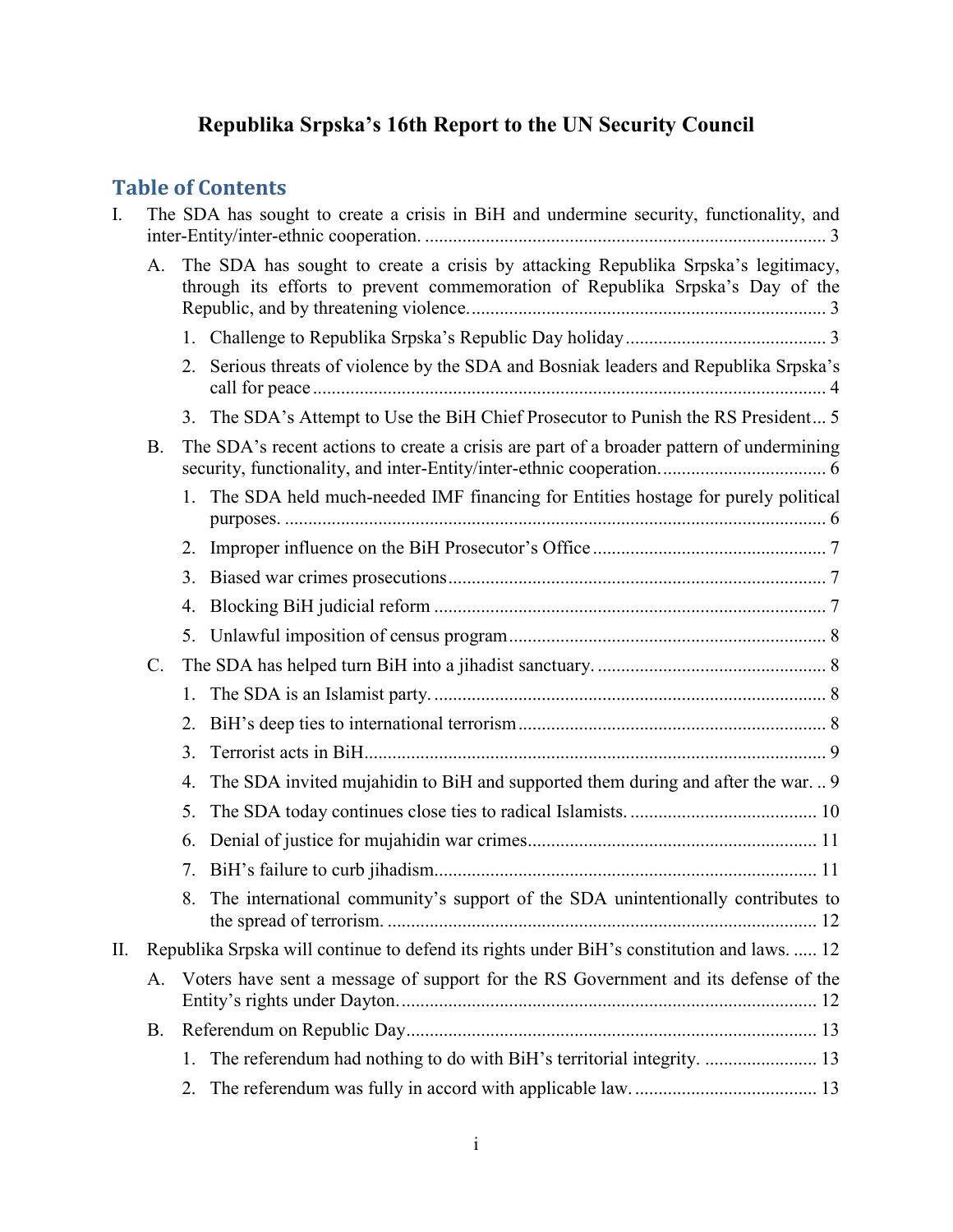|             |             |    | 3. The referendum was a step toward implementing the Constitutional Court's                                                                                  |
|-------------|-------------|----|--------------------------------------------------------------------------------------------------------------------------------------------------------------|
|             |             | 4. | The Constitutional Court's decision cannot reasonably be interpreted to forbid<br>Republika Srpska's citizens to observe Republika Srpska's founding date 15 |
|             |             |    |                                                                                                                                                              |
| Ш.          |             |    |                                                                                                                                                              |
|             | $A_{\cdot}$ |    | Republika Srpska is playing a leading role to promote EU integration 17                                                                                      |
|             | <b>B.</b>   |    | EU integration requires reforms of BiH's judicial and prosecutorial institutions.  18                                                                        |
|             |             |    | The BiH Prosecutor's Office continues to discriminate against Serb victims of war                                                                            |
|             |             | 2. | A new OSCE report explains how the Chief Prosecutor controls war crimes                                                                                      |
|             |             |    |                                                                                                                                                              |
|             |             | 4. |                                                                                                                                                              |
|             |             | 5. |                                                                                                                                                              |
|             |             | 6. |                                                                                                                                                              |
| $C_{\cdot}$ |             |    | EU integration requires closing OHR and ending the invocation of Chapter VII of the                                                                          |
|             |             |    | The High Representative has violated and undermined the Dayton Accords.  27                                                                                  |
|             |             | 2. | The UN Security Council should end its unjustified application of Chapter VII of                                                                             |

Attachment: How Bosnia and Herzegovina has become a Terrorist Sanctuary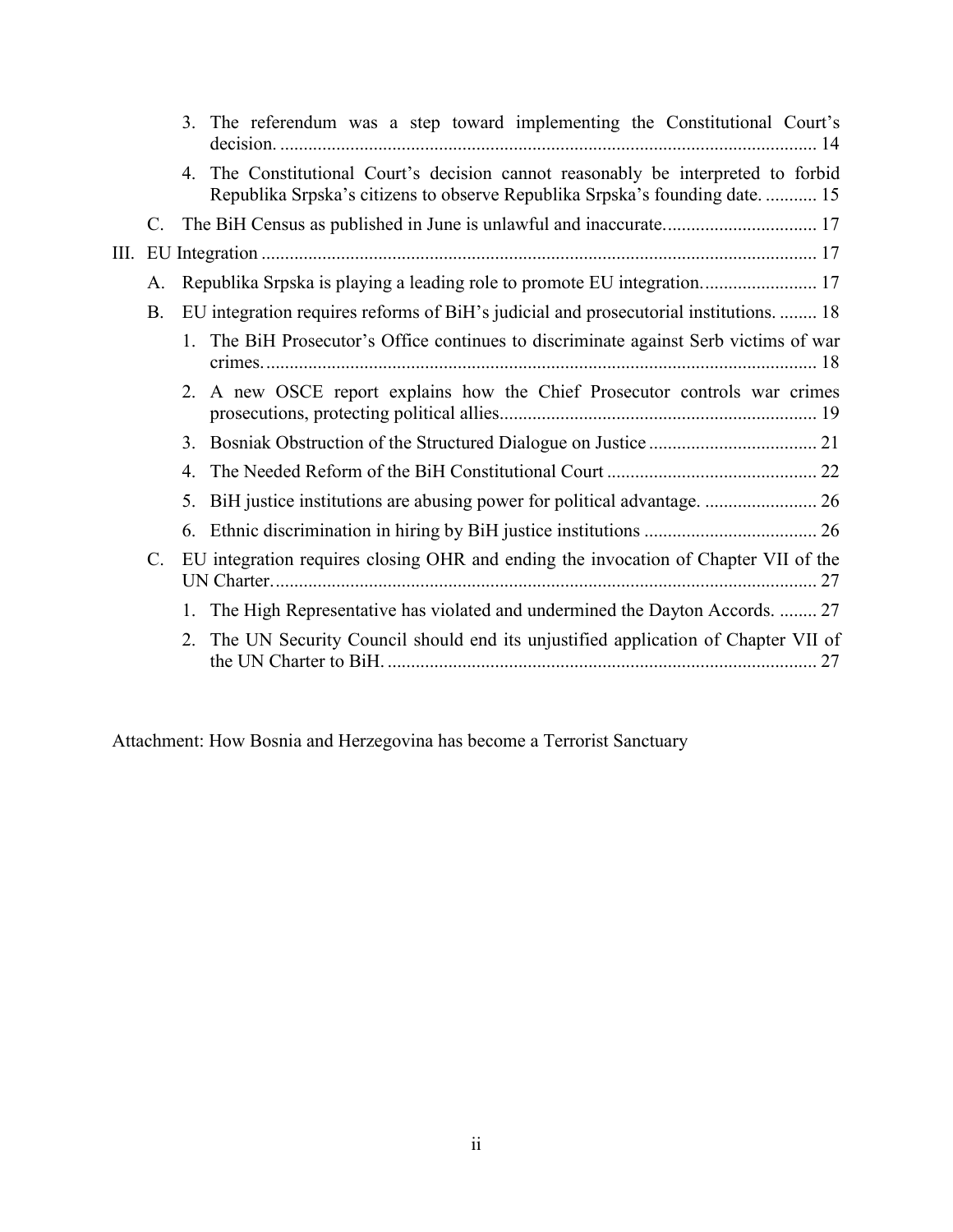# **Republika Srpska's 16th Report to the UN Security Council**

### **Introduction and Executive Summary**

Republika Srpska (RS), a party to all of the annexes that comprise the Dayton Accords, respectfully submits this 16th Report to the UN Security Council, which outlines the RS Government's views on key issues facing Bosnia and Herzegovina (BiH). Among the issues examined in this Report are the SDA Party's efforts to create a crisis in BiH, Republika Srpska's defense of its constitutional and legal rights, and reforms necessary for BiH's EU integration.

#### **I. The SDA has sought to create a crisis in BiH and undermine security, functionality, and inter-Entity/inter-ethnic cooperation**

Section I of the report examines how the largest Bosniak party, the SDA, has tried to subvert security, functionality, and cooperation in BiH. The SDA has tried to provoke a crisis by attacking Republika Srpska's legitimacy through its effort to ban the commemoration of the date of Republika Srpska's founding (Republic Day) and by threatening violence. The SDA has also tried to use the BiH Chief Prosecutor for a political prosecution of RS President Milorad Dodik.

The SDA's recent attempt to provoke a crisis is part of a broader pattern of undermining BiH's security, functionality, and cooperation between Entities and ethnicities. For example, the SDA held much-needed IMF financing hostage in a baldly political effort to extract unrelated concessions from Republika Srpska. The SDA also exerts improper influence of the BiH Prosecutor's office and helps prevent prosecutions of war crimes with Serb victims. Moreover, the SDA is continuing to block judicial reforms necessary for EU integration. The SDA this year pressured the director of the BiH Statistics Agency into unlawfully imposing a program for the BiH census that inaccurately inflates census results for political objectives.

In addition, the SDA has helped turn BiH into a sanctuary for jihadists, who pose a serious threat to BiH, Europe, and the rest of the world. The SDA, an Islamist party, invited the mujahidin to Bosnia and Herzegovina during the war and has continued its close ties to radical Islamists. The BiH Prosecutor's Office has failed to seek justice for mujahidin atrocities against Serbs. In addition, BiH's SDA-dominated security apparatus is failing to curb the jihadist presence in BiH, and the international community's support of the SDA unintentionally increases the risk of terrorism.

#### **II. Republika Srpska will continue to defend its rights under BiH's constitution and laws.**

Section II of the report explains some of the ways in which Republika Srpska is defending its legal rights under the Dayton Accords and other law in order to maintain the political structures and peace established by the treaties. On the 2 October 2016, RS voters gave a sweeping victory to the parties of Republika Srpska's governing coalition, sending a strong message of support for the RS Government and its policies, including its economic reforms and its staunch protection of Republika Srpska's rights under the Dayton Accords.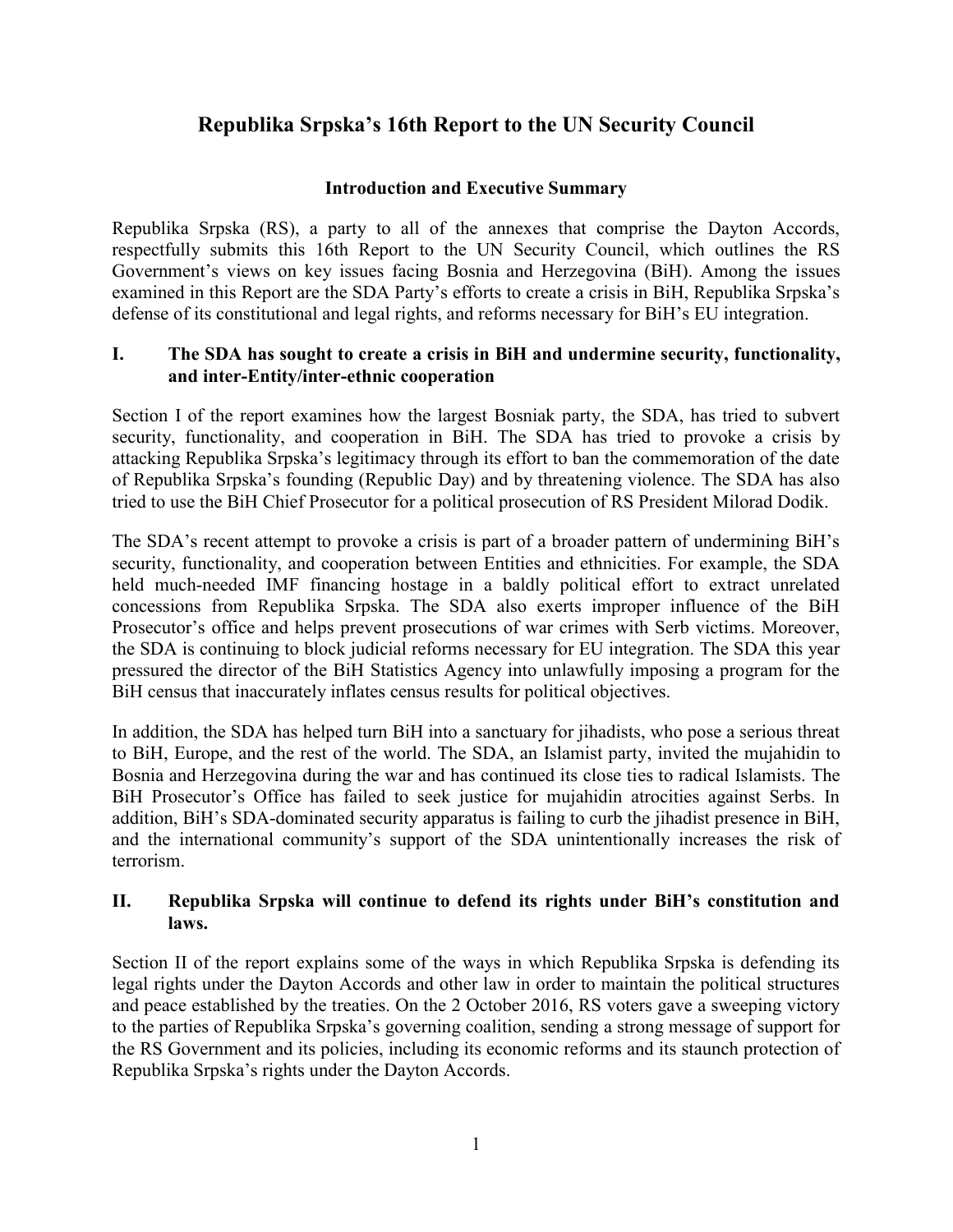RS voters also took part, on 25 September 2016, in a referendum about the date of Republika Srpska's Republic Day holiday, voting overwhelmingly in favor of retaining the current date. The referendum, despite feverish claims by SDA officials, had nothing to do with BiH's territorial integrity and was fully in accord with applicable law. The referendum was a step toward implementing the BiH Constitutional Court's November 2015 decision on Republic Day, which, as this report explains in detail, cannot reasonably be interpreted to forbid Republika Srpska from observing the date of its founding. If the Court were to consistently apply such a position, every other public holiday in BiH would be unconstitutional. The RS National Assembly will soon enact amendments to the RS Law on Holidays to implement the BiH Constitutional Court's decision.

Section II also explains why the BiH census results published on 30 June 2016 are inaccurate and legally invalid. The results were published on the basis of a faulty program of data processing that was adopted unilaterally by the Director of the BiH Agency in direct violation of the BiH Census Law, under unlawful influence of the BiH Chief Prosecutor.

### **III. EU Integration**

Section III reiterates Republika Srpska's strong support for BiH's integration into the EU and examines the reforms that are necessary for continued progress. Republika Srpska continues its vigorous efforts to bring BiH closer to the EU, including by implementing the EU-sponsored Reform Agenda.

EU integration, however, also requires significant reforms to BiH's judicial and prosecutorial institutions. The BiH Prosecutor's Office must end its long pattern of discrimination against Serb victims of war crimes. A recent report by the Organization for Security and Cooperation in Europe helps explain how the BiH Chief Prosecutor controls war crimes prosecutions and protects his allies. The RS Government has continued to seek reforms to BiH's justice system through the EU's Structured Dialogue on Justice, but progress has been impeded because SDA members and other Bosniak officials have fiercely opposed reforms that EU experts have made clear are necessary. Another necessary judicial reform is to the BiH Constitutional Court, which has been plagued by political influence and, as currently constituted, is incompatible with BiH's EU membership. The presence of foreign judges on the court was only intended under the BiH Constitution as a provisional measure; their continuation is inconsistent with BiH's sovereignty and democracy and undermines the court's legitimacy. BiH, moreover, cannot become an EU member until its justice institutions are reformed to stop their abuse of power for political advantage.

EU integration also requires closing OHR and ending the UN Security Council's invocation of Chapter VII of the UN Charter.

As the RS continues to pursue reforms to improve its economy and advance EU integration, it asks members of the international community to respect the Dayton Accords and support local reform initiatives in BiH. The RS believes BiH can be a stable and successful part of Europe if the Dayton structure is respected.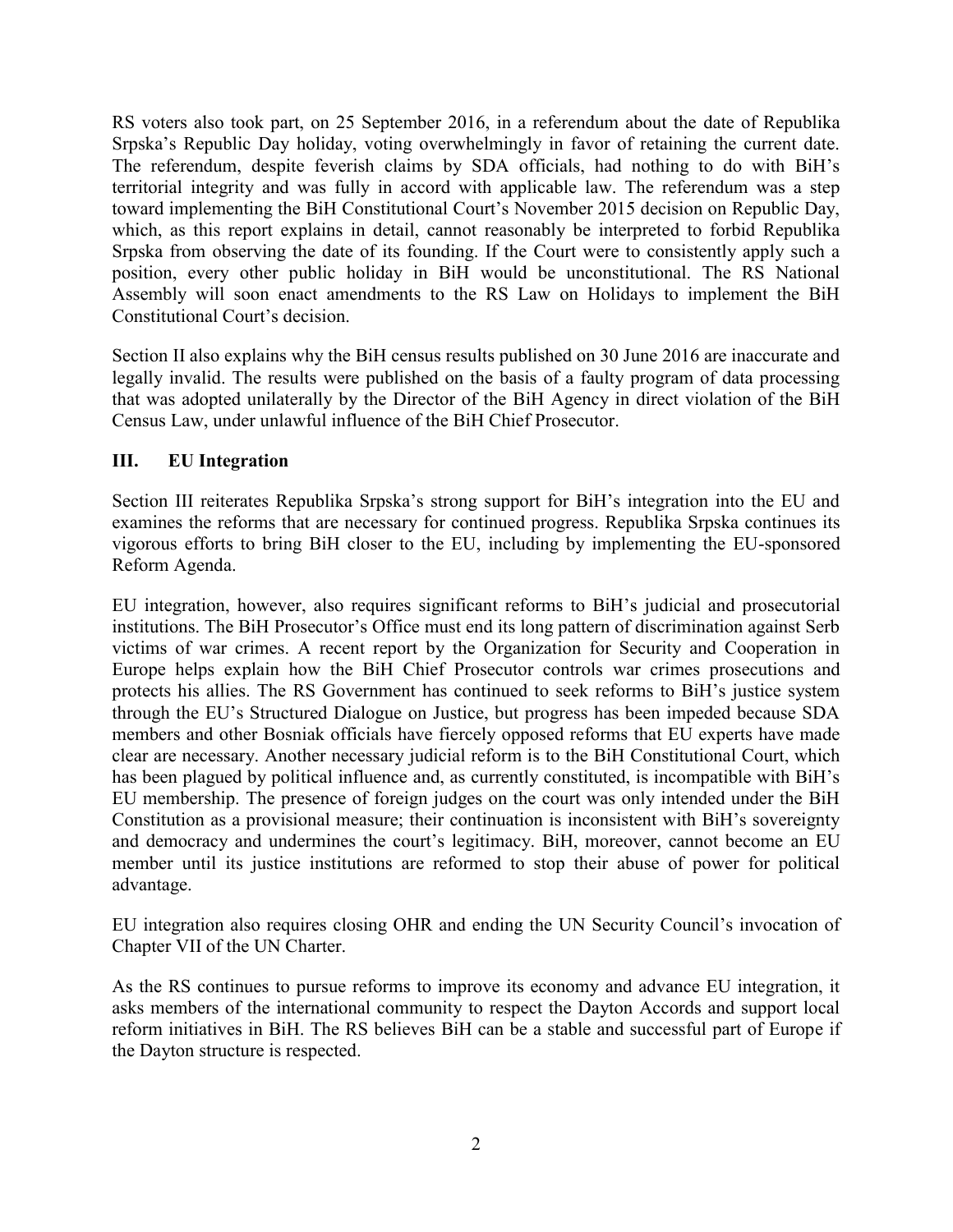### <span id="page-7-0"></span>**I. The SDA has sought to create a crisis in BiH and undermine security, functionality, and inter-Entity/inter-ethnic cooperation.**

1. This section examines how the Bosniak SDA Party is subverting security, functionality, and inter-entity/inter-ethnic cooperation in BiH. SDA President Bakir Izetbegovic and other Bosniak party leaders are threatening to use violence as a means of resolving political disputes. Mr. Izetbegovic ignited an unnecessary political crisis by seeking to prohibit commemoration of Republika Srpska's Day of the Republic, which has been peacefully observed for the past 20 years. The Bosniak Chief Prosecutor of BiH has wrongly deployed his powers to intimidate SDA political opponents and RS Government officials. SDA and other Bosniak judicial officials and judges continue to block EU-recommended judicial reforms. Such actions are harming BiH citizens, weakening the economy and threatening BiH's future.

### <span id="page-7-1"></span>**A. The SDA has sought to create a crisis by attacking Republika Srpska's legitimacy, through its efforts to prevent commemoration of Republika Srpska's Day of the Republic, and by threatening violence.**

# **1. Challenge to Republika Srpska's Republic Day holiday**

<span id="page-7-2"></span>2. Despite the BiH Constitution's recognition of Republika Srpska, the SDA has waged an unrelenting campaign to undermine Republika Srpska's legitimacy. SDA President Bakir Izetbegovic used his position as a member of the BiH Presidency to file a Constitutional Court complaint against Republika Srpska's celebration of the date of its creation, 9 January 1992, an observance that has occurred peacefully for the past 20 years. The SDA specifically claimed that the holiday violated the BiH Constitution because Republika Srpska's creation, in essence, was illegitimate and that the holiday is offensive to Bosniaks and thus should not be celebrated notwithstanding Republika Srpska being a party to the treaty that created the BiH Constitution. It also claimed that Republika Srpska's holiday unlawfully discriminated against Bosniaks because the day of the celebration fell on an Orthodox Christian religious holiday.

3. The SDA has not, however, challenged religious or national holidays celebrated by Bosniaks or Croats.

4. Late last year, the BiH Constitutional Court's two Bosniak members—both of them former high SDA officials—joined with its three foreign members to outvote the court's Serb and Croat members to uphold Izetbegovic's complaint. This decision followed a long and troubling pattern of the Court politically outvoting in support of Bosniak political issues, with the backing of the High Representative, rather than following the rule of law. (See section III below for a more detailed explanation of the serious problems related to continuation of foreign judges on the Constitutional Court.)

5. The SDA hoped to provoke the citizens and political leaders of Republika Srpska to react in a way that the SDA could portray to the international community as hostile to the Constitutional Court and BiH. The RS National Assembly, with support of all Serb political parties, passed a resolution condemning the political outvoting of the Court and calling on the RS Government to organize an advisory referendum. Citizens of Republika Srpska also reacted strongly through the media and communication with their local officials, seeing the Bosniak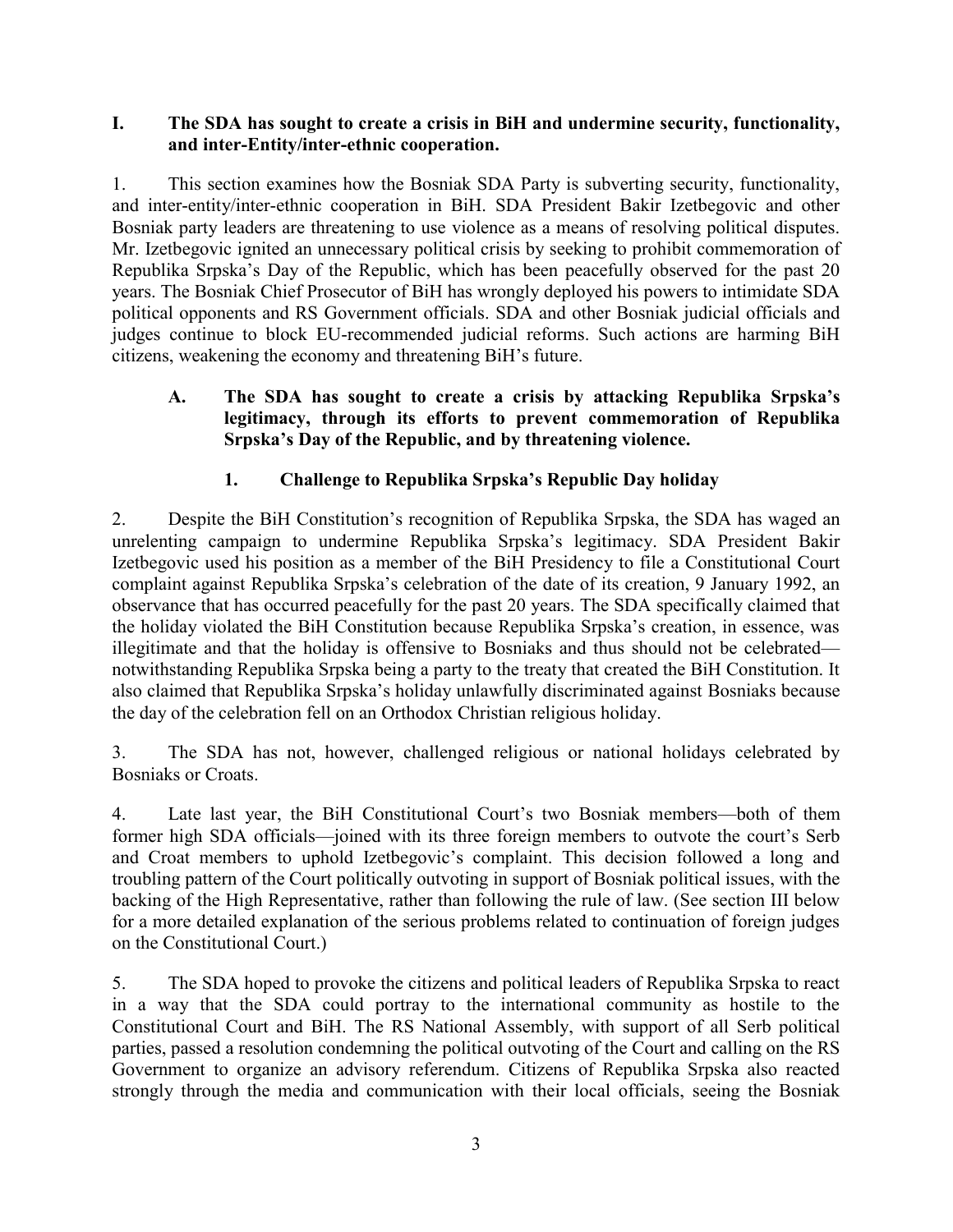court action as a direct affront to their nationality and a provocative challenge to the very existence of Republika Srpska. Many believed that if the SDA could successfully nullify the celebration of their Republic, the SDA would seek to repress them further and delegitimize Republika Srpska in other similar ways.

6. Predictably, the SDA responded with an aggressive campaign to depict the actions of Republika Srpska as a direct assault on BiH-level institutions, a rejection of EU accession, and the first step in secession. By so doing, the SDA hoped for the international community to sanction Republika Srpska and its officials, especially Republika Srpska's President, thus further weakening the Entity and the Serb population.

7. Despite SDA's efforts, the RS National Assembly, with the unanimous support of all Serb parties, pressed forward with its plans to solicit the views of RS citizens through an advisory referendum, in accordance with the RS Law on Referendum and consistent with the RS and BiH constitutions. In a last-ditch effort to prevent the lawful referendum, the SDA President filed a claim with the Constitutional Court asserting that the referendum was unconstitutional. Because the court had not yet ruled on the case, the SDA President pressed the Court to issue an injunction order against the referendum. Just days before the scheduled referendum, the Court issued such an order. However, Republika Srpska pressed forward and held the referendum as scheduled on 25 September because of the political nature of the Court's decision, citizens' views that the issue was of vital national interest, and the fact that the referendum had already been prepared according to the law and had to be completed in accordance with regulations. As discussed below, the court's political nature is evident by this decision and more than 90 cases where parties have refused to implement its decisions. Participation in the referendum was similar to that in recent national and local elections, with 99.8 percent of the participants voting that the date of celebration of Republika Srpska's national day should remain 9 January.

# **2. Serious threats of violence by the SDA and Bosniak leaders and Republika Srpska's call for peace**

<span id="page-8-0"></span>8. Key members of the SDA and other Bosniak parties responded to the advisory referendum by threatening the security of Republika Srpska and its President. For example, almost immediately after Republika Srpska held the referendum, SDA President Bakir Izetbegovic suggested that RS President Milorad Dodik would end up like Saddam Hussein, Muammar Gaddafi, or Slobodan Milosevic. Despite the referendum's narrow focus on the date of the Republic Day holiday, Izetbegovic warned before the referendum that it would "most probably lead to the collapse of peace in this part of Europe."<sup>1</sup> Former army commander Sefer Halilovic, who leads another Bosniak party, threatened war against Republika Srpska if it held its referendum about the Republic Day holiday and boasted that Republika Srpska could hold out for only 10 to 15 days.<sup>2</sup> No leaders of SDA or any other Bosniak party distanced themselves from these threats.

9. In response to these direct threats, RS leaders called for peace. President Dodik said Republika Srpska's "options are all political, without any war ones" and that Republika Srpska is

 1 *Izetbegovic: Peace in Bosnia seriously threatened, Serb entity referendum must be prevented*, HINA, 15 Aug. 2016.

<sup>2</sup> *Bosnia's Republika Srpska to hold controversial referendum despite ban*, BNA Intellinews, 23 Sept. 2016.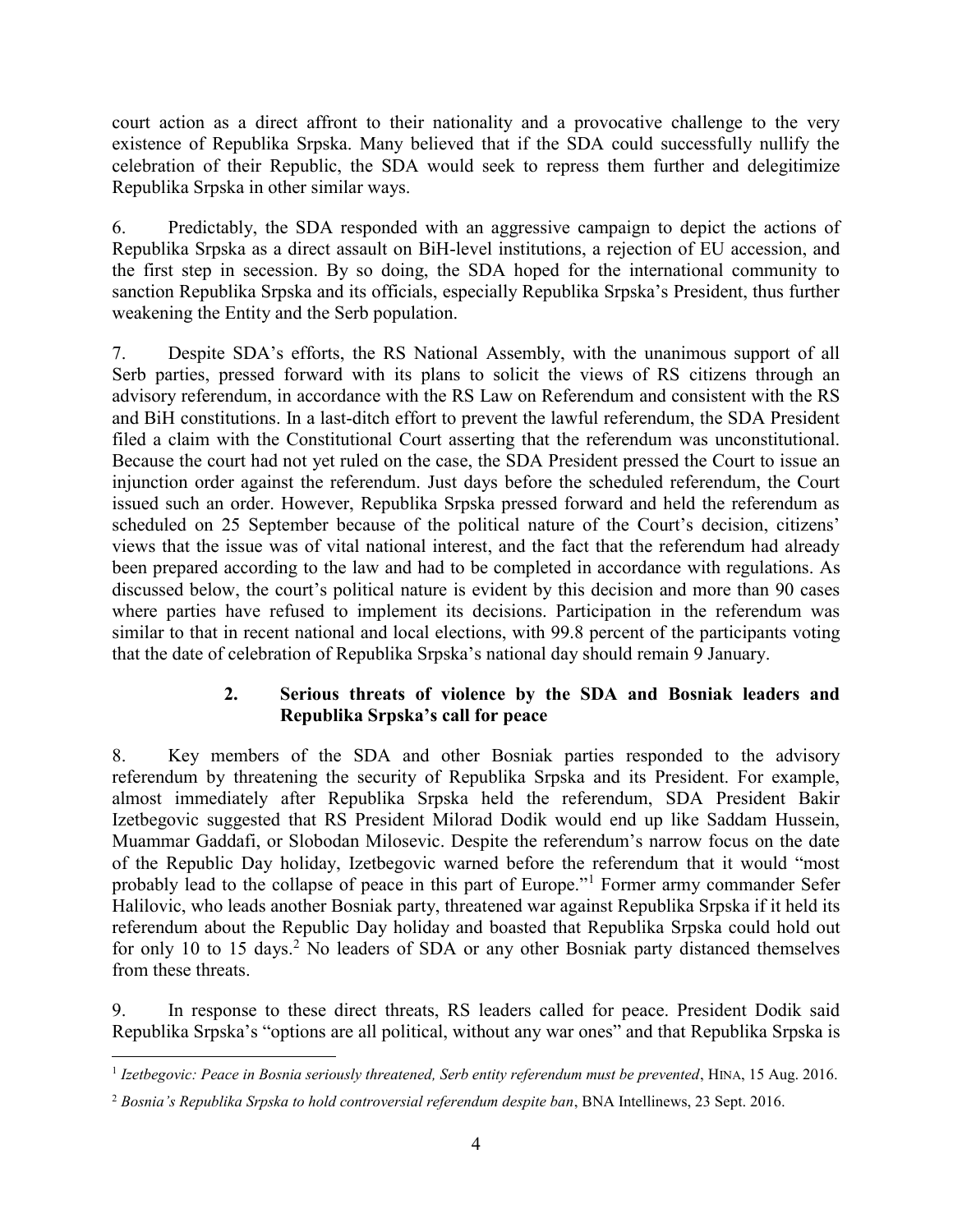"opening factories and building roads, not arming or preparing for war."<sup>3</sup> President Dodik also repeatedly made clear that the referendum has nothing to do with secession and that secession is not on the RS Government's agenda.<sup>4</sup>

### **3. The SDA's Attempt to Use the BiH Chief Prosecutor to Punish the RS President**

<span id="page-9-0"></span>10. In addition to threats of violence, within days after the referendum, the SDA then sought to have President Dodik arrested using its reliable servant, fellow Bosniak and BiH Chief Prosecutor Goran Salihovic. The Chief Prosecutor issued to President Dodik a summons for questioning and said the investigation of President Dodik over the referendum would be "a priority."

11. The Chief Prosecutor failed to explain why the investigation of President Dodik's role in a referendum that had already taken place should be a priority, particularly given that his office has never brought charges for any violation of a Constitutional Court decision. Since 2004, authorities have failed to implement 91 decisions of the Constitutional Court.<sup>5</sup> For example, the Constitutional Court's 2010 decision declaring the Mostar electoral system unconstitutional remains to be implemented, preventing Mostar citizens from voting in local elections since 2008.

12. The real reason for the summons of President Dodik and the "priority" with which it was issued is that it was designed to interfere in the 2 October local elections, which were then less than a week away. The BiH Prosecutor's actions are an example of flagrantly selective use of the criminal law for political ends.

13. The summons of President Dodik, moreover, was unlawful on both procedural and substantive grounds. The summons was procedurally invalid because the Chief Prosecutor issued it without a finding from the BiH Constitutional Court that there had been a failure to implement its decision and that President Dodik was responsible. Investigating President Dodik over the referendum is substantively unlawful because he did nothing more than provide rhetorical support for it. President Dodik did not enact the Decision providing for the 25 September referendum and had no authority to stop it from taking place. Namely, the Decision on the Referendum was initiated by the caucuses of all Serbian parties in the RS National Assembly. Hence, neither the President nor the RS Government initiated or enacted the Decision.

14. President Dodik agreed to submit to questioning by the Prosecutor's Office, despite the illegitimacy of the request, only not in Sarajevo due to the threats on his life.<sup>6</sup>

15. Once the referendum made clear RS citizens' views about the date of the Republic Day holiday, the RS National Assembly took those views into consideration when it drafted legislation to ensure that RS law is in compliance with relevant decisions of the Constitutional

 $\overline{a}$ <sup>3</sup> *Dodik: Even Putin can't change our decision on referendum*, B92, 21 Sept. 2016.

<sup>4</sup> *Tensions Rise As Bosnian Serbs Vote In Banned Referendum*, Radio Free Europe/Radio Liberty, 25 Sept. 2016.

<sup>5</sup> Freedom House, *Nations in Transition 2016: Bosnia and Herzegovina*, p. 10.

<sup>6</sup> *Dodik "will respond to summons - but won't go to Sarajevo*", B92, 27 Sept. 2016.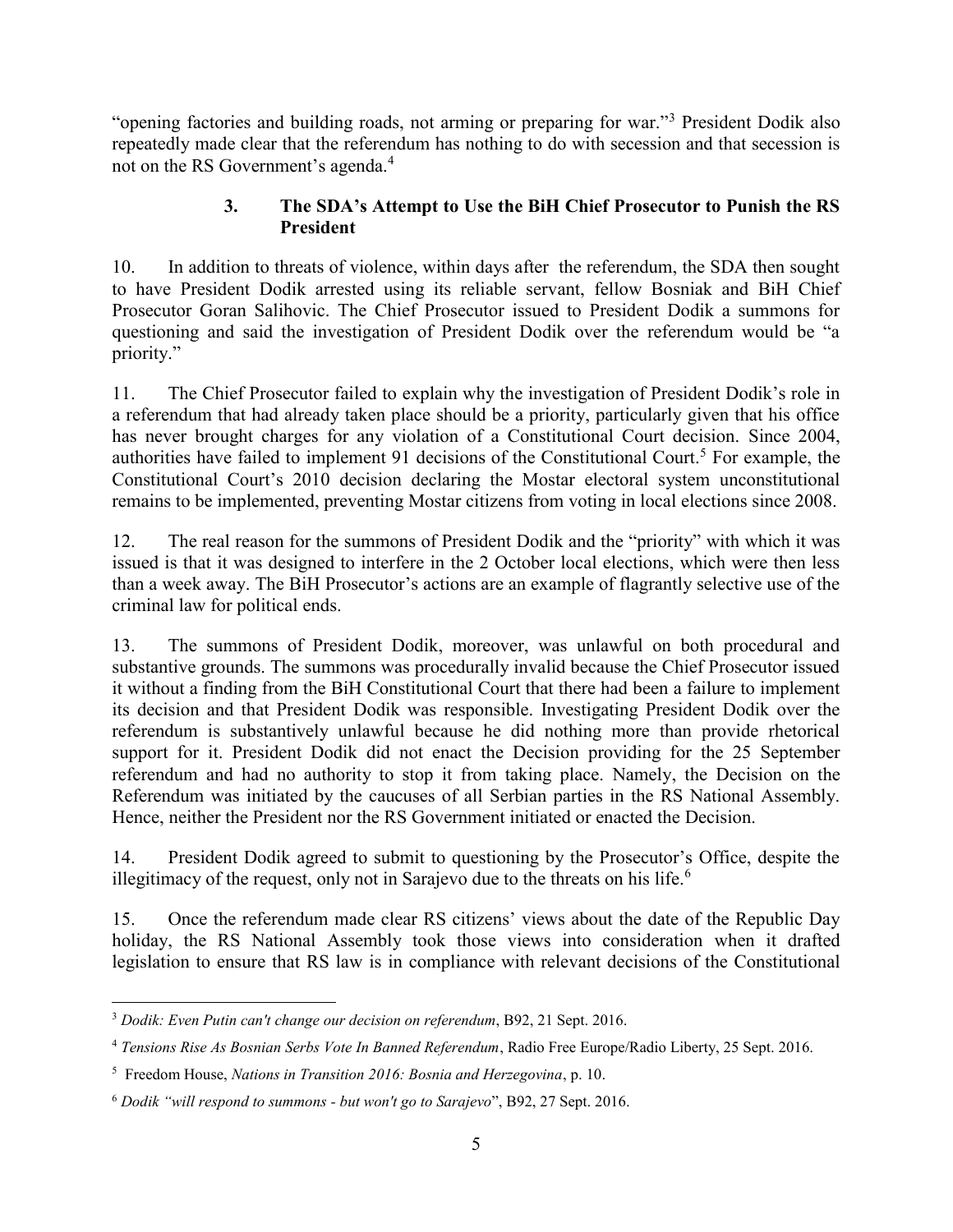Court, as well as with the expressed views of RS citizens. On 25 October, the RS National Assembly approved a new law that retains the 9 January date of Republic Day, makes clear that the date is to be marked and celebrated as a secular holiday, and makes other modifications consistent with the Constitutional Court's decisions.<sup>7</sup>

16. The SDA tried—but failed—to create a crisis over Republika Srpska Republic Day and the referendum over the date of its observance. However, the SDA succeeded, to some extent, in falsely depicting Republika Srpska as violating the Dayton Accords, including the BiH Constitution. Republika Srpska has acted calmly despite the SDA's provocations and attacks and by so doing has averted what could have become a crisis. Unfortunately, there is no reason to believe that this will end the dangerous activities of the SDA and its supporters.

### <span id="page-10-0"></span>**B. The SDA's recent actions to create a crisis are part of a broader pattern of undermining security, functionality, and inter-Entity/inter-ethnic cooperation.**

# **1. The SDA held much-needed IMF financing for Entities hostage for purely political purposes.**

<span id="page-10-1"></span>17. IMF financing has been a vital form of assistance to both Entities in their efforts to address global economic challenges and the costs of reforming their post-war economies. IMF representatives have negotiated the details for these funding mechanisms on an annual basis with the leaders of both Entities. This was the case in 2016 as well, and in May, leaders of Republika Srpska, the Federation, and BiH reached consensus on a new letter of intent for the IMF. The agreement on the letter of intent came only after both Entities' enactment of difficult reforms and lengthy negotiations among the Entities, BiH, and the IMF. After agreeing to the text of the new letter of intent, however, Federation Prime Minister Fadil Novalić and BiH Council of Ministers Chairman Denis Zvizdić—both members of the SDA—refused to give their final signatures.

18. They did so in a dangerous attempt to coerce the RS Government to acquiesce to their demands on unrelated issues. First the two SDA leaders refused to sign the letter of intent until Republika Srpska accepted a proposed adaptation of the BiH's Stabilization and Association Agreement (SAA) with the EU, necessitated by Croatia's entry into the EU. Almost immediately after the disagreement over the SAA adaptation was resolved, SDA politicians continued to withhold their signatures on the letter of intent in a newly manufactured effort to coerce Republika Srpska to accept amendments to earlier agreed decisions on the Coordination Mechanism to be used in the EU accession process.

19. A Western diplomat called the SDA leaders' refusal to sign the letter of intent "a completely political decision."<sup>8</sup> An EU spokesperson told the Balkan Investigative Reporting Network (BIRN) "that the agreement on an IMF arrangement is a crucial element of Bosnia's

 $\overline{a}$ 7 Gordana Katana, *Bosnian Serbs step back from confrontation over divisive national holiday*, REUTERS, 25 Oct 2016.

<sup>8</sup> *IMF delays new deal for Bosnia after authorities fail to sign*, REUTERS, 7 July 2016.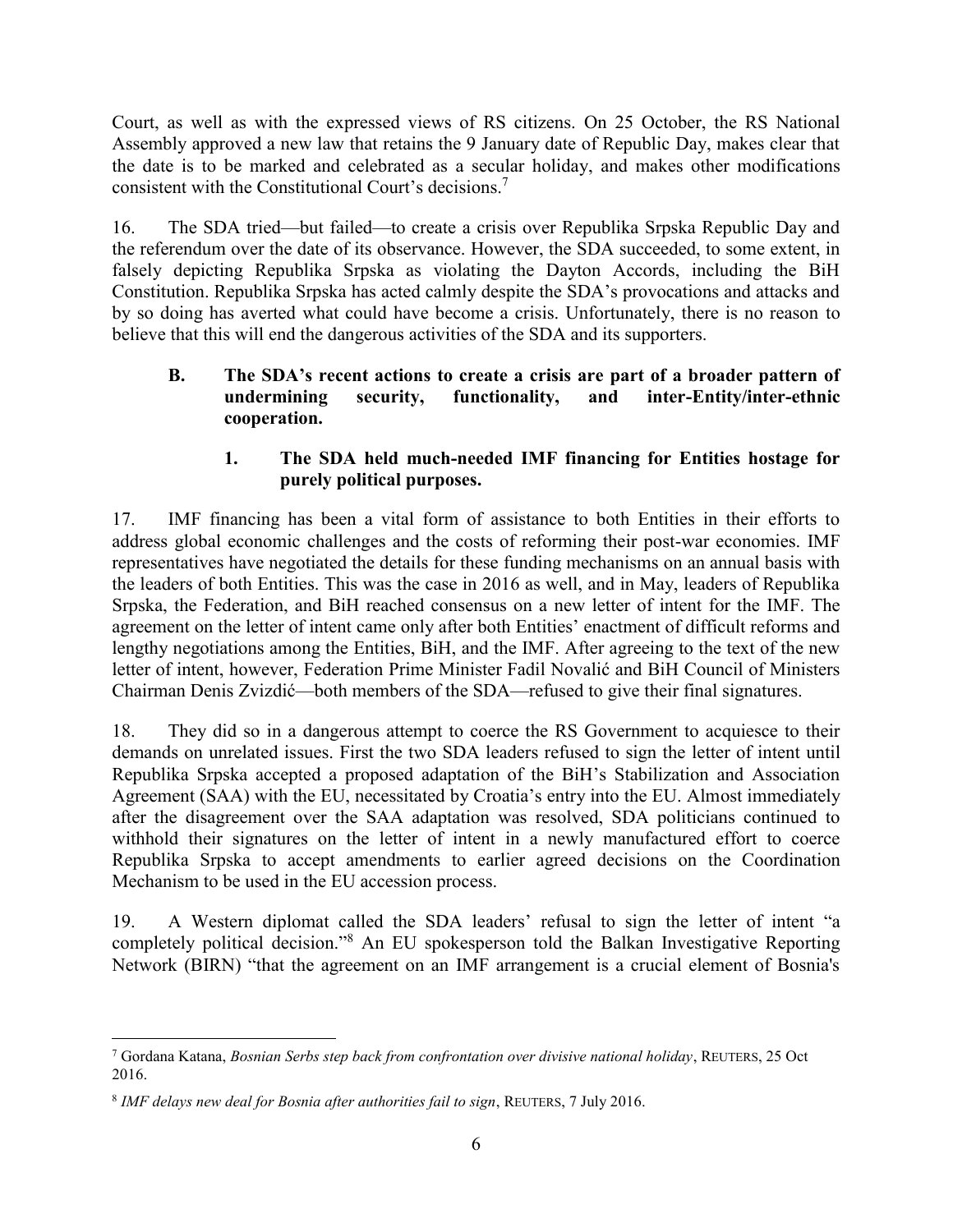reform agenda, and that delays could jeopardize progress in all areas."<sup>9</sup>

20. In order to fund Federation spending while continuing to hold hostage IMF financing, SDA officials helped to arrange for negative-interest loans from local banks for the Federation, causing Republika Srpska to be bear most of the brunt of no IMF financing.<sup>10</sup> It is unusual for private banks to extend loans with such extraordinary favorable rates to a government that is not especially creditworthy.

21. The SDA leaders finally signed the letter of intent for the IMF on 31 July after Entity and BiH leaders came to a new agreement on the Coordination Mechanism. But the SDA's reckless gamesmanship in withholding their final signatures from the letter of intent tarnished the reputation of BiH as a place to invest and caused financial hardship to the Entities and the citizens that rely on them. The SDA's attempted coercion also risked prompting the IMF to require yet another new round of talks, which would have caused months of additional delays to IMF financing and greater hardship to citizens of both Entities.

# **2. Improper influence on the BiH Prosecutor's Office**

<span id="page-11-0"></span>22. The SDA, as explained further in section III, exerts improper influence on the BiH Prosecutor's Office. The Prosecutor's Office dutifully protects powerful SDA members and allies from prosecution and targets political rivals of the SDA. U.S. Deputy Chief of Mission Nicholas M. Hill observed in 2015 that the Chief Prosecutor is "largely believed to be heavily influenced by Bosniak political forces" and that there are "complaints that the prosecutor's office has too many strong-willed SDA acolytes on its staff."<sup>11</sup>

# **3. Biased war crimes prosecutions**

<span id="page-11-1"></span>23. Under the SDA's influence, the BiH Prosecutor's Office has shown a pronounced bias against Serb victims of war crimes, particularly where Bosniak perpetrators are involved. This has not improved despite the RS's efforts to report on this serious problem for the past several years. Such bias sows ethnic division and badly damages Serbs' trust in BiH justice institutions. This issue is examined in section III, below.

# **4. Blocking BiH judicial reform**

<span id="page-11-2"></span>24. Republika Srpska, as detailed in section III, has been pursuing vital reforms to the BiH justice system through the EU Structured Dialogue on Justice. But the SDA steadfastly blocked any real progress on these reforms, including those the EU has made clear are necessary for BiH's justice system to meet European standards. Moreover, the SDA has blocked reforms to the BiH Constitutional Court that are necessary for BiH's full sovereignty and EU accession.

 $\overline{a}$ 9 Maja Garaca Durdevic, *Bosnians Trade Blame Over IMF Loan Holdup*, BALKAN INSIGHT, 8 July 2016.

<sup>10</sup> Drazen Simic, *Bosnian Banks Give Interest-Free Loan to Federation*, BALKAN INSIGHT, 25 Aug. 2016.

<sup>11</sup> Nicholas M. Hill, *Moving Beyond Narrow-Minded Politic*s, MREŽA ZA IZGRADNJU MIRA 8 July 2015.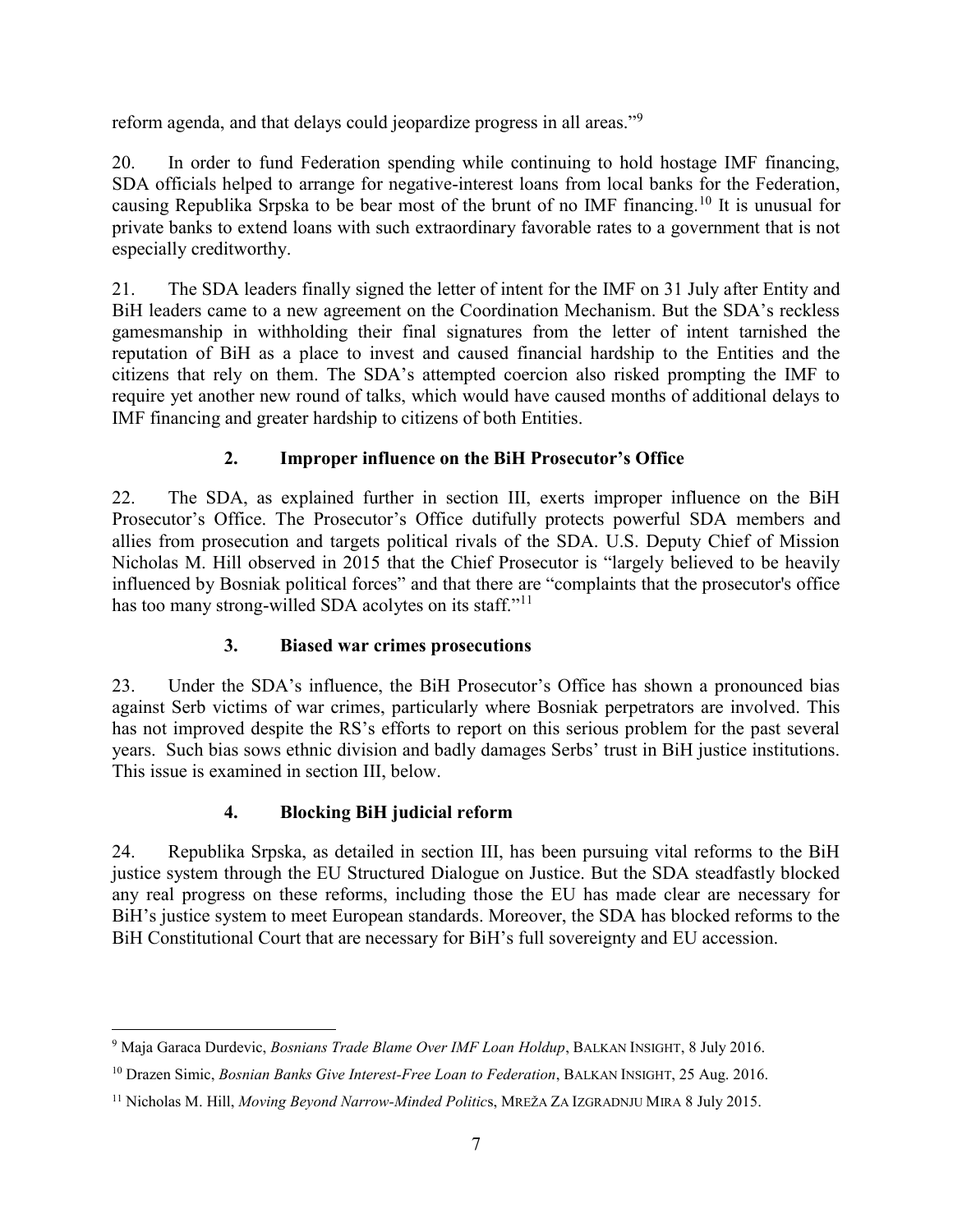# **5. Unlawful imposition of census program**

<span id="page-12-0"></span>25. Under pressure from the SDA—including an apparent threat of prosecution from the BiH Chief Prosecutor—the director of the BiH Agency for Statistics unilaterally issued a decision purporting to adopt a unified processing program for the census that violated the BiH Law on Census. The director acted outside of his legal authority, and the program's methodology was inaccurate and contrary to the specific requirements set forth in the law. The goal of the processing program the director purported to adopt was to artificially inflate the count of BiH's Bosniak population. The director's unlawful actions are examined further in section II, below.

# **C. The SDA has helped turn BiH into a jihadist sanctuary.**

<span id="page-12-1"></span>26. In addition to undermining functionality and inter-ethnic cooperation in BiH, the SDA, as detailed in the attached paper, has helped turn BiH into a safe haven for jihadists. In a recent analysis, Germany's *Der Spiegel* wrote of BiH, "It increasingly looks as though a new sanctuary for IS fighters, planners and recruiters has been established right in the middle of Europe. . . . German investigators believe there are around a dozen places in Bosnia where Salafists - followers of a hardline Sunni interpretation of Islam -- have assembled radicals undisturbed by the authorities.**"** <sup>12</sup> BiH has provided more fighters to Iraq and Syria, per capita, than any other European country.<sup>13</sup>

# **1. The SDA is an Islamist party.**

<span id="page-12-2"></span>27. SDA leader Bakir Izetbegovic's father, Alija Izetbegovic, founded the SDA in 1990 as a pan-Islamist party. Izetbegovic's *Islamic Declaration*, published in 1990, states, "There can be neither peace nor coexistence between the Islamic religion and non-Islamic social and political institutions."<sup>14</sup> The SDA's manifesto, published in 1993, says, "Muslim ideology will aim to gradually abolish the duality between sacred and secular, religious and political, which has been imposed on us by the secularized Christian Europe against our will . . . ." These statements have never been retracted by the SDA. In other words, there can be no Islamic state without Islamic society. The same postulates existed in the Taliban state in Afghanistan and still exist in the Islamic State in Iraq and Syria.

# **2. BiH's deep ties to international terrorism**

<span id="page-12-3"></span>28. Since early in *the 1990s w*ar, Bosnia and Herzegovina has been a European training ground and sanctuary for jihadists. Khalid Sheik Muhammad, the mastermind of 9/11, and at least two of the 9/11 hijackers were veterans of the mujahidin in BiH.<sup>15</sup> Dozens of other terrorist

 $\overline{a}$ <sup>12</sup> Walter Mayr, *Sharia Villages: Bosnia's Islamic State Problem*, DER SPIEGEL, 5 Apr. 2016.

<sup>&</sup>lt;sup>13</sup> Foreign Fighters in Iraq & Syria—Where Do They Come From?, RADIO FREE EUROPE/RADIO LIBERTY, 29 Feb. 2016; John Schindler, *Operation CUT: Bosnia versus the Islamic State*, 22 Dec. 2015.

<sup>14</sup> ALIJA IZETBEGOVIC, ISLAMIC DECLARATION, p. 30.

<sup>&</sup>lt;sup>15</sup> The 9/11 Commission Report: Final Report of the National Commission on Terrorist Attacks Upon the United States, 22 July 2004 ("9/11 Commission Report") at 147 (Khalid Sheikh Muhammad "spent some time fighting alongside the mujahideen in Bosnia and supporting that effort with financial donations."); 9/11 Commission Report at 155.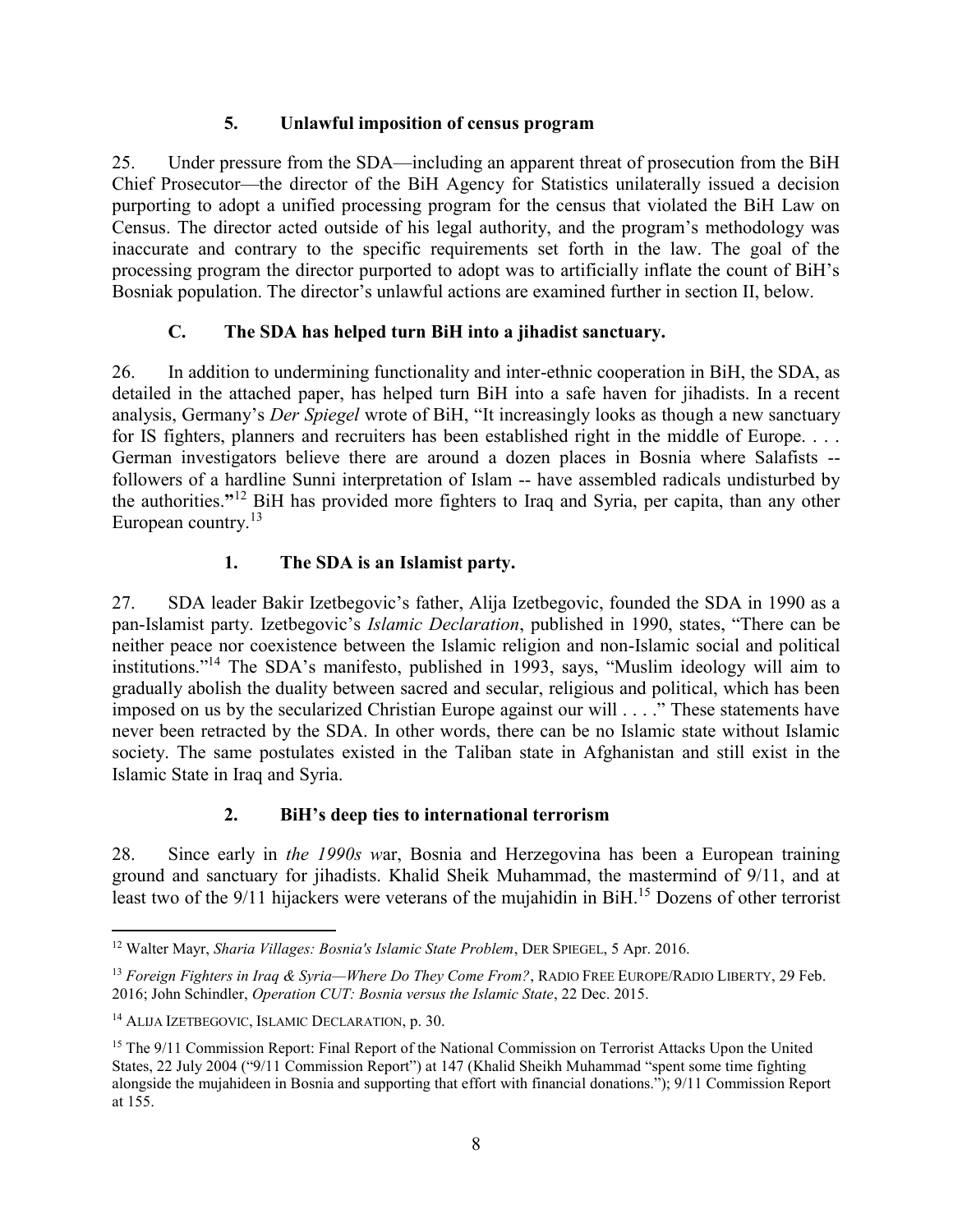acts and plots have been linked to individuals trained in BiH, including the 2004 Madrid train bombings, the 2008 Mumbai attacks, the 2005 London bombings, the 2002 Bali bombings, the 1998 bombings of U.S. embassies in East Africa, the 2000 bombing of the U.S.S. Cole, and the millennium plots against Los Angeles and U.S. facilities in Jordan. On 12 May 2016, RS antiterrorism officials, working in cooperation with Swedish authorities, arrested five persons suspected of smuggling military-grade weapons to radical Islamists in Sweden.<sup>16</sup>

# **3. Terrorist acts in BiH**

<span id="page-13-0"></span>29. Terrorists are also increasingly striking in BiH itself. For example, in November 2015, Enes Omeragic murdered two BiH soldiers in Sarajevo before blowing himself up. ISIS-related materials were later discovered at his apartment. On 27 April 2015, a man believed to be affiliated with the Wahhabi movement attacked the police station in Zvornik, Republika Srpska, during a shift change. Shouting, "Allahu Akbar," he opened fire on RS police, killing Officer Dragan Djuric and wounding two others. After this terrorist act, the RS Ministry of Interior investigation of 32 members of the Wahhabi movement was publicly condemned by leaders of Bosniak parties; notably inappropriate was Bakir Izetbegović's offer of financial assistance for legal defense of the suspects.

30. In Mostar in 1997, a terrorist attack by an Al-Qaeda-linked group wounded 29 people. In June 2010, Haris Čaušević, a member of the Wahhabi movement, bombed the police station in Bugojno, which killed Tarik Ljubuškić, a police officer, and seriously damaged the police building and surrounding buildings. In October 2011, Melvid Jašarević, a member of the Wahhabi community located in the village of Gornja Maoča, attacked the U.S. Embassy in Sarajevo using firearms, hitting it with 105 bullets.

# **4. The SDA invited mujahidin to BiH and supported them during and after the war.**

<span id="page-13-1"></span>31. Consistent with their Islamist ideology, the SDA invited mujahidin to BiH and cooperated closely with them during the war. SDA cofounder Mustafa Ceric said, "We invited the mujahidin to Bosnia.... We should all be grateful for the mujahidin."<sup>17</sup> Alija Izetbegovic personally ordered the creation of the El Mujahid Detachment of the so-called Army of the Republic of Bosnia and Herzegovina (ARBiH).<sup>18</sup> Under the Dayton Accords, all foreign fighters were required to leave BiH.<sup>19</sup> But many remained in BiH while the SDA protected them and used them to bolster their power.<sup>20</sup> During the war in BiH, the mujahidin committed horrendous atrocities against Serb civilians and treated prisoners of war with extreme cruelty. After the war, the mujahidin became the core of radical Islam in BiH, from which a radical Wahhabi and Salafi

 $\overline{a}$ <sup>16</sup> *Police seize weapons 'en route to Swedish militants'*, THE LOCAL.SE, 13 May 2016.

<sup>17</sup> JOHN SCHINDLER, UNHOLY TERROR (2007) at 162.

<sup>18</sup> EVAN KOHLMANN, AL-QAIDA'S JIHAD IN EUROPE (2004) 91.

<sup>19</sup> Dayton Accords, Annex 1A, art. III (2).

<sup>20</sup> In 1996, the year after the war, *The Guardian* reported, "The Islamic fighters act as a kind of paramilitary guard for Mr. Izetbegovic's Muslim and increasingly nationalist Party of Democratic Action [SDA]." John Pomfret, *Iranians Form 'Terror Force' in Bosnia*, THE GUARDIAN, 9 July 1996.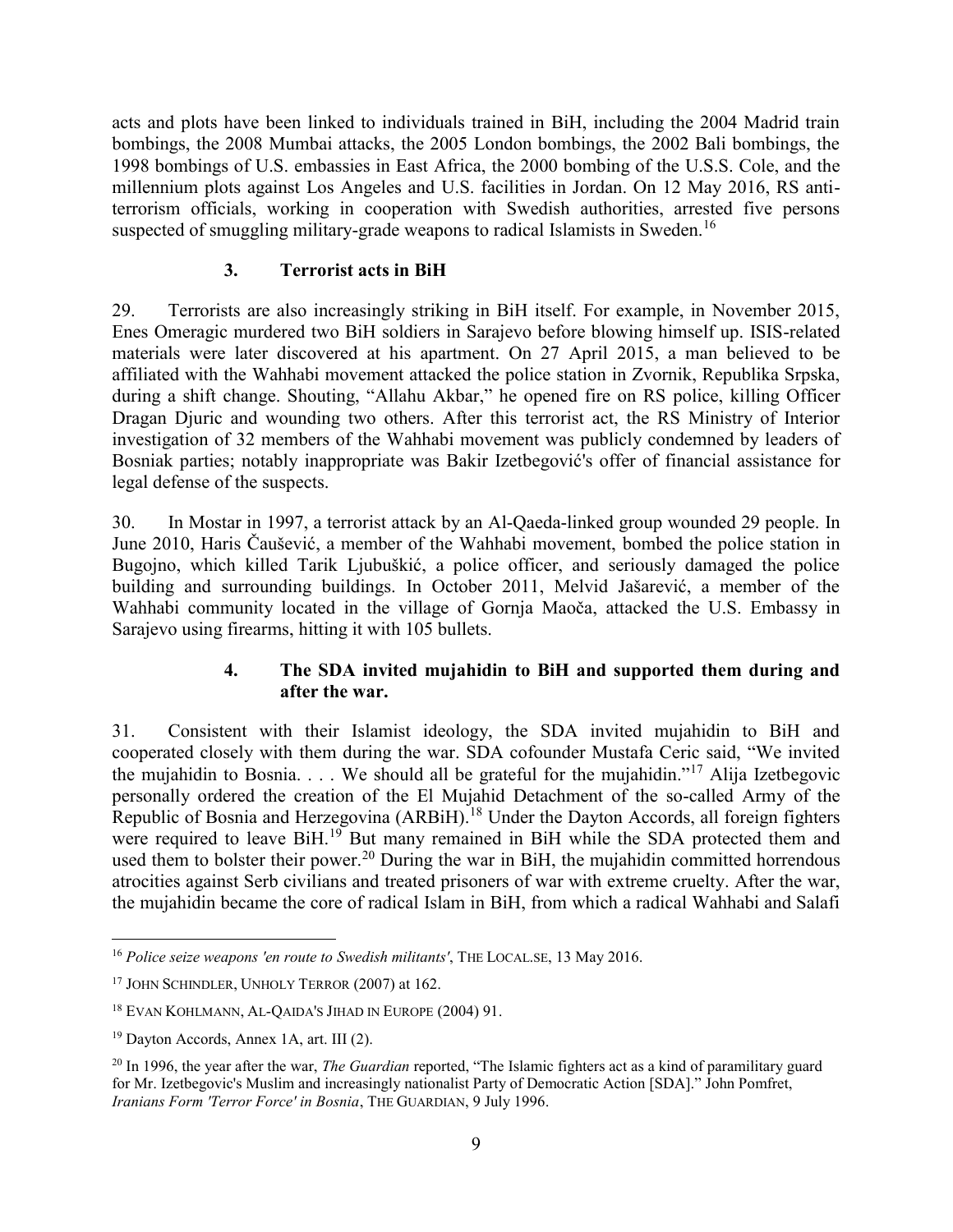movement would develop, whose members and supporters have been responsible for a series of terrorist acts in post-war BiH.

32. In December 1995, at a farewell ceremony for the mujahidin who had fought in the ranks of the so-called ARBiH, Rasim Delić, Commander-in-Chief, said: "This is just the first round, we do not know when the next or any other one will come. For this reason, your help and the assistance of the Islamic world for its people who are at the boundary between Islam and Christianity is still necessary and will be required until Islam wins on this soil."<sup>21</sup> During his visit to Sarajevo, Porter Gross, CIA Director, openly said to the chiefs of the BiH Intelligence and Security Agency: "When in Saudi Arabia, Kuwait, Iraq, Egypt, Algeria, Morocco, or Chechnya, Al-Qaida's activists, often important local leaders, are killed or captured, at least two or three of them always have BiH passports."<sup>22</sup>

# **5. The SDA today continues close ties to radical Islamists.**

<span id="page-14-0"></span>33. SDA Vice President Šemsudin Mehmedović was chief of police in one of the El Mujahid Detachment's key centers of activity. *The Guardian* described Mehmedović's relationship with the mujahidin after the war: "Mr. Mehmedovic has nurtured and protected these men as part of a plan to create a reserve force to terrorise potential political opponents, to harass Serbs and Croats, and to pressurise Muslims who might not support Mr. Izebegovic, local officials said."<sup>23</sup> Osman Mehmedagić, who served as Alija Izetbegovic's chief of security during the mujahedin recruitment period, is now director of the BiH Intelligence-Security Agency. Hasan Čengić, who was member of the supervisory board of the Al-Qaeda-linked Third World Relief Agency,  $24$ remains a member of the SDA's main board. Alarmingly, certain supporters of radical Islam are often employed in many public agencies and institutions; this is, in particular, evident in the Federation at all levels: Federation, cantons and municipalities, even law enforcement agencies. The SDA looks approvingly at this dangerous permeation of public institutions by radicalized individuals, which undermines the capacities of the institutions to prevent and combat religious violence, extremism and terrorism.

34. A recent report published by the U.S. Army War College warned against the "danger of sharing classified information and decisionmaking with Bosnian politicians and representatives with ties to the Muslim Brotherhood and Iran."<sup>25</sup> Based on the SDA's control BiH's intelligence service and other institutions, this warning is well justified.

 $\overline{a}$ <sup>21</sup> *Potrebna nam je vaša pomoć do pobjede islama*, VEČERNJI LIST, 14 Sept. 2007

<sup>&</sup>lt;sup>22</sup> Afterword of Fran Višnar, a military and political analyst, in EVAN KOHLMANN, AL-KAIDIN DŽIHAD U EUROPI, AFGANISTANSKO-BOSANSKA MREŽA [AL-QAIDA'S JIHAD IN EUROPE, THE AFGHAN - BOSNIAN NETWORK], Naklada Ljevak, Zagreb, 2005, p. 295

<sup>23</sup> John Pomfret, *Iranians Form 'Terror Force' in Bosnia*, THE GUARDIAN, 9 July 1996.

<sup>24</sup> John Pomfret, *Bosnian Officials Involved in Arms Trade Tied To Radical States*, WASH. POST, Sept. 22, 1996, at A26.

<sup>25</sup> Leslie S. Lebl, *Islamism and Security in Bosnia –Herzegovina*, Strategic Studies Institute and U.S. Army War College, May 2014, at 46.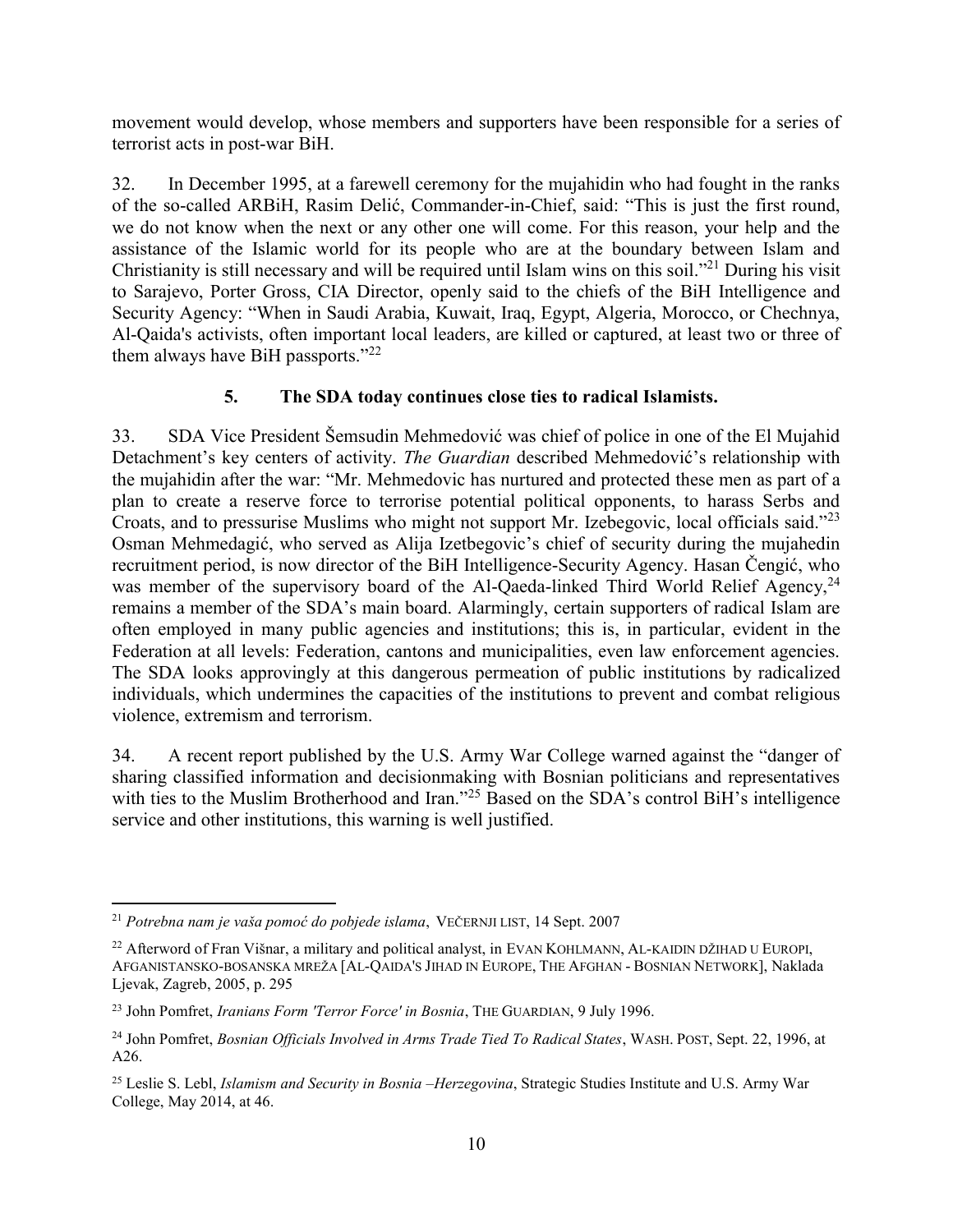### **6. Denial of justice for mujahidin war crimes**

<span id="page-15-0"></span>35. The BiH Prosecutor's Office, which is closely tied to the SDA, has failed to seek justice for the mujahidin's war crimes against Serbs. The office has been particularly protective of SDA members implicated in the mujahidin's atrocities. For example, after BiH's State Investigation and Protection Agency (SIPA) arrested Šemsudin Mehmedović, a mujahidin-linked SDA member of the BiH House of Representatives in connection with war crimes, the BiH Prosecutor's Office, abetted by the Court of BiH, successfully used the criminal justice system to attack and push aside SIPA's director.

# **7. BiH's failure to curb jihadism**

<span id="page-15-1"></span>36. BiH's SDA-dominated security apparatus is failing to root out the jihadist presence in BiH. The security services in Sarajevo and their domestic political and international supervisors are evidently not willing to respond to extremist threats so closely linked to the SDA and its wartime and post-war supporters. As Nenad Pejic of Radio Free Europe/Radio Liberty observed:

> There are countless examples of local authorities in Bosnia failing to act properly against Islamic extremism. . . . There are some claims that 'inaction' in Bosnia had its roots nearly 20 years ago when Bosnian authorities granted 50 passports to foreign mujahideen, most of whom were Salafist/Wahhabis . . . . This 'inaction' is not related to the police or court capacity or poor equipment, but rather to the ethnically divided BiH police and judiciary that has political sponsorship.

> Islamic community leaders and local politicians described terrorism acts in BiH as isolated "criminal acts" and not a consequence of growing Islamic extremism. Attempts to initiate police investigations of the Wahhabi movement were often defined as Islamophobic.<sup>26</sup>

37. When jihadists returning from Syria and Iraq have been prosecuted, they only receive nominal punishment, consisting of suspended one-year sentences or nominal fines. In March 2016, for example, the Court of BiH sentenced a man who fought for ISIS to just one year in prison or, alternatively, a fine.<sup>27</sup> Such lenient sentences, which are the norm, create no deterrent against BiH citizens joining ISIS (and other jihadist organizations) and returning to Europe as serious terrorist threats. They also send a message that BiH institutions consider joining ISIS to be neither grave nor unacceptable.

38. RS authorities are hamstrung in their efforts to protect against jihadist violence. BiHlevel and Federation intelligence and security agencies often fail to share intelligence with RS authorities. Meanwhile, BiH's jihadist communities are located in the Federation and Brčko

 $\overline{a}$ <sup>26</sup> Nenad Pejic, *Wahhabist Militancy in Bosnia Profits from Local and International Inaction*, JAMESTOWN TERRORISM MONITOR 9, Issue 42, 17 Nov. 2011.

<sup>27</sup> *Emin Hodžić sentenced to Prison for fighting in Syria*, SARAJEVO TIMES, 22 March 2016.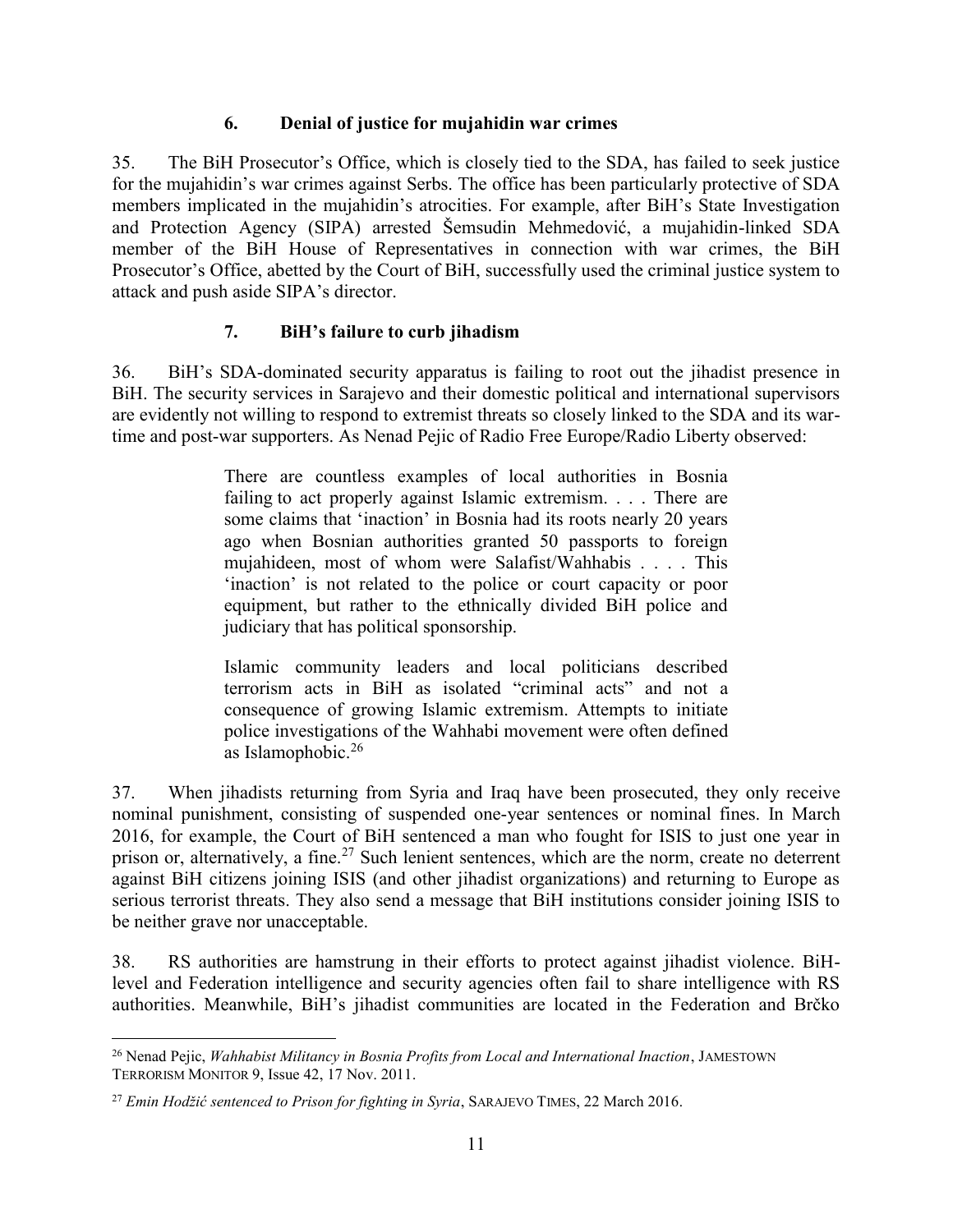District, outside the reach of RS police jurisdiction.

39. Republika Srpska supports closer anti-terrorist cooperation between different levels of governance, and RS officials are participating actively in the Operational Group Against Terrorism, a recently activated body bringing together representatives of all of BiH's police agencies. But efforts to further centralize security decisions in Sarajevo are unlawful and counterproductive. The BiH Ministry of Security has proposed a new anti-terrorist coordination body to be chaired by himself.<sup>28</sup> There is no legal basis for this proposal, which would give the BiH Minister unprecedented authority over investigations.

### **8. The international community's support of the SDA unintentionally contributes to the spread of terrorism.**

<span id="page-16-0"></span>40. Western policy makers unwittingly contribute to the spread of jihadism in BiH by supporting the SDA and its goal of centralizing authority at the BiH level in violation of the Dayton Accords. Entities with robust competencies, including over security, provide an important safeguard against radical Islam and terrorism.

# <span id="page-16-1"></span>**II. Republika Srpska will continue to defend its rights under BiH's constitution and laws.**

### <span id="page-16-2"></span>**A. Voters have sent a message of support for the RS Government and its defense of the Entity's rights under Dayton.**

41. Republika Srpska and the Federation held local elections on 2 October. The elections were conducted smoothly in Republika Srpska, but were cancelled in the Federation municipality of Stolac after the SDA's candidate for mayor physically attacked two Croat members of the local election commission, seriously injuring one of them. Residents of the Federation city of Mostar were once again not allowed to vote because of the continued failure to implement the BiH Constitutional Court's 2010 decision on the Mostar electoral system. Turnout in Republika Srpska was 59.5%, significantly higher than the turnout in the Federation, which was 50.6%.

42. Despite efforts by the SDA and its domestic and international allies to undermine the parties of Republika Srpska's governing coalition, voters gave those parties a sweeping victory. The parties in the RS coalition won the mayoral seats in 44 out of 64 cities and municipalities, including Banja Luka. The victory for the coalition parties in the 2 October election sends a strong message of support for the RS Government and its policies, including its economic reforms and its staunch defense of Republika Srpska's rights under the Dayton Accords. Going forward, the RS Government will focus on additional reforms to improve job creation and wage growth and to press ahead with EU accession.

43. Voters in Srebrenica elected a Serb candidate, Mladen Grujicic, who emphasized his respect and sympathy for victims of the war regardless of their nationality and his belief that Serbs and Bosniaks can live in peace in the municipality. After his election, Mr. Grujicic, who ran as a candidate of the Serbian coalition, said, "Serbs and Bosniaks respect each other

 $\overline{a}$ <sup>28</sup> Rodolfo Toe, *Bosnian Serbs Oppose New Anti-Terror Body*, BALKAN INSIGHT, 29 July 2016.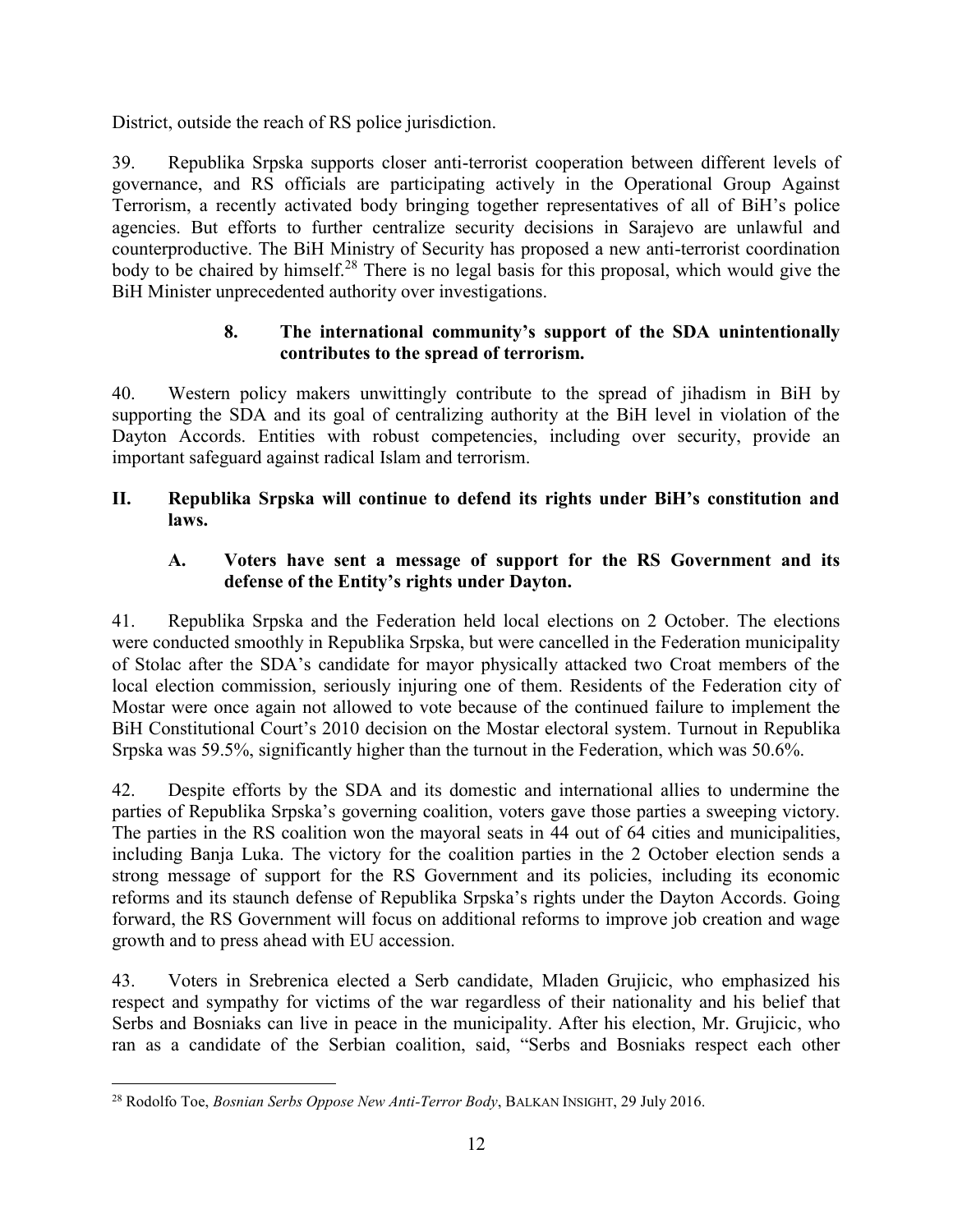extraordinarily and they look to the future together."<sup>29</sup> He made clear that no changes would be made to the annual commemoration of the 11 July 11 1995 massacre.<sup>30</sup> The BiH Central Election Commission confirmed Grujicic's election on  $17$  October 2016.<sup>31</sup> The SDA, unfortunately, refused to accept the election of a Serb as mayor and announced that it would call for the election to be annulled.<sup>32</sup>

# **B. Referendum on Republic Day**

<span id="page-17-0"></span>44. On 25 September, Republika Srpska held a referendum to ascertain its citizens' views about whether 9 January should be marked and celebrated as the Day of Republika Srpska. It is important to note that the holiday has been peacefully observed on 9 January for the past 20 years. The referendum was fully in accord with applicable law and concerned an issue of profound importance to RS citizens. RS citizens voted overwhelmingly in favor of retaining the 9<sup>th</sup> of January as the date of Republic Day.

45. The referendum was designed to inform the RS National Assembly as it considers how to implement the BiH Constitutional Court's 26 November 2015 decision concerning Republic Day. That decision left to Republika Srpska the authority and responsibility to implement the decision to ensure that the celebration of the Day of Republika Srpska was in harmony with the BiH Constitution. The decision did not forbid Republika Srpska from celebrating the date of its founding.

# **1. The referendum had nothing to do with BiH's territorial integrity.**

<span id="page-17-1"></span>46. The SDA and its allies in the international community have tried to raise tensions by making the false claim that the referendum was a step toward secession of Republika Srpska from BiH. In reality, the referendum concerned the narrow question of the date of Republic Day and nothing else. President Dodik and other Republika Srpska leaders have repeatedly made clear their belief that BiH can be successful if the Dayton structure is respected.

# **2. The referendum was fully in accord with applicable law.**

<span id="page-17-2"></span>47. On 15 July 2016, the Republika Srpska National Assembly voted, in accordance with the 2010 Republika Srpska Law on Referendum and Civic Initiative, to hold a referendum asking Republika Srpska citizens whether Republic Day should continue to be observed on 9 January. The Republika Srpska Constitution has long specifically provided for referenda at Articles 70 and 77. The Council of Europe's Venice Commission has thoroughly scrutinized the consistency of Republika Srpska's Constitution with the BiH Constitution,<sup>33</sup> and it has never objected to the

 $\overline{a}$ <sup>29</sup> Ajla Gezo, *Serb Set to Oust Bosniak as Srebrenica Mayor*, BIRN, 3 Oct. 2016.

<sup>&</sup>lt;sup>30</sup> Denitsa Koseva, *Anger in Srebrenica as recount confirms election victory for Serb mayor*, BNE INTELLINEWS, 12 Oct. 2016.

<sup>31</sup> *Results Show Bosnian Serb Elected Mayor Of Srebrenica For First Time Since 1999*, RADIO FREE EUROPE/RADIO LIBERTY, 17 Oct. 2016.

<sup>32</sup> *SDA traži poništavanje izbora u Srebrenici i Stocu*, NEZAVISNE NOVINE, 10 Oct. 2016.

<sup>&</sup>lt;sup>33</sup> See, e.g., Venice Commission, Compatibility of the Constitution of the Republika Srpska with the Constitution of Bosnia and Herzegovina following the Adoption of Amendments LIV – LXV by the National Assembly of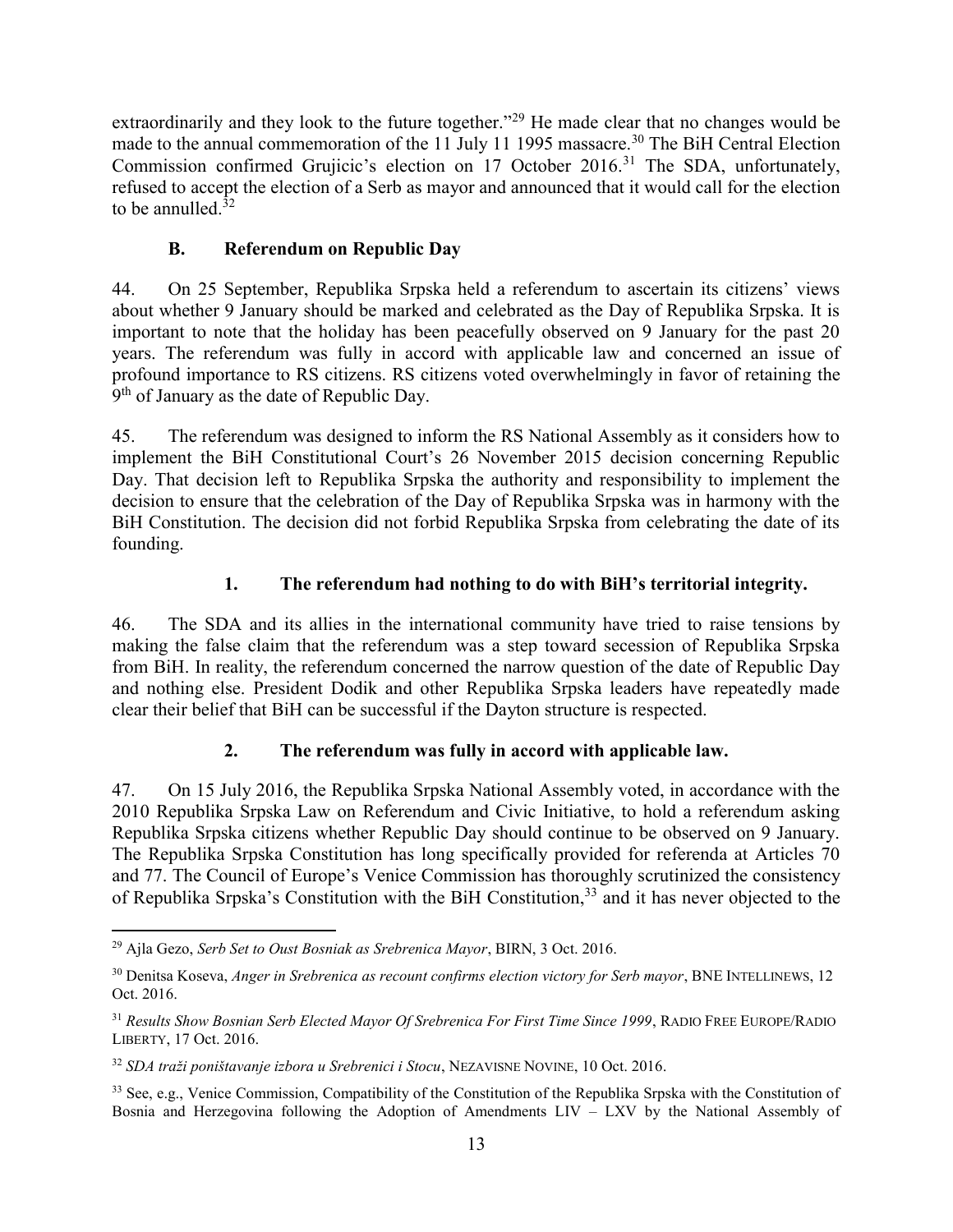Republika Srpska's Constitution's referendum provisions. Republika Srpska's 2010 Law on Referendum and Civic Initiative was drafted in light of the Code of Good Practice of the Venice Commission<sup>34</sup> and the Recommendations of the Council of Europe's Committee of Ministers on citizens' participation in public life at the local level.<sup>35</sup>

48. Referenda are fully consistent with the BiH Constitution and the practice of democratic states throughout Europe and around the world. The Dayton Accords contain no provisions that could reasonably be interpreted as prohibiting or restricting referenda.

49. Moreover, as the Council of Europe's Parliamentary Assembly said in a 2007 resolution, "Referendums are an instrument of direct democracy which belong to the European electoral heritage."<sup>36</sup> The Council of Europe's Congress of Local and Regional Authorities recognized in a 2007 resolution that "referendums, whether at national, local or regional level, constitute one of the main instruments of direct democracy giving citizens the possibility to take part in political decision making as well as in public matters which directly concern them  $\ldots$  ..."<sup>37</sup>

50. The referendum concerned an issue— Republika Srpska public holidays—that is squarely within the competence of Republika Srpska. Republic Day is deeply important to Republika Srpska citizens because the creation of Republika Srpska is widely seen as vital to the protection of Serbs' interests. Republic Day, as it marks the birth of Republika Srpska, is a celebration of Republika Srpska's existence—an existence that the BiH Constitution, Annex 4 of the Dayton Accords, welcomes and accepts. Confronted by the November 2015 decision of the Constitutional Court, the RS Government had a legitimate interest in obtaining RS citizens' views on when and how this important historical even should be celebrated. As Dragan Čović, the president of BiH's largest Croat party said on 21 October, "The referendum was the voice of the RS and it should be respected."<sup>38</sup>

#### **3. The referendum was a step toward implementing the Constitutional Court's decision.**

<span id="page-18-0"></span>51. Although Republika Srpska disagrees with the Constitutional Court's decision in important respects, the referendum was nonetheless intended as a step toward implementing it. The decision's only express order is that the RS National Assembly (RSNA) "harmonize" Article 3(b) of the Law on Holidays with the BiH Constitution. It does not state that the RSNA must abolish the 9 January holiday or otherwise specify what is required for harmonization. Republika Srpska is confident that Republic Day can be celebrated without discriminating

 $\overline{a}$ Republika Srpska, Secretariat Memorandum on the basis of the Commission's opinion appearing in document CDL(96)56 final.

<sup>34</sup> CDI AD 2007-2008.

<sup>35</sup> Rec (2001) 19; Memorandum from Jasna Brkić, Minister of Economic Relations and Regional Cooperation, Republika Srpska, to Zoran Lipovac, Minister of Administration and Local Self-Government, Republika Srpska, 21 Jan. 2010.

<sup>36</sup> Council of Europe, Parliamentary Assembly Res. 1592 (2007), 23 Nov. 2007, para. 1.

<sup>&</sup>lt;sup>37</sup> Council of Europe, Congress of Local and Regional Authorities Res. 235 (2007).

<sup>38</sup> *Čović: Referendum je bio glas RS i to treba poštovati*, NAP.BA, 21 Oct. 2016.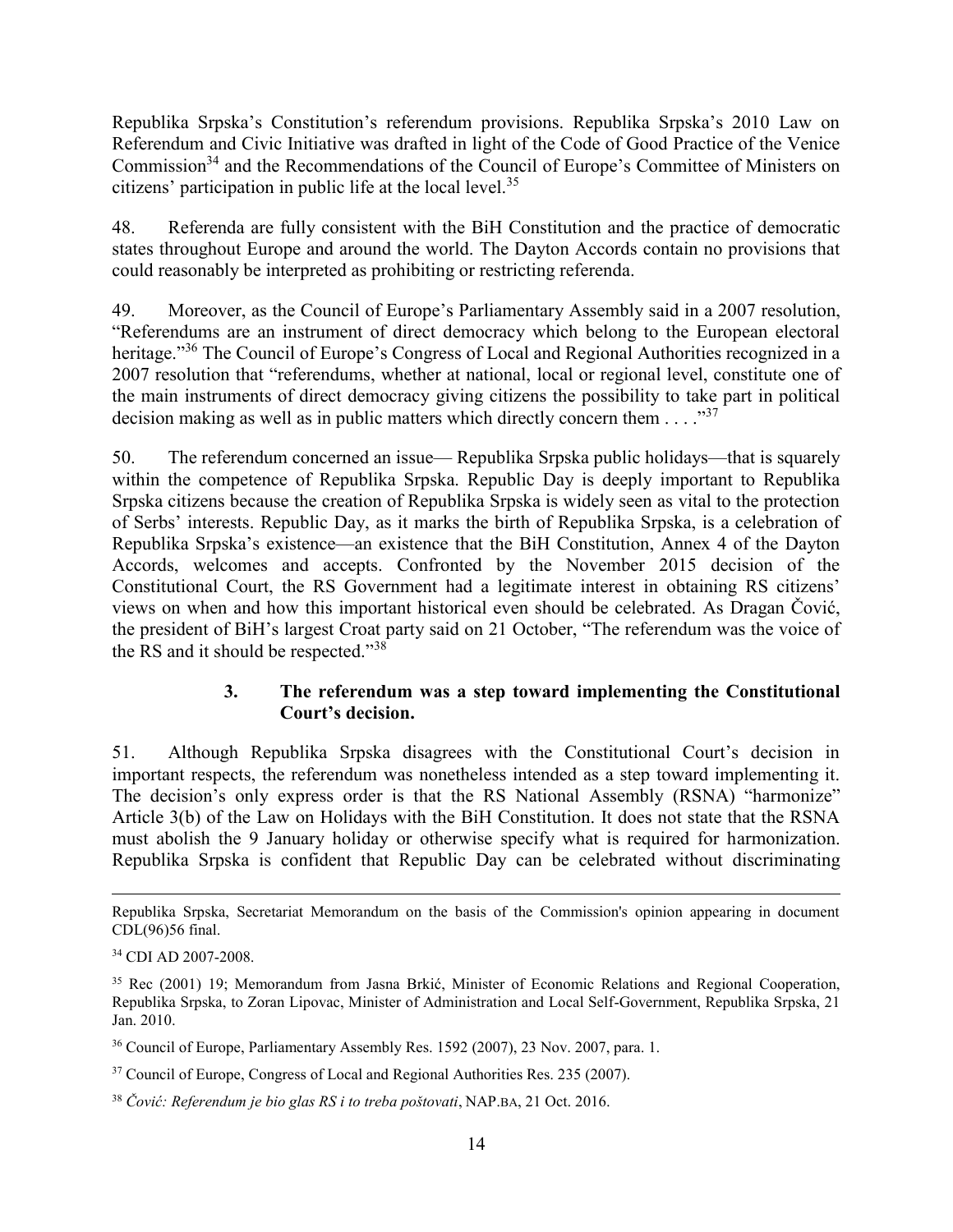against any religion or ethnic group.

52. The first step toward harmonizing the law was for Republika Srpska to determine whether its citizens wish to retain 9 January as the date of the holiday. Once Republika Srpska's citizens expressed their views, the RSNA took those views into consideration. The RS National Assembly has now aligned the relevant legislation with related Constitutional Court decisions consistent with the results of the referendum. On 25 October, the RS National Assembly passed a new law that retains the 9 January date of Republic Day, makes clear that the date is to be marked and celebrated as a secular holiday, and makes other modifications consistent with the Constitutional Court's decisions.<sup>39</sup>

# **4. The Constitutional Court's decision cannot reasonably be interpreted to forbid Republika Srpska's citizens to observe Republika Srpska's founding date.**

<span id="page-19-0"></span>53. If the Constitutional Court's decision is interpreted to forbid Republika Srpska from celebrating 9 January as the anniversary of its founding, it would be in conflict with the BiH Constitution as well as long and consistent practice regarding holidays throughout BiH. The Constitutional Court's concerns about Republic Day stem, first, from the fact that it coincides with the Orthodox feast of St. Stephen's Day and, second, that the 9 January holiday, given the nature of the declaration that it commemorates, allegedly privileges Serbs over other ethnicities.

54. Yet if the Court were to consistently apply such a position, every public holiday in both Republika Srpska and the Federation would be unconstitutional.

### **a) Religious feasts**

55. If the Constitutional Court's decision were to be interpreted as forbidding the January 9 Republic Day holiday because it coincides with the Orthodox feast of St. Stephen, that would require all public holidays that mark or coincide with religious feasts to be banned. For example, the public holidays marking Muslim feasts like Eid al-Fitr and Eid al-Adha, observed in Bosniak-majority cantons of the Federation, would have to be abolished. Public holidays marking Roman Catholic feasts like Christmas, observed in Croat-majority cantons of the Federation, would have to be abolished. Even holidays that are at least partially secular, such as New Year's Day, Independence Day, Labor Day, Statehood Day, Victory Day, and Dayton Day would have to be forbidden as well. Each of these days coincides with Orthodox and Catholic religious feasts.

# **b) Secular holidays favoring certain ethnic groups**

56. If the Constitutional Court's decision were interpreted as forbidding the Republic Day holiday because it allegedly favors one ethnic group over others, it would certainly also require forbidding the Federation's 1 March celebration of "Independence Day."

57. The Federation's 1 March public holiday marks the anniversary of the 1992 referendum

 $\overline{a}$ <sup>39</sup> Gordana Katana, *Bosnian Serbs step back from confrontation over divisive national holiday*, REUTERS, 25 Oct 2016.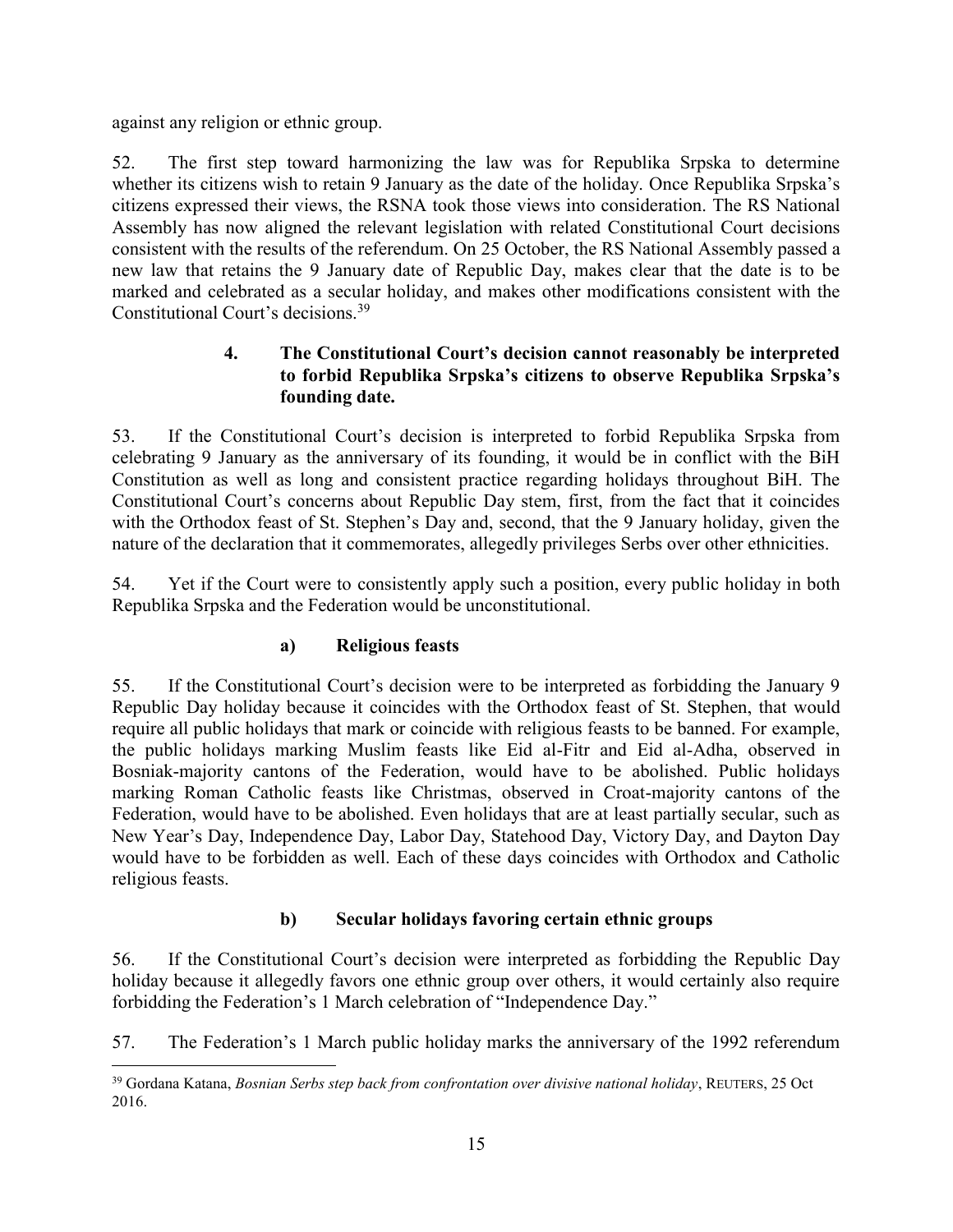through which Bosniaks and Croats voted for Bosnia and Herzegovina to unilaterally secede from Yugoslavia. Serbs strongly objected to the referendum and did not participate in the referendum itself. Today, Serbs consider 1 March to be the anniversary of an illegitimate referendum that tore the Serbs of Bosnia and Herzegovina away from their country, Yugoslavia, and led to the outbreak of war. The Federation's 1 March holiday "favors" Bosniaks and Croats at least as much as Republika Srpska's 9 January holiday "favors" Serbs.

58. To the extent that the Constitutional Court's decision places a stigma on the date of the RS's founding it stigmatizes the Republika Srpska's very existence. Given that the BiH Constitution, Annex 4 of the Dayton Accords, accepts Republika Srpska as one of the two Entities that comprise BiH, that cannot possibly be what the decision means. The RS was indeed a party, recognized by international law, to Annex 4 and all Annexes that comprise the Dayton Accords. Stigmatizing the Serbs' creation of Republika Srpska while not equally stigmatizing the Bosniaks and Croats' unilateral declaration of independence from Yugoslavia would constitute unlawful discrimination against Serbs. SDA President Bakir Izetbegovic's challenge to Republic Day was a baldly political effort to humiliate Republika Srpska and manufacture a crisis. Republika Srpska has been observing Republic Day for 20 years, just as Bosniak-majority cantons have been observing holidays of special significance to Bosniaks and Croat-majority cantons have been observing holidays of special significance to Croats. As *Balkan Insight* editor Marcus Tanner recently wrote:

> [T]he obscure issue on the Republika Srpska's "National Day" should never have reached the front pages of the newspapers, let alone the courts, let alone the country's highest court. It is hard to see what business judges have in ruling on whether people should celebrate January 9th, 10th, 11th, or any other day.

> Almost every national holiday is "discriminatory" once it is examined under some sort of constitutional microscope.

> Viewed from that absurd angle, Ireland's national holiday, St Patrick's Day, discriminates against the entire Protestant community – who do not acknowledge Catholic saints – not to mention the country's growing non-Christian community. Does anyone there care? Of course not.<sup>40</sup>

59. In a recent report, the U.S.-based NGO Freedom House said the Constitutional Court's decision on Republic Day "exemplified the judiciary's politicization."<sup>41</sup> The Constitutional Court's two Bosniak judges, who are both former high SDA officials (General Secretary and Vice President), vote consistently according to the SDA's political interests rather than each case's legal merits. Meanwhile, the court's foreign judges vote according to the wishes of the High Representative, which usually align with the SDA's agenda.

60. The Constitutional Court's political nature is one reason why many of its decisions have

 $\overline{a}$ <sup>40</sup> Marcus Tanner, *The Bosnians Have Made a Mess of This Referendum*, BALKAN INSIGHT, 27 Sept. 2016.

<sup>41</sup> Freedom House, *Nations in Transition 2016: Bosnia and Herzegovina*, p. 9.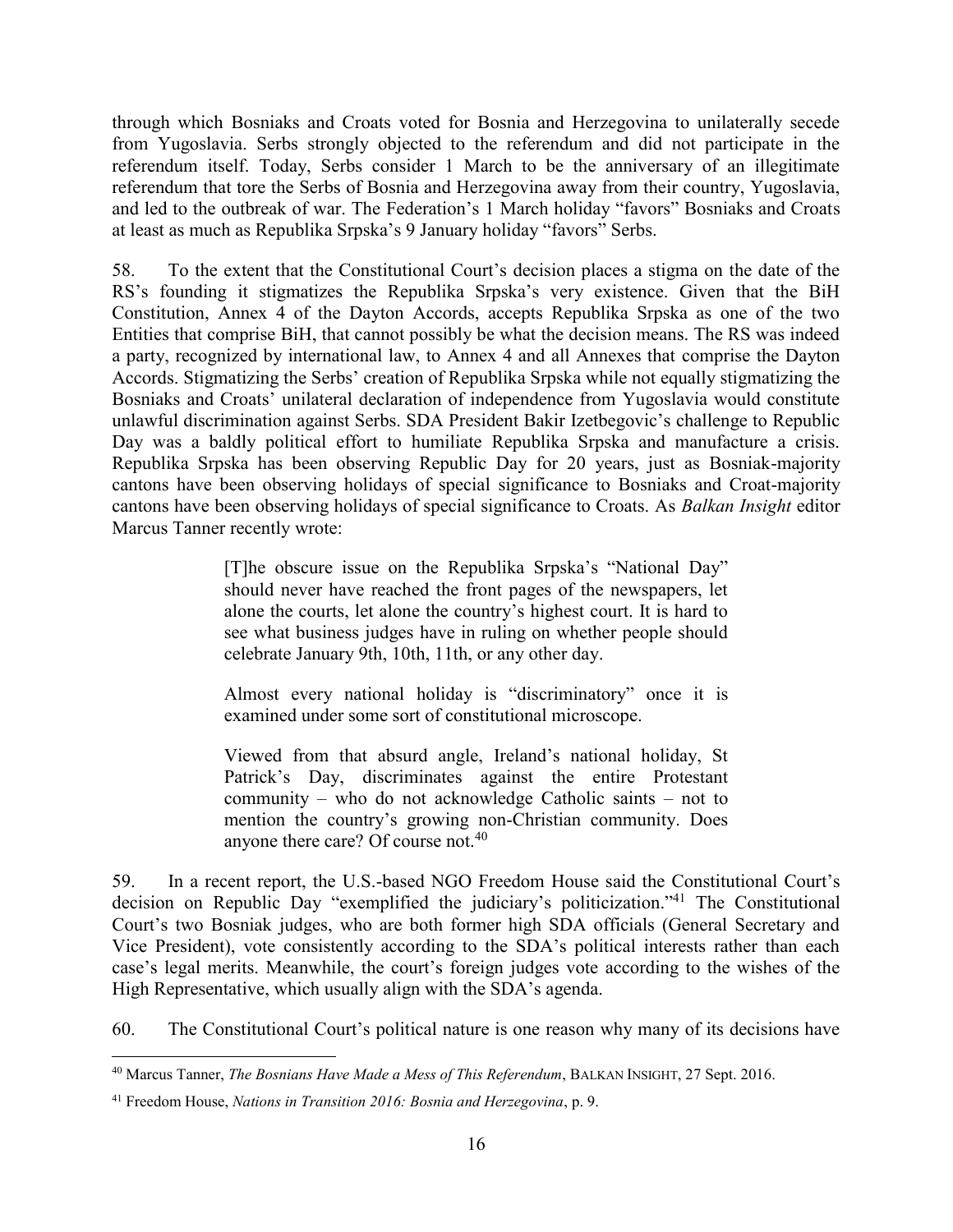never been implemented.

# **C. The BiH Census as published in June is unlawful and inaccurate.**

<span id="page-21-0"></span>61. On 30 June 2016, the BiH Agency for Statistics published BiH Census results that are inaccurate and legally invalid. The results were published on the basis of a faulty program of data processing that was adopted unilaterally by the Director of the BiH Agency in direct violation of the BiH Census Law.

62. That law requires cooperation and con**s**ensus between the BiH Agency and the Entity statistics institutes. For example, Article 20 obligates the BiH Agency to "[c]ooperate with the entity statistical institutes and other competent institutions involved in the Census in preparing, organizing and carrying out of the Census." No provision in the law empowers the BiH Agency to unilaterally define the program of data processing.

63. Moreover, the director's decision was issued outside the scope of his legal authority as director. It also appears that the BiH Prosecutor illegally pressured the director into the decision through threat of prosecution. The publication of the census on the basis of the director's unlawfully adopted program of data processing has resulted in a deeply flawed census that is being rejected in Republika Srpska and considered biased and illegitimate by a large portion of BiH citizens. The director's program, for example, allowed the BiH Agency to supply answers to questions that census respondents left blank, a practice that is blatantly unlawful, inaccurate, and inconsistent with international practice. It also allows residents to be counted based on clearly invalid questionnaires.

64. The erroneous data processing program will result in erroneous data, which will constitute a faulty basis for all short-term and long-term projections. In particular, they will prevent foreign firms from participating in public calls for the drafting of strategic plans. Information on the number of children not in school, the number of unemployed persons, the number of persons not covered by social welfare programs, and construction of strategic facilities will all be based on incorrect data.

65. A lawful and accurate census would have to be the result of consensus between the BiH and Entity institutions the law has authorized to organize, conduct and publish it. Only an accurate census could serve as a reliable basis for the drafting of strategic documents and plans for development of certain regions and society as a whole.

# <span id="page-21-1"></span>**III. EU Integration**

# **A. Republika Srpska is playing a leading role to promote EU integration.**

<span id="page-21-2"></span>66. The Republika Srpska Government is committed to BiH's integration into the EU. Republika Srpska has been implementing the EU-sponsored Reform Agenda and continuing to push forward with economic reforms. For example, in December 2015 Republika Srpska fulfilled a key element of the EU-sponsored Reform Agenda by enacting a new Labor Law in the face of fierce opposition from Republika Srpska's main opposition party. In February 2016,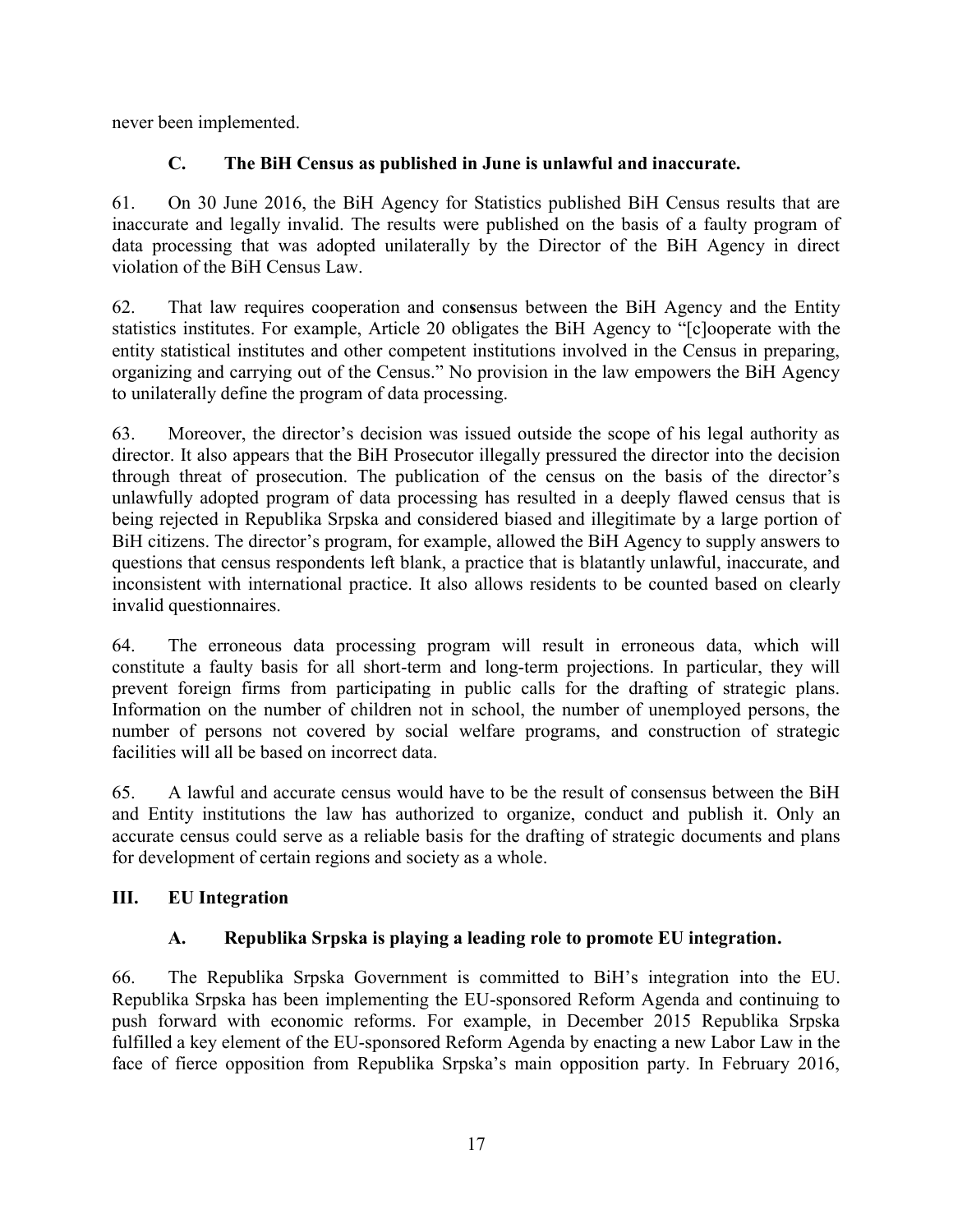Republika Srpska enacted a new bankruptcy law, which won the praise of the World Bank.<sup>42</sup> Of 74 measures from the Reform Agenda, the RS has fully implemented 38 and is implementing another 35; the only remaining measure will be implemented in the forthcoming period. In a statement after the high-level meeting with the representatives of the European Commission held in Sarajevo in September 2016, the RS Prime Minister confirmed an "implementation level of 98.6%, which is a remarkable progress."<sup>43</sup> Also, Republika Srpska has continued to harmonize its laws and regulations with the EU's *acquis communautaire* and regulations of the Council of Europe. Republika Srpska has already subjected more than 2,170 laws, regulations, and general acts to this procedure since 2007. Republika Srpska will continue to its strong support and efforts to help promote BiH's EU integration.

67. With the adoption of the Coordination Mechanism, i.e., Decision concerning the System for Coordination of the EU Integration Process in BiH, which was agreed at the highest political and expert levels on 17 August 2016, BiH met the last condition for the EU's acceptance of its membership application. The Council of the EU's positive September decision with respect to BiH's application brings BiH to the next step: the EU Commission is to send a questionnaire requesting detailed information on BiH's capacities and readiness for the accession process to follow. RS institutions are already set up for the serious task of providing answers to those important questions, which will represent a very complex activity, given that over 70% of the matters concerned fall under the competencies of the Entities.

# <span id="page-22-0"></span>**B. EU integration requires reforms of BiH's judicial and prosecutorial institutions.**

# **1. The BiH Prosecutor's Office continues to discriminate against Serb victims of war crimes.**

<span id="page-22-1"></span>68. Justice, human rights, and reconciliation require that war crimes be punished without regard to the ethnic identity of their perpetrators or victims. But more than 10 years after the Court of BiH began trying war crimes cases, the BiH justice system is continuing to discriminate against Serb victims of war crimes. Indeed, there are indications that this longstanding pattern of bias is getting worse. War crimes discrimination denies Serbs the equality before the law to which they are entitled under Protocol 12 of the European Convention on Human Rights. It also is impedes reconciliation.

69. This discrimination is made possible because the BiH Prosecutor's Office controls all investigations irrespective of whether they are conducted at a lower level of governance or at the BiH level and exercises discretionary powers with regard to the selection of sensitive cases. In this way, certain cases of war crimes committed by Bosniaks against Serbs are prevented from ever getting to court.

70. The International Crisis Group has criticized the Prosecutor's Office for its failure to

 $\overline{a}$ <sup>42</sup> *Resilient Growth Amid Rising Risks*, South East Europe Regular Economic Report No. 10, World Bank, Fall 2016, at p. 14.

<sup>43</sup> *Predstavnici EU impresionirani napretkom BiH u provođenju Reformske agende,* BHRT.BA, http://www.bhrt.ba/vijesti/bih/sarajevo-sastanak-o-provedbi-reformske-agende/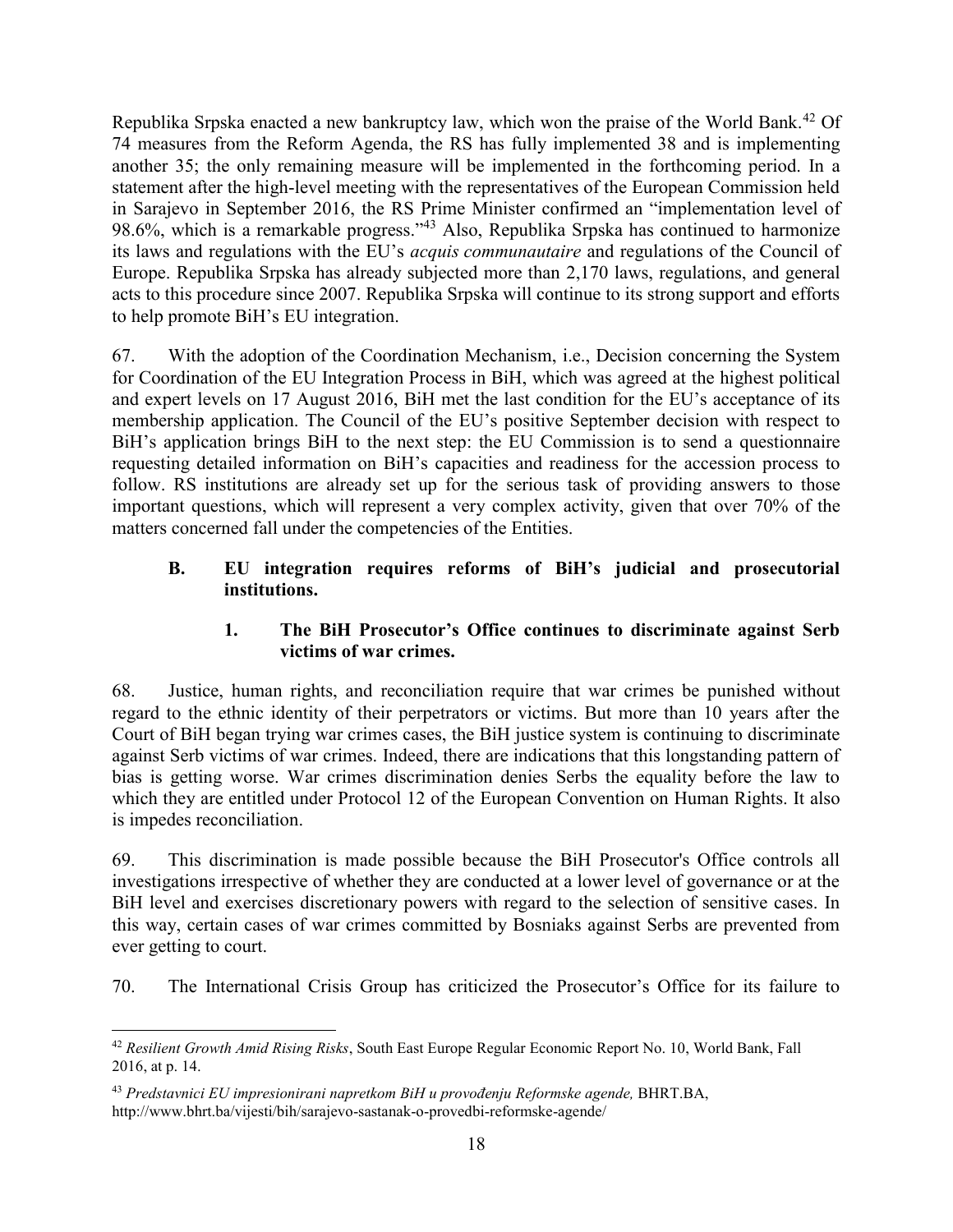prosecute some of the war's worst war crimes against Serbs. Even U.S. Deputy Chief of Mission Nicholas M. Hill observed in 2015 that the Chief Prosecutor is "largely believed to be heavily influenced by Bosniak political forces" and that there are "complaints that the prosecutor's office has too many strong-willed SDA acolytes on its staff."<sup>44</sup> In 2012, a former international advisor to the BiH Prosecutor's Office observed that many prosecutors there are highly reluctant to prosecute Bosniaks for crimes against Serbs and that they fail to vigorously pursue those cases. This failure is apparent in the BiH Prosecutor's Office's record, details of which the RS has provided in many of its prior reports to the Security Council.

71. Statistics indicate that the office's discrimination against Serbs is getting worse. For example, since the beginning of 2016, around 22% of new indictments have been for crimes committed, even in part, against Serbs. By comparison, over 75% of indictments in this period have been for crimes committed, at least in part, against Bosniaks. These figures are even more lopsided against Serb victims than the figures for indictments before 2016, when indictments for crimes against Serbs were raised in 24% of the cases, and indictments against crimes against Bosniaks in 68%. Out of the total number of final and binding decisions of the Court of BiH imposing the sentence of imprisonment, only 10% accounted for crimes against Serbs, whereas more than 84% accounted for crimes committed, at least partially, against Bosniaks.

# **2. A new OSCE report explains how the Chief Prosecutor controls war crimes prosecutions, protecting political allies.**

<span id="page-23-0"></span>72. The Organization for Security and Cooperation in Europe's (OSCE) June 2016 report the prosecution of war crimes in BiH reinforces Republika Srpska's longtime concerns about the nontransparent, political, and biased nature of the BiH Prosecutor's Office. Judge Joanna Korner of the United Kingdom prepared the analysis at the request of ICTY Prosecutor Serge Brammertz and OSCE Ambassador to BiH Jonathan Moore.

# **a) Chief Prosecutor's Refusal to Cooperate**

73. Judge Korner made multiple unsuccessful attempts to persuade the BiH Prosecutor's Office to cooperate with her study.<sup>45</sup> The High Judicial and Prosecutorial Council (HJPC) approved the OSCE Mission's access to the Prosecutor's Office's documents concerning war crimes cases and threatened sanctions against the Prosecutor's Office if it failed to cooperate.<sup>46</sup> The Prosecutor's Office then finally agreed to give the OSCE Mission access to certain files (only those of cases for which indictments had been lodged) and to interview prosecutors. But such interviews had to be in the presence of the Deputy Chief Prosecutor.

74. Judge Korner observed that "this condition may have inhibited some of those being interviewed from providing completely frank responses . . . . "47 The Prosecutor's Office also

 $\overline{a}$ <sup>44</sup> Nicholas M. Hill, *Moving Beyond Narrow-Minded Politic*s, MREŽA ZA IZGRADNJU MIRA 8 July 2015.

<sup>45</sup>Judge Joanna Korner, Processing of War Crimes at the State Level in Bosnia and Herzegovina*,* OSCE (17 June 2016) at para. 18.

<sup>46</sup> *Id*.

<sup>47</sup> *Id*. at para. 19.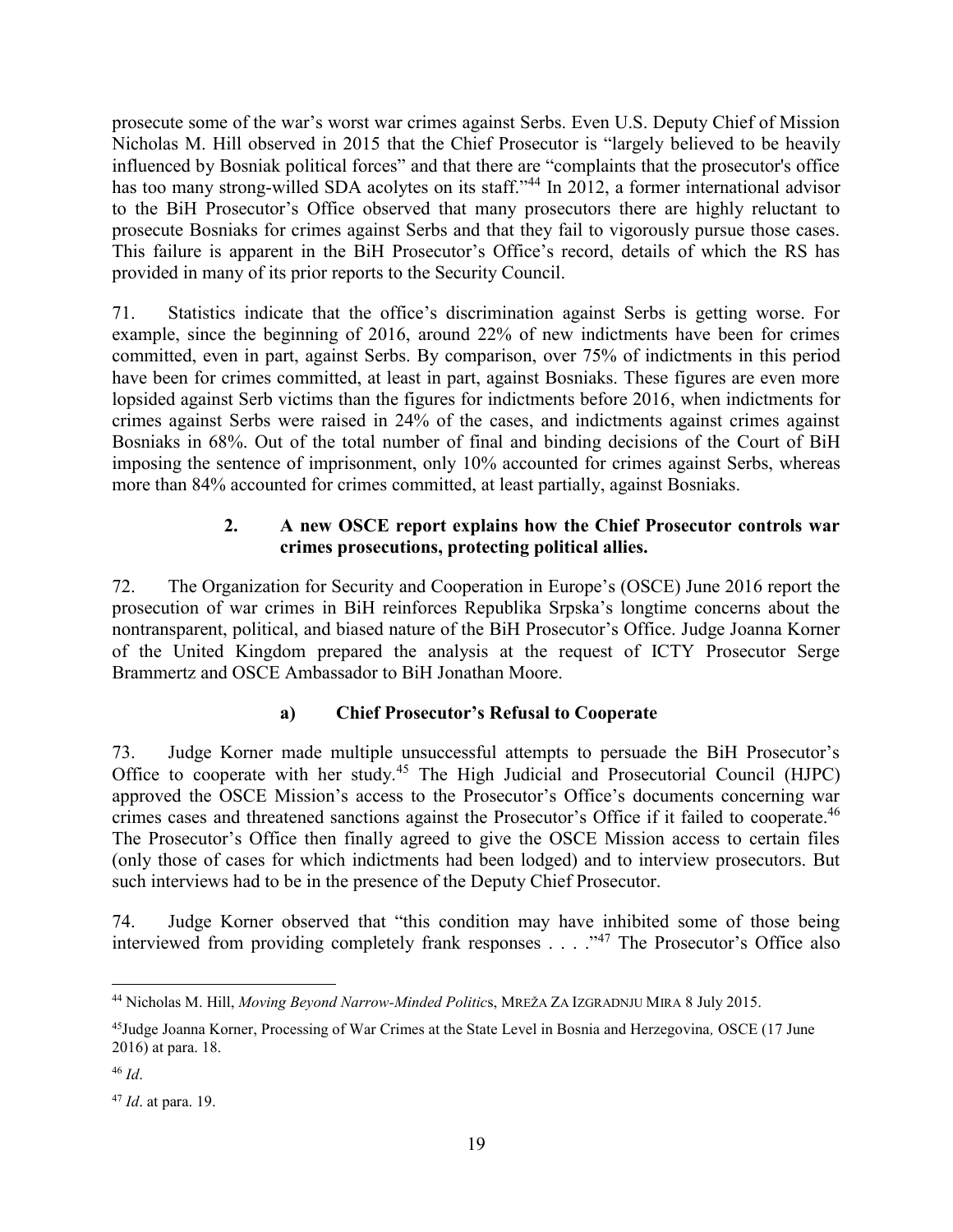broke its promise to give the OSCE Mission access to case files. <sup>48</sup> Because of the "refusal by the [Chief Prosecutor] to allow access to investigation files," it was impossible to examine the evidence that led to indictments.<sup>49</sup>

75. The OSCE Report highlights the continued lack of transparency in the BiH justice system. This lack of transparency makes it impossible to properly evaluate the fairness with which war crimes are being prosecuted and adjudicated.

### **b) Micromanagement by the Chief Prosecutor**

76. The OSCE Report also shows how the Chief Prosecutor has been able to protect Bosniak suspects—and particularly political allies from the SDA—from war crimes prosecution. The Report makes clear that individual prosecutors have no independence and that the Chief Prosecutor micromanages prosecutorial decisions. "When instructed by management to indict a particular person and/or indict for a particular charge," the report says, prosecutors "do as they are told."<sup>50</sup> The Report explains:

> Notwithstanding the assertions by the [Chief Prosecutor] that "there are no new and old prosecutors, they are all completely equal" and "I do not have the right to tell the prosecutors what to do," the over-riding impression received, from the vast majority of interviewees, was that the [Prosecutor's Office] was micromanaged with approval required for any decision whether it related to indictments or more mundane administrative activities.<sup>51</sup>

77. The Report further explains:

[The Deputy Chief Prosecutor] stated that 'all indictments are sent to the CP's office where they are reviewed by him or his closest associates'. She did not elaborate on who were his closest associates and later stated that 'I do not know for sure who reviews the indictments. I get an approval from the  $CP$ .<sup> $1.52$ </sup>

78. In 2014, the Chief Prosecutor replaced war crimes section heads with prosecutors who had no war crimes experience.<sup>53</sup> This lack of experience, the report notes, leaves them susceptible to pressure from the Prosecutor's Office's senior management.<sup>54</sup>

79. Although the Chief Prosecutor's noncooperation with the OSCE Mission limited what

 $\overline{a}$ 

<sup>48</sup> *Id*. at para. 21.

<sup>49</sup> *Id*. at para. 6.

<sup>50</sup> *Id*. at para. 39.

<sup>51</sup> *Id*. at para. 40.

<sup>52</sup> *Id*. at para. 54.

<sup>53</sup> *Id*. at para. 41.

<sup>54</sup> *Id*. at para. 42.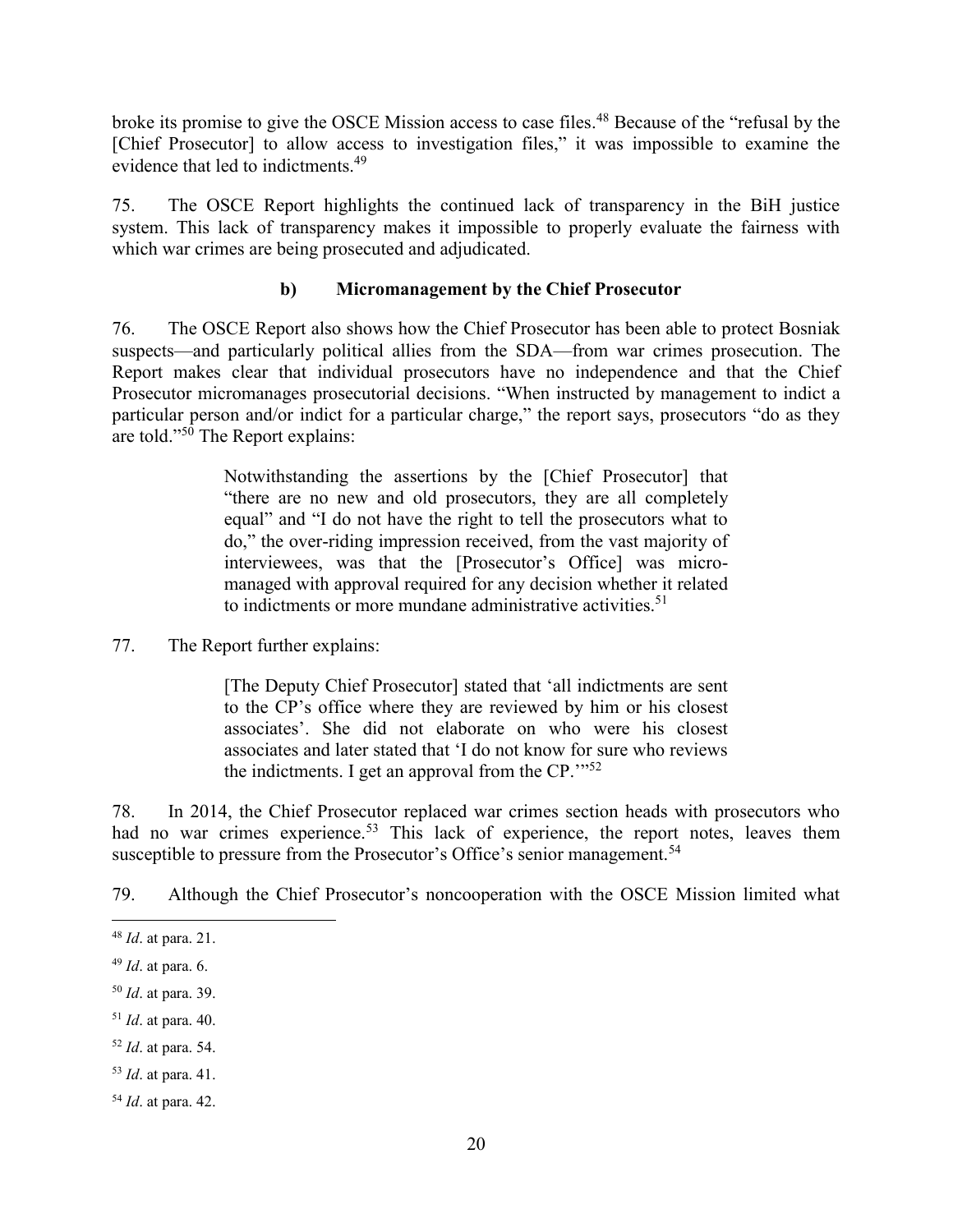could be discovered, Judge Korner's report nonetheless casts light on how the Chief Prosecutor imposes political control on war crimes prosecutions.

80. The BiH Prosecutor's Office, which treats all criticism of its work as illegitimate assault on the judiciary, reacted to Judge Korner's report with anger, calling it "an attack on judicial institutions."<sup>55</sup> The Prosecutor's Office's resistance to evaluation and criticism is one of many obstacles that must overcome for BiH to make reforms necessary to meet European standards.

# **3. Bosniak Obstruction of the Structured Dialogue on Justice**

<span id="page-25-0"></span>81. The RS Government has continued to seek reforms to BiH's justice system through the EU's Structured Dialogue on Justice, which began in 2011, but progress has been slow because SDA members and other Bosniak officials have fiercely opposed necessary reforms.

82. There were signs of progress during the second half of 2015. On 13 July 2015, the participants in the Structured Dialogue agreed on a change of format that narrowed the Structured Dialogue sessions to EU officials and experts and ministers of justice of BiH, RS, and Federation, and the President of the Brčko District Judicial Commission, with a broader set of participants involved in working groups that support the Structured Dialogue's decisionmakers.<sup>56</sup> Subsequent to these changes participants in the Structured Dialogue signed a protocol in September establishing a framework for some much-needed judicial reforms. Among the important reforms foreseen in the protocol are changes to the laws on the BiH Court and Prosecutor's Office, the Criminal Code, and the Law on the High Judicial and Prosecutorial Council.

83. However, since the signing of the Protocol, Bosniak leaders have acted to stall further progress. In response to the Protocol, the Bosniak-led Court of BiH has sought to derail the agreed-to reforms. A key part of the reforms foreseen in the Protocol includes correcting the Court's ability to arbitrarily extend its own jurisdiction, which EU experts and officials have repeatedly made clear is contrary to EU standards. Despite consensus among the Ministers of Justice of BiH, the Federation and RS and the President of the Brčko District Judicial Commission, as well as the EU, that the extended jurisdiction practices of the BiH Court must be reformed, Bosniak officials oppose them. With respect to such reforms, the Bosniak President of the Court of BiH, Meddžida Kreso stated, "This cannot be allowed."<sup>57</sup> Since then, Judge Kreso and other Bosniak participants from BiH institutions have continued to denounce reform efforts.

84. The Structured Dialogue's EU sponsors recently tried to bridge the gap between the participants by asking them to propose new and more moderate positions on the Court of BiH's extended jurisdiction. The Republika Srpska's Justice Ministry responded with a good-faith compromise proposal. Unfortunately, the BiH Deputy Minister of Justice, an SDA member, responded with an even more extreme version of extended jurisdiction, completely ignoring the

 $\overline{a}$ <sup>55</sup> Erna Mackic, *Bosnian Prosecution Angered by Judge's Criticism*, BIRN JUSTICE REPORT, 19 June 2016.

<sup>56</sup> Members of the HJPC, BiH Court, BiH Prosecutors Office and other officials are not part of the Structured Dialogue, but may participate in working groups as requested by the Structured Dialogue members, where they are able to provide their views; however, they do not have decision-making competencies.

<sup>57</sup> Denis Dzidic, *Justice Reforms Fail to Halt Bosnian Serb Referendum*, BIRN, 14 Sept. 2015.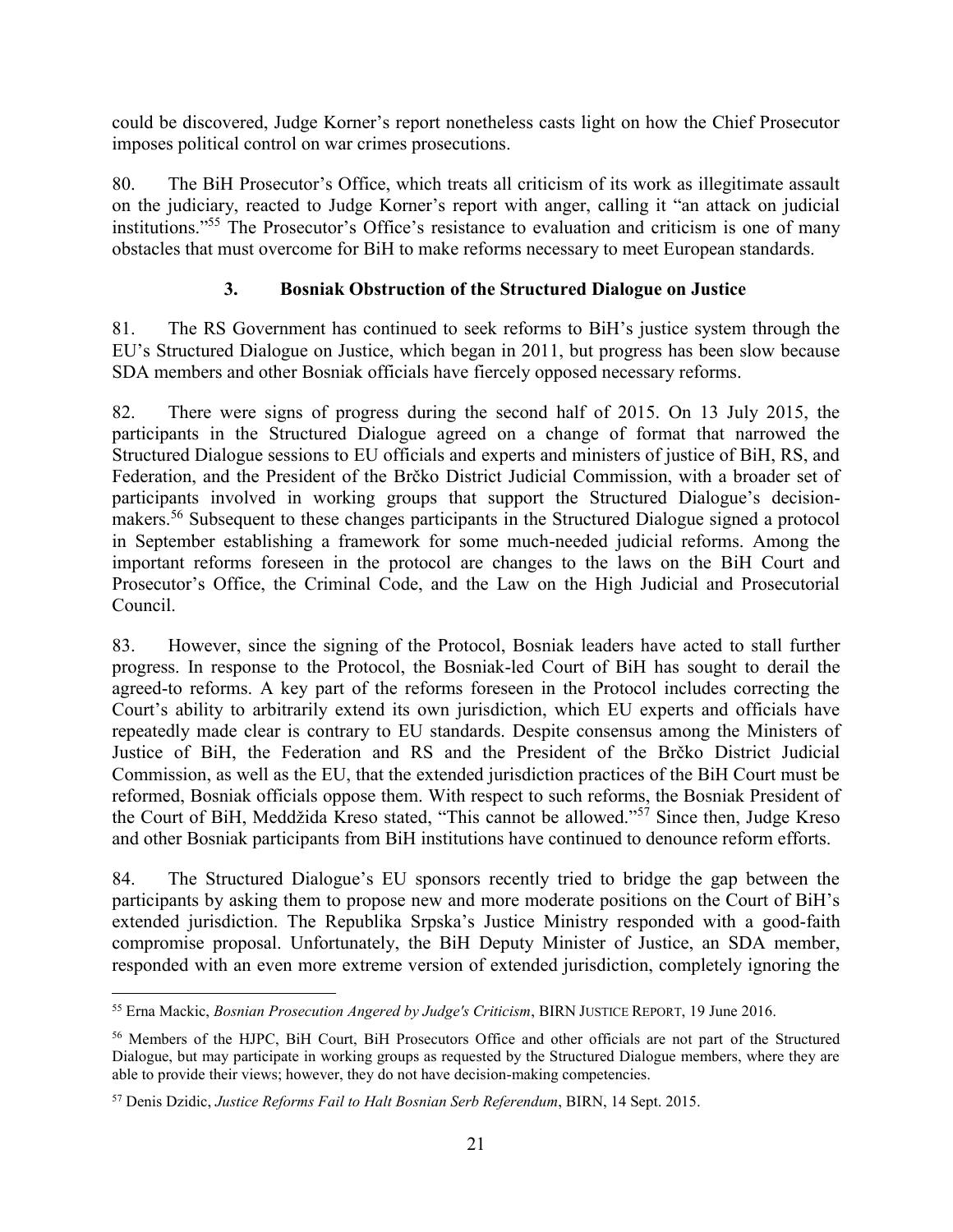concerns about extended jurisdiction shared by Republika Srpska and EU experts.

85. Despite these actions, Republika Srpska continues to participate in good faith in the Structured Dialogue and hopes that agreement can be reached on key reforms, including in particular on a new draft BiH Law on Courts. BiH's elected officials at all levels, with the EU's help, should push forward these reforms notwithstanding Bosniaks' intransigence.

### **4. The Needed Reform of the BiH Constitutional Court**

<span id="page-26-0"></span>86. The BiH Constitutional Court, as currently constituted, is incompatible with BiH's EU membership. The presence of foreign judges on BiH's Constitutional Court is inconsistent with BiH's sovereignty and democracy and undermines the court's legitimacy. In private meetings, EU officials have made clear that BiH cannot become an EU member as long as it has foreign judges sitting on its Constitutional Court. It is time for participation of foreign judges on the court to end, as should have happened 15 years ago according to the terms of the BiH **Constitution** 

### **a) A Constitutional Court with foreign members is inconsistent with sovereignty and democracy.**

87. The presence of foreign judges on the BiH Constitutional Court is incompatible with BiH's sovereignty. In a recent article about the Court of BiH, Stefan Graziadei of the University of Antwerp observed:

> Even more at odds with national sovereignty is the idea that international judges may sit in national apex courts: "Because of the doctrine of state sovereignty, it sounds almost inconceivable that a foreign citizen should serve on the bench of a national supreme court or a separate constitutional court of another country." This is particularly true because such courts operate at the boundary between politics and law: they have the power to review legislation, which is based on the will of the people, for conformity with the national constitution.<sup>58</sup>

88. Even one of the current foreign judges, Judge Grewe, admits that the presence of foreign judges "can be seen as an intrusion into the national affairs" or "as an attempt at supervision."<sup>59</sup> That is exactly what it is.

89. The presence of foreign judges on the BiH Constitutional Court is also incompatible with BiH democracy. As an international expert panel on Cyprus observed, "Leaving the final decision in case of stalemate to foreign citizens in such critical organs as the Supreme Court and

 $\overline{a}$ <sup>58</sup> Stefan Graziadei, *Six models for Reforming the Selection of Judges to the BiH Constitutional Court*, Centre for Southeast European Studies, Working Paper No. 14 (Jan 2016) at 4 (quoting Joseph Marko, *'Foreign Judges: A European Perspective'*, in *Hong Kong's Court of Final Appeal: The Development of the Law in China's Hong Kong,* ed. by Simon Young and Yash Ghai (New York: CUP, 2014), pp. 637-65 (p. 637)). (footnotes omitted).

<sup>59</sup> Constance Grewe and Michael Riegner, *Internationalized Constitutionalism in Ethnically Divided Societies: Bosnia-Herzegovina and Kosovo Compared*, MAX PLANCK YEARBOOK OF UNITED NATIONS LAW, Vol. 15, p. 41.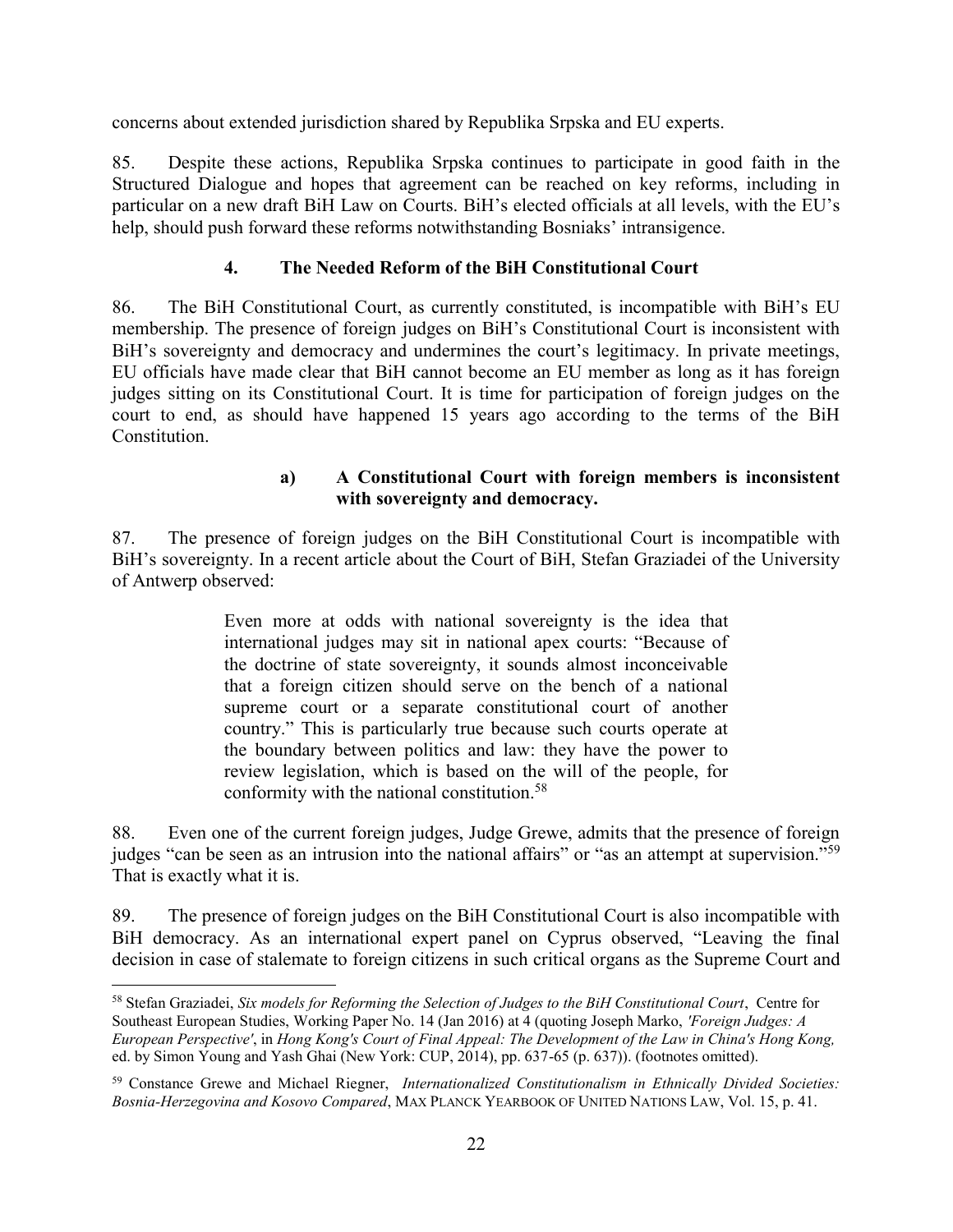others is in stark contradiction to the principle of democracy."<sup>60</sup>

# **b) The Constitutional Court lacks legitimacy.**

90. The most precious asset of any court that exercises judicial review is public legitimacy. Without such legitimacy, the public will not accept court decisions that nullify legislation approved by democratically elected institutions. The BiH Constitutional Court will always suffer a legitimacy deficit as long as its membership includes judges who—in addition to lacking democratic legitimacy—are not even BiH citizens or speakers of the local languages. Worse still, they are not even appointed by any institution in BiH.

91. Graziadei points out that foreign judges "are not trained in the domestic legal system, often do not understand the local language(s), and as citizens of another country they appear to be ill-equipped to uphold the supreme law of a country with which they share no bond of citizenship."<sup>61</sup> In addition, as Tim Potier has pointed out, the use of foreign judges in a country's highest court prevents a society's ownership of its constitution and system.<sup>62</sup>

92. The Constitutional Court's legitimacy deficit is exacerbated by its political nature, including an alliance between the bloc of three foreign judges and the two Bosniak judges, which has often outvoted the majority of BiH citizens on the Court. Judge Constance Grewe, one of the current foreign members of the BiH Constitutional Court, has observed that "the group of international judges allied to one ethnic group can outvote the two others."<sup>63</sup> The ethnic group allied to the foreign judges is the Bosniaks. As *Balkan Insight* recently reported, "The three votes wielded by the foreign judges, together with the two Bosniak judges on the court, have often proved to be decisive, outvoting the two Serb and two Croat judges."<sup>64</sup> Similarly, the International Crisis Group has explained, "The BiH Constitutional Court has repeatedly ordered the RS to amend its constitution over the objections of both Serb (and, often, both Croat) judges . . . ."<sup>65</sup>

93. The alliance between the foreign and Bosniak judges has resulted in many of the Constitutional Court's most political and legally baseless decisions, handed down over the objections of the four Croat and Serb judges. As the U.S.-based NGO Freedom House recently wrote, the Constitutional Court's November 2015 decision on Republic Day "exemplified the judiciary's politicization."<sup>66</sup> But that decision is only one example of the alliance of foreign and

 $\overline{a}$ 

<sup>60</sup> International Expert Panel Convened By The Committee For A European Solution In Cyprus, *A principled basis for a just and lasting Cyprus settlement in the light of International and European Law*, 2005 (quoted in Graziadei at 4).

<sup>61</sup> Graziadei at 5 (footnotes omitted).

<sup>62</sup> *See* Tim Potier, *Making an Even Number Odd: Deadlock-Avoiding in a Reunified Cyprus Supreme Court*, JOURNAL ON ETHNOPOLITICS AND MINORITY ISSUES IN EUROPE, Vol. 7 (2008), at 4.

<sup>63</sup> Constance Grewe and Michael Riegner, *Internationalized Constitutionalism in Ethnically Divided Societies: Bosnia-Herzegovina and Kosovo Compared*, MAX PLANCK YEARBOOK OF UNITED NATIONS LAW, Vol. 15, p. 42.

<sup>64</sup> Rodolfo Toe, *Bosnian Croats, Serbs Unite Against Foreign Judges*, BALKAN INSIGHT, 2 Dec. 2015.

<sup>65</sup> International Crisis Group, *What Does Republika Srpska Want?*, 6 Oct. 2011, p. 16.

<sup>66</sup> Freedom House, *Nations in Transition 2016: Bosnia and Herzegovina*, p. 9.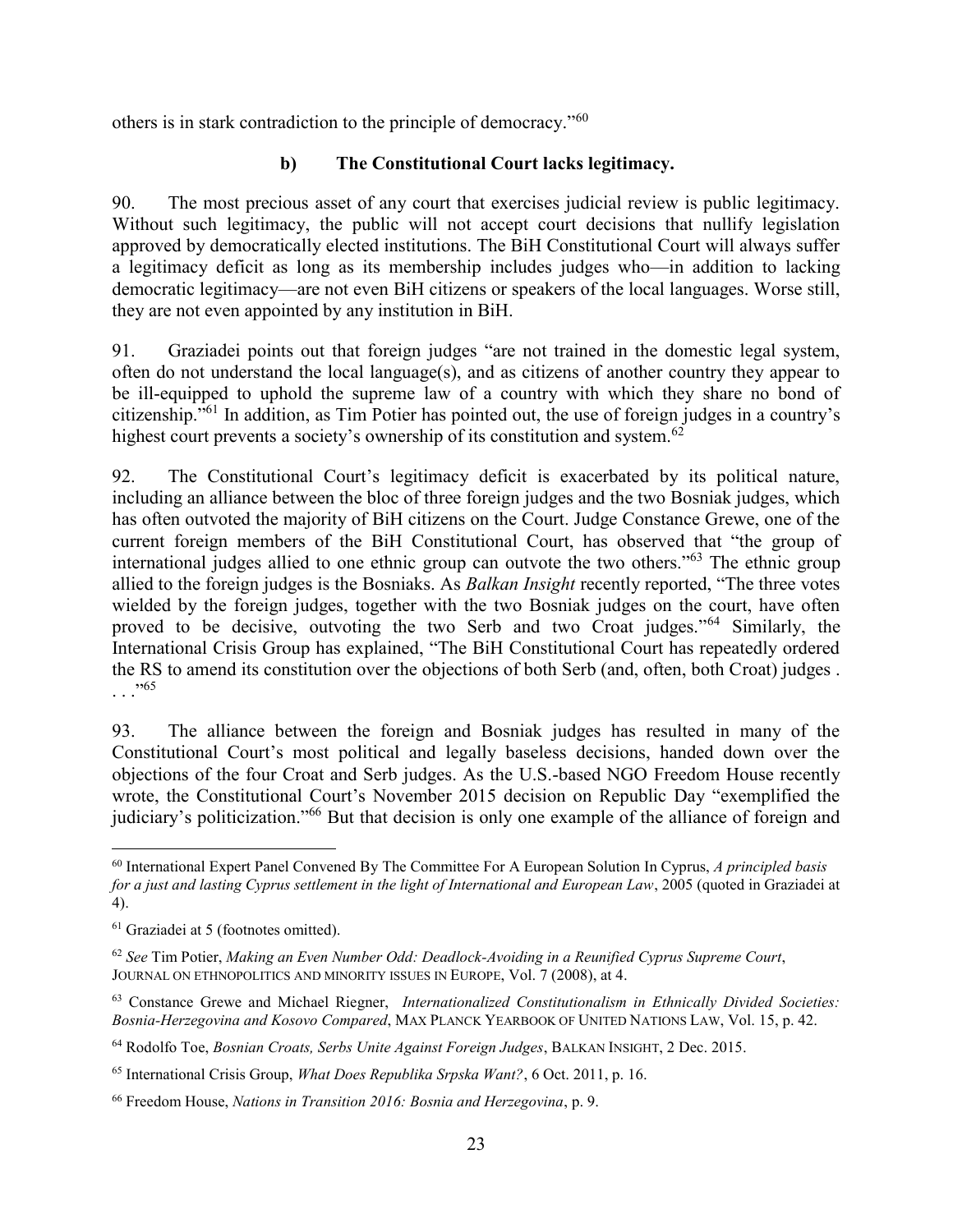Bosniak judges turning the Court into a political instrument of the SDA and other Bosniak parties.

94. Another prominent example is the Court's 5-4 decision upholding the High Representative's creation of the Court of BiH, despite that court's manifest unconstitutionality. As the International Crisis Group has written, the BiH Constitution "allotted judicial matters to the Entities, apart from a state Constitutional Court."<sup>67</sup> Four out of the six judges from BiH rightly found the law creating the Court of BiH unconstitutional. The law was only upheld because the three foreign judges voted as a bloc, along with the two Bosniak judges, to protect the High Representative's creation.

95. The Constitutional Court's legitimacy is also undermined by the foreign judges' lack of independence from the High Representative. One of the foreign judges that voted to uphold the High Representative's creation of the Court of BiH, Joseph Marko, later admitted that there was a "tacit consensus between the Court and the High Representative that the Court . . . *will always confirm the merits of his legislation* . . . ."<sup>68</sup> A 2010 study of the Constitutional Court called it the "usual practice" for the Constitutional Court to "seek the opinion of the High Representative prior to making a decision."<sup>69</sup>

96. Perhaps the clearest example of the High Representative's pervasive interference with the Constitutional Court is the High Representative's standing order that the Court must not challenge any of the High Representative's decisions. After a 2006 Constitutional Court verdict held that individuals must have an opportunity to appeal extrajudicial punishments decreed by the High Representative, the High Representative responded by handing down a decree nullifying the court's verdict. The decree, which remains in effect today, also banned any proceeding before the Constitutional Court or any other court that "*takes issue in any way whatsoever with one or more decisions of the High Representative*."<sup>70</sup>

97. As recently as October 2015, the High Representative went so far as to declare itself, and not the court, as the final interpreter of the Constitution.

# **c) Politically motivated case prioritization**

98. The BiH Constitutional Court demonstrates clear political motivation in its prioritization of applications filed before it, giving priority to applications brought by Bosniak officials targeting Republika Srpska and neglecting other applications. The Constitutional Court, for example, has still not put on its agenda the 29 June application of the Chairman of the BiH House of Representatives challenging a decision of the director of the BiH Agency for Statistics (discussed in Section II-C, above) that caused a deep political crisis. The legal nature of this

 $\overline{a}$ <sup>67</sup> International Crisis Group, *Bosnia's Future*, 10 July 2014, p. 27.

<sup>68</sup> JOSEPH MARKO, FIVE YEARS OF CONSTITUTIONAL JURISPRUDENCE IN BOSNIA AND HERZEGOVINA, European Diversity and Autonomy Papers (July 2004) at 17 and 18 (emphasis added).

<sup>69</sup> Christian Steiner and Nedim Ademovic, *Constitution of Bosnia and Herzegovina Commentary* (2010), p. 821.

<sup>70</sup> Office of the High Representative (OHR), Order on the Implementation of the Decision of the Constitutional Court of Bosnia and Herzegovina in the Appeal of Milorad Bilbija et al, No. AP-953/05, March 23, 2007 (emphasis added).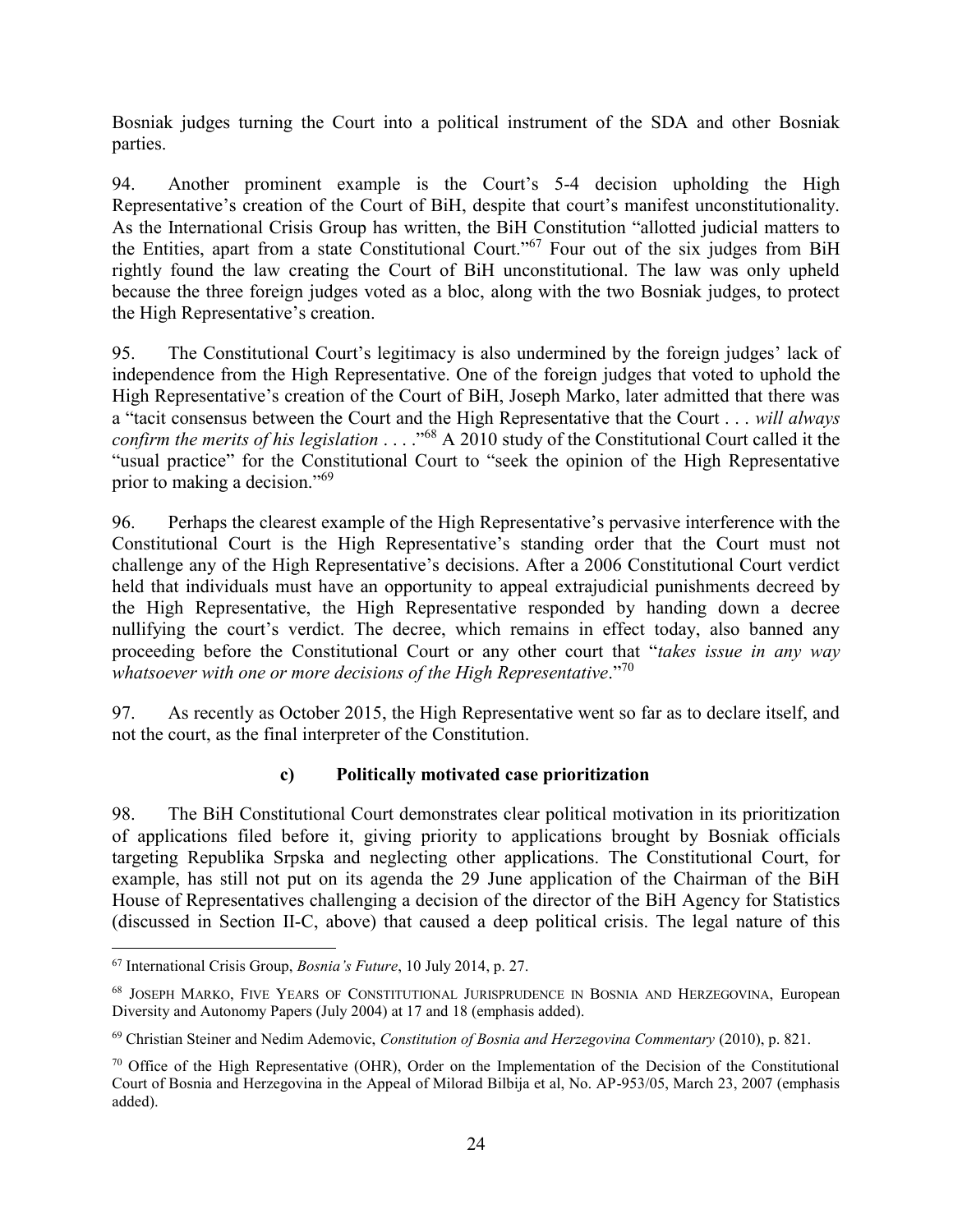application—which was submitted against a unilateral decision, issued contrary to firm opposition of the RS Institute of Statistics—is such that it demands an urgent procedure, following the Rules of the Court, because it also requested the Court to decide on an interim measure to suspend the BiH Agency for Statistics director's decision and delay publishing the results of the census. Not only has the Constitutional Court failed to consider the application, according to the Court Registrar's statement it cannot be confirmed whether this case will be included in the Court's agenda for a December session.<sup>71</sup> In contrast to the fate of that application, immediately upon submission of a referendum-related application dated 24 August by the Chairman of the BiH Presidency, Bakir Izetbegovic, the Constitutional Court urgently convened to deliberate on Izetbegovic's application and decided on an interim measure on 17 September.

### **d) All Serb and Croat leaders support ending the role of foreign judges on the Constitutional Court.**

99. No other sovereign state in the world has seats on its constitutional court reserved for foreign judges, let alone judges appointed by a foreign individual judge–President of the European Court of Human Rights—without any requirement of domestic consent. The foreign judges were a transitional measure that was never intended to be in place for the long term. Thus, the BiH Constitution authorizes the Parliamentary Assembly to pass a new law replacing the foreign judges five years after their initial appointment, which occurred in 1996.<sup>72</sup>

100. A 29 November 2015 joint declaration of political leaders from the RS, signed by, among others, the RS Prime Minister, the RS Member of the BiH Presidency, and the Deputy Chairman of the BiH Council of Ministers, demands that BiH enact legislation to reform the Constitutional Court, including through the abolition of foreign judges.

101. All of the Serb and Croat political parties in BiH are united in support of replacing the foreign judges on the Constitutional Court with BiH citizens.<sup>73</sup> As the president of the Croat National Council, which represents all of the Croat parties, recently said, "Twenty years after the war, Bosnians are ready to take full control of this court." On 21 October 2016, leaders of the SNSD and HDZ, the largest Serb and Croat parties in BiH, announced that experts from both parties will soon prepare a joint Draft Law on Constitutional Court of BiH that all Serb and Croat parties will support.<sup>74</sup> Unfortunately, the SDA is refusing to reform the Constitutional Court by passing a new law because it does not want to break up the alliance of former SDA leaders and foreign members that controls it.

 $\overline{a}$ 

<sup>71</sup>*Izetbegovićev zahtev rešen hitno, a Bosićev kupi prašinu,* BLIC.RS, <http://www.blic.rs/vesti/republika-srpska/izetbegovicev-zahtev-resen-hitno-a-bosicev-kupi-prasinu/4g2qe72>

 $72$  BiH Constitution, Art. VI $(1)(d)$ .

<sup>73</sup> Rodolfo Toe, *Bosnian Croats, Serbs Unite Against Foreign Judges*, BALKAN INSIGHT, 2 Dec. 2015.

<sup>74</sup> *HDZ i SNSD zajednički predlažu zakon o Ustavnom sudu BiH*, FEDERALNA.BA, 21 Oct. 2016.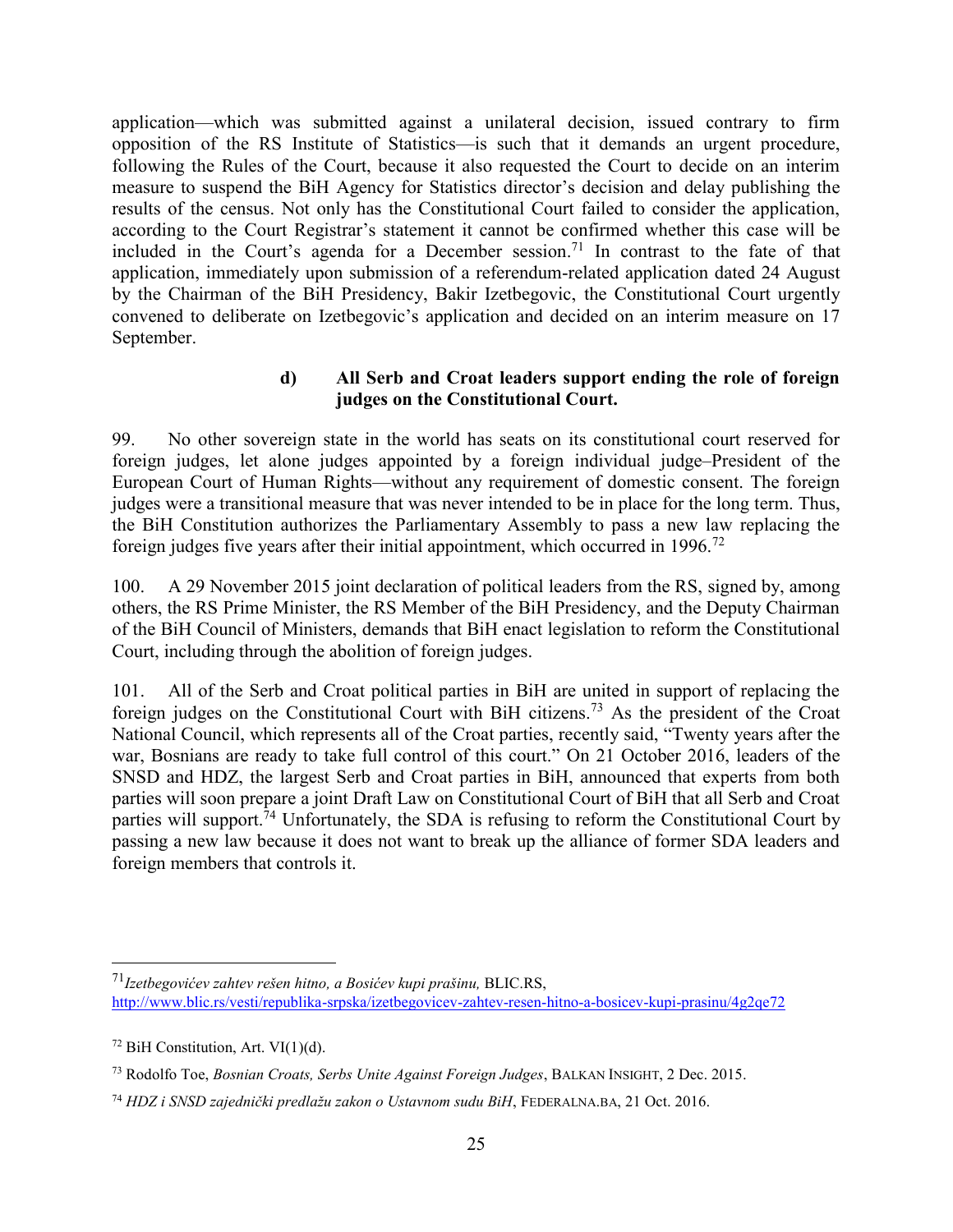### **5. BiH justice institutions are abusing power for political advantage.**

<span id="page-30-0"></span>102. BiH cannot become an EU member until its justice institutions are reformed to stop their abuse of power for political advantage.

# **a) Political investigations by the BiH Prosecutor's Office**

103. The BiH Chief Prosecutor has engaged in a pattern of conducting investigations and prosecutions of different criminal offences for political purposes. A recent example, as discussed in more detail in section I above, is Chief Prosecutor Goran Salihović's targeting of RS President Milorad Dodik for criminal prosecution over Republika Srpska's holding of the referendum on Republic Day.

104. This was a flagrantly selective use of the criminal law for political ends that was designed to punish him for the referendum and interfere in the 2 October elections. The elections were then less than a week away. The summons of President Dodik, moreover, was unlawful on both procedural and substantive grounds.

# **b) Suspension of BiH Chief Prosecutor**

105. As discussed in section I above, On 28 September 2016, a disciplinary panel of the High Judicial and Prosecutorial Council, suspended Chief Prosecutor Goran Salihović pending dismissal proceedings against him. The Office of Disciplinary Council listed a number of possible charges in its press release to the public. These included:

> failure to ask for his recusal in cases where conflict of interest was present; engaging in inappropriate contacts with judges or parties in a case; allowing persons not legally authorized to act as prosecutors; interfering in the work of judges or prosecutors with the goal of obstructing or disparaging their activities; deliberately providing false, deceitful, or incomplete information regarding job applications, disciplinary matters, issues related to promotions in service, or any other issues that are within the jurisdiction of the [HJPC].

# **c) Abuses by SIPA**

106. In its previous report to the UN Security Council, Republika Srpska described how the former director of BiH's State Investigation and Protection Agency (SIPA) was forced from office using dubious charges after SIPA arrested a powerful SDA politician in connection with war crimes. Under its newly installed director, SIPA carried out a series of provocative armed raids on police stations and commercial facilities in Republika Srpska in coordination with the BiH Court and Prosecutor's Office. SIPA continues to be a serious concern because of its disregard for the rule of law.

# **6. Ethnic discrimination in hiring by BiH justice institutions**

<span id="page-30-1"></span>107. In addition to discriminating against Serb victims of war crimes, BiH justice institutions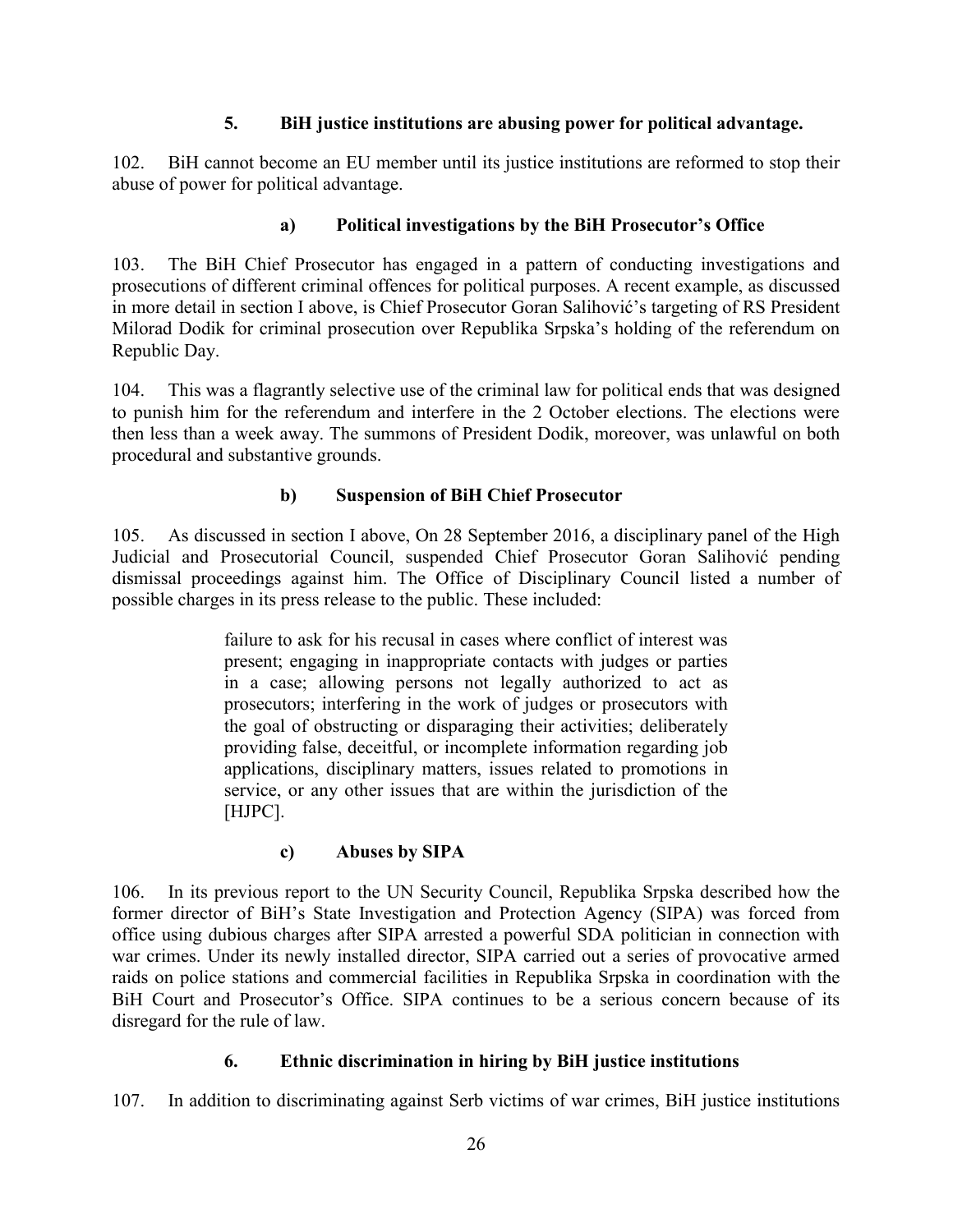also engage in ethnic discrimination in their employment decisions. For example, in nine senior management positions at the Court of BiH, there is not a single Serb.<sup>75</sup> The only Croat in a senior management position has been subject to years of harassment.<sup>76</sup>

### <span id="page-31-0"></span>**C. EU integration requires closing OHR and ending the invocation of Chapter VII of the UN Charter.**

### **1. The High Representative has violated and undermined the Dayton Accords.**

<span id="page-31-1"></span>108. In order to qualify for EU membership, BiH must become a self-governing country whose sovereignty is fully respected. This is impossible as long as the High Representative remains in BiH and claims authority to decree laws, constitutional amendments, and punishments completely outside the Dayton constitutional system. If BiH is to become a fully sovereign state and an EU member, the High Representative's presence in BiH must come to an end.

### **2. The UN Security Council should end its unjustified application of Chapter VII of the UN Charter to BiH.**

<span id="page-31-2"></span>109. The Security Council has authority to take certain measures under Chapter VII of the UN Charter "to maintain or restore international peace and security" only where there is "the existence of any threat to the peace, breach of the peace, or act of aggression."<sup>77</sup> BiH, though burdened with political divisions like so many countries, has been peaceful and secure for many years; there is no security threat that could possibly justify the Security Council acting under Chapter VII of the UN Charter. The Security Council should thus end the application of Chapter VII measures. Continuing to act under Chapter VII casts an unwarranted stigma on BiH and is detrimental to BiH's progress toward EU membership.

 $\overline{a}$ <sup>75</sup> Kako je Meddžida Kreso sa funkcija u Sudu BiH "skinula" srpske kadrove, RTRS.TV, 7 Oct. 2016. <sup>76</sup> *Id*.

<sup>77</sup> *See* Chapter VII of the UN Charter.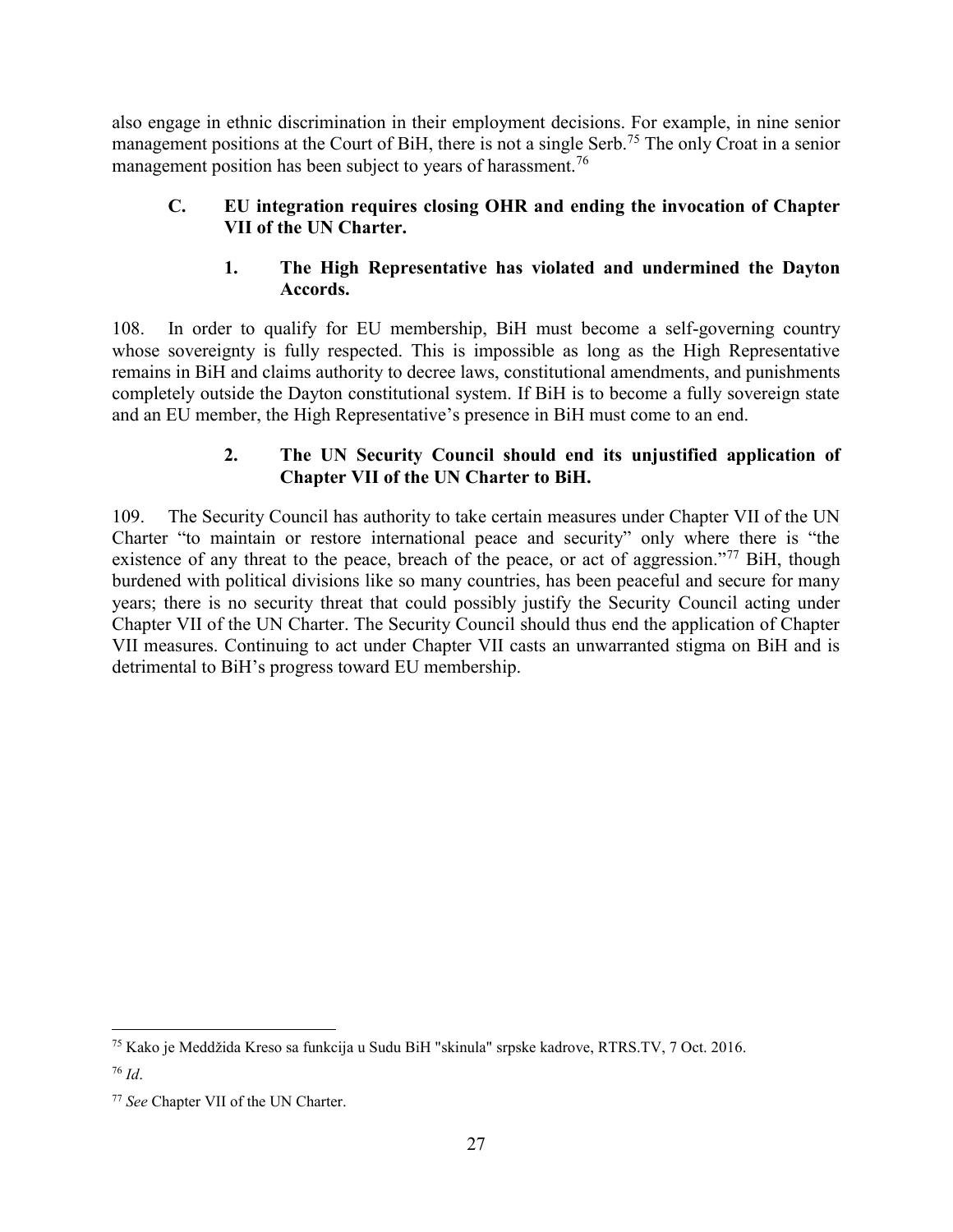#### **How Bosnia and Herzegovina Has Become a Terrorist Sanctuary**

Bosnia and Herzegovina is becoming a European safe haven for potential terrorists, and BiHlevel institutions are unable or unwilling to eradicate the problem. In a recent analysis, Germany's *Der Spiegel* wrote of BiH, "It increasingly looks as though a new sanctuary for IS fighters, planners and recruiters has been established right in the middle of Europe. . . . German investigators believe there are around a dozen places in Bosnia where Salafists -- followers of a hardline Sunni interpretation of Islam -- have assembled radicals undisturbed by the authorities.**"** 1 According to John Schindler, a former intelligence analyst and counterintelligence officer at the U.S. National Security Agency, BiH "is considered something of a 'safehouse' for radicals, a permissive environment for their clandestine activities."<sup>2</sup> BiH has provided more fighters to Iraq and Syria, per capita, than any other European country.<sup>3</sup>

How did a country in the heart of Europe—whose Muslim population largely rejects jihadism become a sanctuary for Islamic extremists?

It was not an accident. BiH's SDA party, which was founded on ideas of Islamic supremacy, invited the mujahidin and other radicals to BiH and gave them sanctuary thereafter. It is the same SDA that today dominates BiH-level institutions, including institutions charged with dealing with the jihadist threat.

#### **BiH's deep ties to international terrorism**

Since early in the 1990s war, Bosnia and Herzegovina has been a European training ground and sanctuary for jihadists. A former Al Qaeda deputy commander has testified, "When they joined in the war in Bosnia al Qaida's primary objective was not to help the Bosnian Muslims, but rather to establish a base of operations in Bosnia to support al Qaida's future operations in Europe and the West."<sup>4</sup> BiH has served this function well in the years since the war.

According to the 9/11 Commission Report, Khalid Sheik Muhammad, the mastermind of 9/11, and at least two of the  $9/11$  hijackers were veterans of the mujahidin in BiH.<sup>5</sup> Dozens of other terrorist acts have been linked to individuals trained in BiH. Among the terrorist acts and plots planned or perpetrated by BiH mujahidin since the war are the 2004 Madrid train bombings, the

 $\overline{a}$ <sup>1</sup> Walter Mayr, Sharia Villages: Bosnia's Islamic State Problem, DER SPIEGEL, 5 Apr. 2016.

<sup>2</sup> John Schindler, *Operation CUT: Bosnia versus the Islamic State*, 22 Dec. 2015.

<sup>3</sup> *Foreign Fighters in Iraq & Syria—Where Do They Come From?*, RADIO FREE EUROPE/RADIO LIBERTY, 29 Feb. 2016; John Schindler, *Operation CUT: Bosnia versus the Islamic State*, 22 Dec. 2015.

<sup>4</sup> *Documents: Financial Links between Saudi Royal Family and Al Qaeda*, Witness Statement of Ali Ahmad Al Hamad, NEW YORK TIMES, 23 June 2009 at p. 84 ("Witness Statement of Ali Ahmad Al Hamad") (available at [documents.nytimes.com/evidence-of-financial-links-between-saudi-royal-family-and-al-qaeda\)](http://documents.nytimes.com/evidence-of-financial-links-between-saudi-royal-family-and-al-qaeda) at p. 2.

<sup>&</sup>lt;sup>5</sup> The 9/11 Commission Report: Final Report of the National Commission on Terrorist Attacks Upon the United States, 22 July 2004 ("9/11 Commission Report") at 147 (Khalid Sheikh Muhammad "spent some time fighting alongside the mujahideen in Bosnia and supporting that effort with financial donations."); 9/11 Commission Report at 155.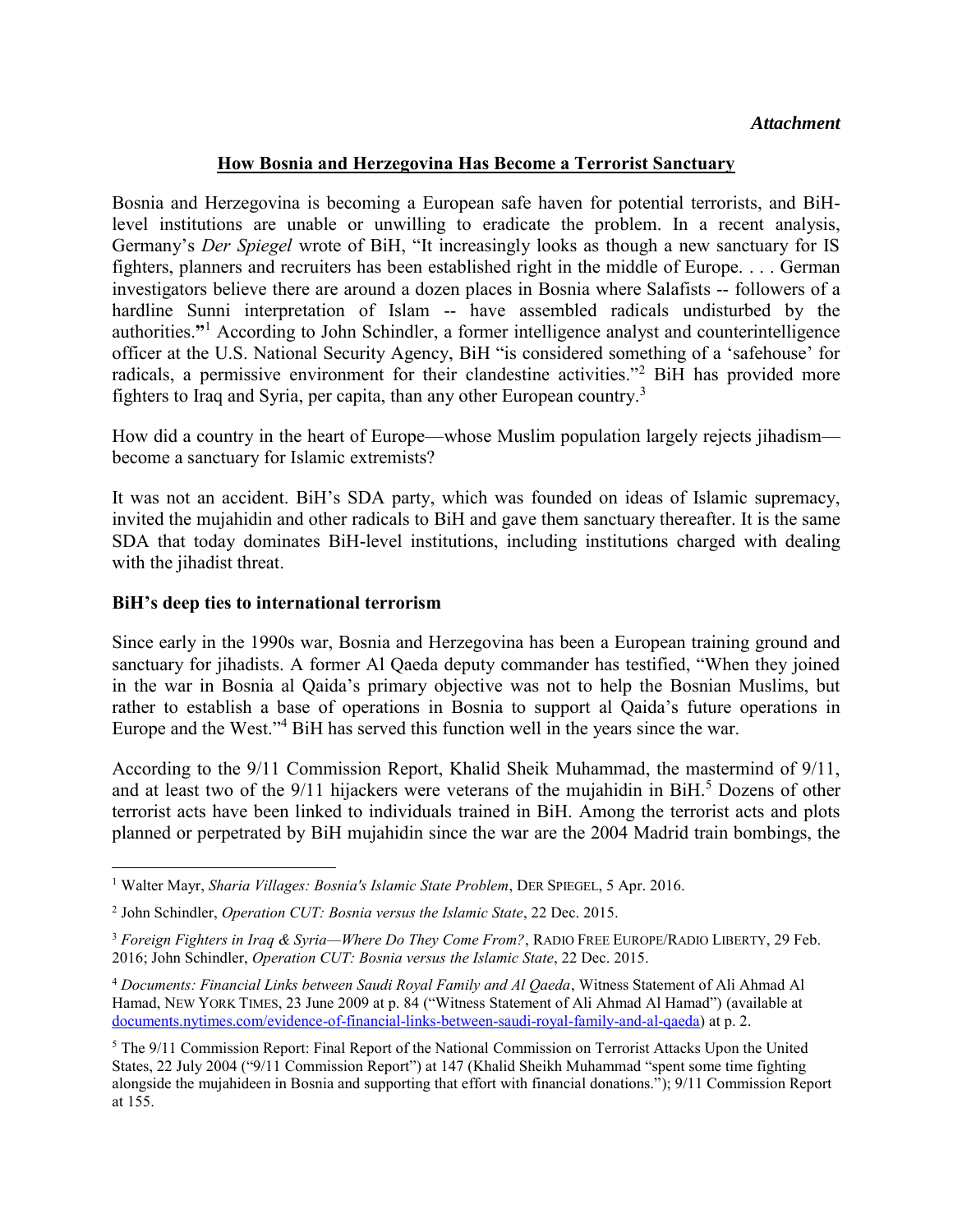2008 Mumbai attacks, the 2005 London bombings, the 2002 Bali bombings, the 1998 bombings of U.S. embassies in East Africa, the 2000 bombing of the U.S.S. Cole, and the millennium plots against Los Angeles and U.S. facilities in Jordan.

### **Terrorist acts in BiH**

Although BiH has mostly served as a sanctuary for jihadists operating abroad, terrorists are also increasingly striking in BiH itself. For example:

- On 12 May 2016, RS anti-terrorism officials, working in cooperation with Swedish authorities, arrested five persons suspected of smuggling military-grade weapons to radical Islamists in Sweden.<sup>6</sup>
- In November 2015, Enes Omeragic murdered two BiH soldiers in Sarajevo before blowing himself up. ISIS-related materials were later discovered at his apartment.
- On April 27, 2015, a man believed to be affiliated with the Wahhabi movement attacked the police station in Zvornik, Republika Srpska, during a shift change. Shouting, "Allahu Akbar," he opened fire on RS police, killing Officer Dragan Djuric and wounding two others.
- In October 2011, another terrorist, armed with an AK-47 and hand grenades, attacked the U.S. Embassy in Sarajevo, hitting it with 105 bullets.
- In 2010, jihadist terrorists bombed a police headquarters in the town of Bugojno in central Bosnia, killing police officer Tarik Jubuskic and injuring six others.

### **The SDA is an Islamist party.**

Alija Izetbegovic founded the SDA in 1990 as a pan-Islamist party. Izetbegovic's *Islamic Declaration*, published in 1990 and distributed to Muslim soldiers during the war, states, "There can be neither peace nor coexistence between the Islamic religion and non-Islamic social and political institutions."<sup>7</sup> The Islamic Declaration also says that "the Islamic movement should and can start to take over power as soon as it is morally and numerically strong enough to be able to overturn not only the existing non-Islamic government, but also to build up a new Islamic one."<sup>8</sup> This statement illustrates why Serbs, Croats, and moderate Bosniaks can take little comfort in any signs of moderation by the SDA.The SDA's manifesto, published in 1993, lays out the party's vision of a Muslim state:

> The Muslim ideology will be the basis for the complete state and legal system of the future Muslim state, from the state and national symbols, over the ruling national policy, to educational system, social and economic institutions, and of course, the Muslim family as the unit on which the whole state is based.

 $\overline{a}$ <sup>6</sup> *Police seize weapons 'en route to Swedish militants'*, THE LOCAL.SE, 13 May 2016.

<sup>7</sup> ALIJA IZETBEGOVIC, ISLAMIC DECLARATION, p. 30.

<sup>8</sup> *Id.* at p. 56.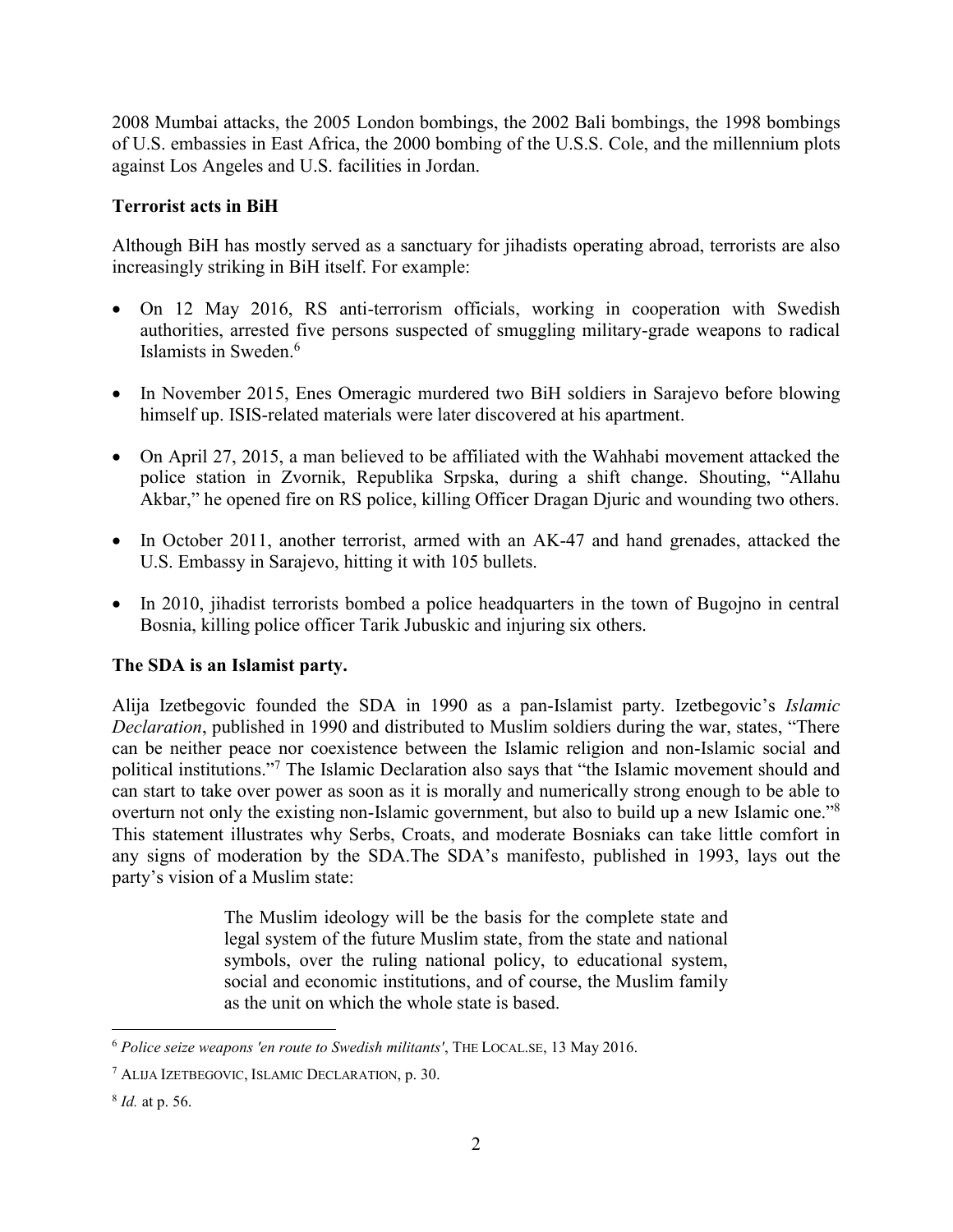No state has ever assisted its opposition, nor has it deliberately offered the possibility for the promotion of the opposing ideas and political interests. . . . People who prove to be true Muslims, aware nationalists and good believers, will naturally have higher social privilege than those who persist in their opposition . . . . Good Muslims and nationalists will be promoted to presidents and directors and be given preferential access to education (scholarships etc.). . . . [T]he spirit of the ideology will be systematically promoted and infuse the society in all possible ways.

\* \* \*

\* \* \*

Muslim ideology will aim to gradually abolish the duality between sacred and secular, religious and political, which has been imposed on us by the secularized Christian Europe against our will . . . . In its nature, Islam does not recognize the difference of religious and social. After all, Islam is not a "religion" but a religious-political ideology, an all encompassing approach to living. . . . True Islam always aims to encompass the society in which it exists, and with it its political and state structures.<sup>9</sup>

Subsequent to the manifesto's publication, SDA officials including current officials have never renounced it despite its clear opposition to fundamental democratic principles and human rights, including those enshrined in the Dayton Peace Accords.

#### **The SDA invited mujahidin to BiH and supported them during the war.**

Consistent with their Islamist ideology, the SDA invited Al Qaeda mujahidin to BiH and cooperated closely with them during the war. As Schindler observes, "The SDA did all it could to recruit mujahidin and get them to Bosnia."<sup>10</sup> Mustafa Ceric, the grand mufti of Sarajevo and an SDA cofounder, said, "We invited the mujahidin to Bosnia. . . . We should all be grateful for the mujahidin."<sup>11</sup> The ICTY found that "the advent of foreign Mujahedin was endorsed by the political leadership of the RBiH."<sup>12</sup> As Clinton Administration anti-terrorism official Richard A. Clarke recognized, the mujahidin activities in BiH were "an al Qaeda jihad."<sup>13</sup>

 $\overline{a}$ 9 Adnan Jahic, *Virtuous Muslim State*, translation published by Centre for Peace in the Balkans, available at [balkanpeace.org/index.php?index=/content/balkans/bosnia/bos01.incl.](http://www.balkanpeace.org/index.php?index=/content/balkans/bosnia/bos01.incl)

<sup>10</sup> JOHN SCHINDLER, UNHOLY TERROR (2007) at 130.

<sup>11</sup> *Id.* at 162.

<sup>12</sup> Judgment, *Rasim Delić* (Trial Chamber), 15 Sept. 2008, para. 166 ("*Delić*").

<sup>13</sup> RICHARD A. CLARKE, AGAINST ALL ENEMIES: INSIDE AMERICA'S WAR ON TERROR (2004), p. 138.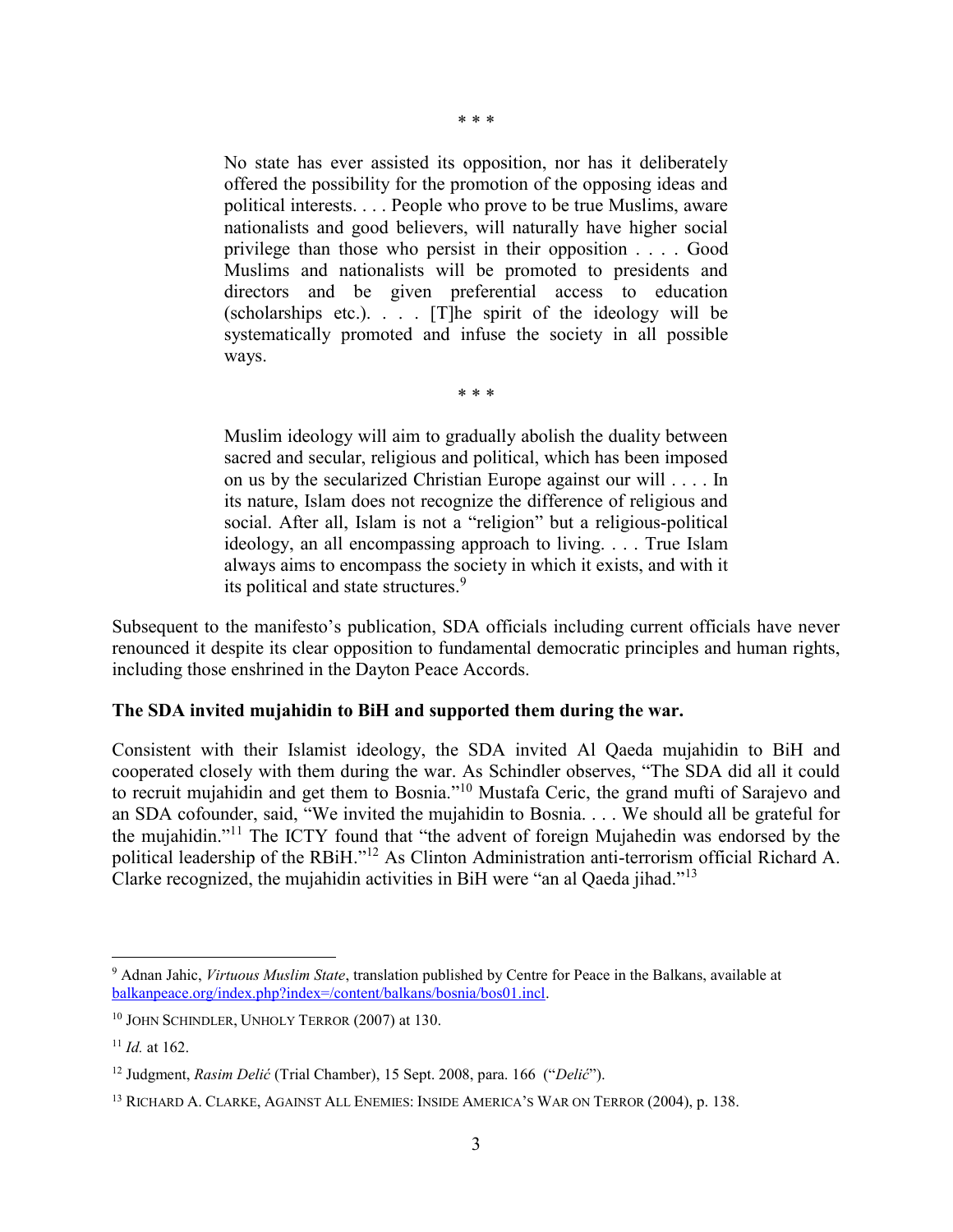The diary of mujahidin leader Anwar Shaban, which was seized by the Bosnian Croat Army, discussed regular meetings between senior members of Al Qaeda and the SDA leadership.<sup>14</sup> As Schindler writes, "The diary, which named virtually every Islamist notable in Bosnia, left no doubt of Alija Izetbegovic's regular and deep involvement in the activities of the holy warriors; the mujahidin rightly saw Izetbegovic as their 'real commander.'"<sup>15</sup> In November 1993, Sarajevo radio reported that Izetbegovic had visited the mujahidin and told them to "be merciless towards the enemy." $16$ 

Alija Izetbegovic personally ordered the creation of the El Mujahid Detachment of the so-called Army of the Republic of Bosnia and Herzegovina (ARBiH).<sup>17</sup> The El Mujahid, a unit of the 3rd Corps of the ARBiH, was originally composed of foreign mujahidin, but it came to be composed primarily of local Bosniaks.<sup>18</sup> The El Mujahid Detachment routinely tortured and beheaded Serb prisoners during the 1990s war. The ICTY found in its 2008 *Rasim Delić* judgment that the El Mujahid had committed widespread and sadistic war crimes against Serbs. For example, the ICTY found that the El Mujahid murdered 52 Serb prisoners at the Kamenica camp between September and December 1995.

The ICTY also found that the El Mujahid Detachment engaged in "direct consultations with President Izetbegovic."<sup>19</sup> The ICTY, moreover, found that the El Mujahid Detachment as a unit and some of its individual members were given awards by the Republic of Bosnia and Herzegovina.<sup>20</sup> After one engagement, the El Mujahid Detachment sent the heads of 28 Serb soldiers to Izetbegovic.<sup>21</sup> On December 10, 1995, after the war's end, Alija Izetbegovic "rendered a public tribute" to the El Mujahid. $^{22}$ 

The SDA freely distributed Bosnian passports to jihadists, including Osama bin Laden.<sup>23</sup> A German journalist twice encountered Bin Laden at Alija Izetbegovic's office.<sup>24</sup> In 1995, Khalid Sheikh Mohammed, the mastermind of  $9/11$ , also became a Bosnian citizen.<sup>25</sup> Al Qaeda's current

 $\overline{a}$ <sup>14</sup> SCHINDLER at 217.

<sup>15</sup> *Id.* at 217.

<sup>16</sup> *Id.* at 167.

<sup>17</sup> EVAN KOHLMANN, AL-QAIDA'S JIHAD IN EUROPE (2004) 91.

<sup>18</sup> Judgment, *Rasim Delić* (Trial Chamber), 15 Sept. 2008, para. 412 ("*Delić*").

<sup>19</sup> *Delic* at para. 439.

<sup>20</sup> *Id.* at para. 455.

<sup>21</sup> SCHINDLER at 224.

<sup>22</sup> GILLES KEPEL, JIHAD 151 (2002).

<sup>&</sup>lt;sup>23</sup> SCHINDLER at 160.

<sup>24</sup> *Id.* at 124.

<sup>25</sup> Matt Olchawa, *From Brussels to Sarajevo: Why Belgium and Bosnia and Herzegovina Are Home to Islamic terrorists*, HUFFINGTON POST, 24 Nov. 2015.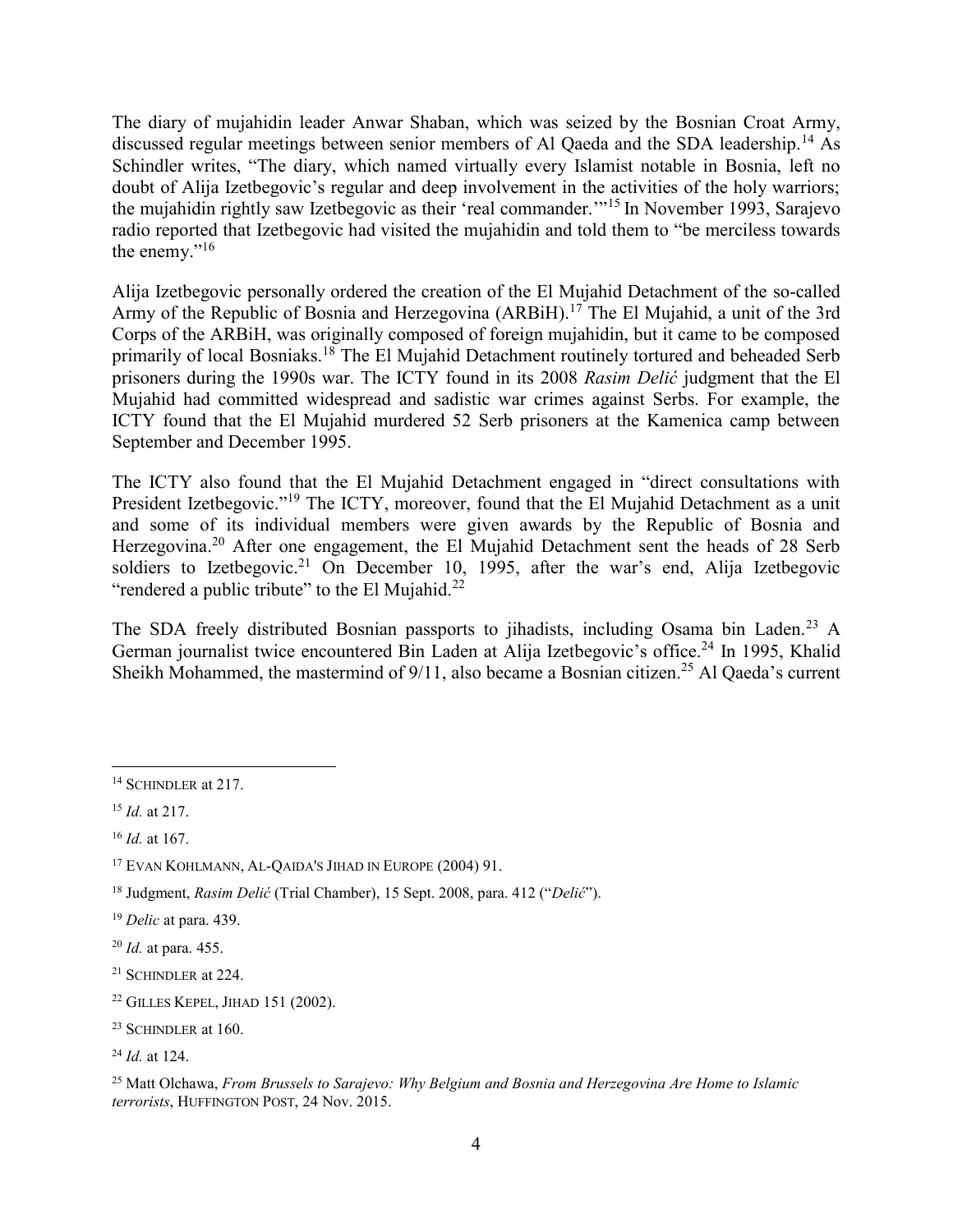leader, Ayman al-Zawahiri also visited Bosnia and Herzegovina multiple times in support of the jihadist cause.<sup>26</sup>

During the war in Bosnia and Herzegovina, top SDA officials also created, as a front for illegal activities, an organization with the misleading title, Third World Relief Agency (TWRA). Investigation showed that in fact this "aid organization" was a conduit for billions of dollars in arms and money from Islamic countries. It is well established that the TWRA was a source of financial and other support for Al Qaeda's operations in BiH.<sup>27</sup> In cooperation with Al Qaeda, TWRA arranged for the transportation of foreign Al Qaeda members to Bosnia.<sup>28</sup> TWRA employees received foreign fighters upon their arrival in the region and arranged for their travel into Bosnia to meet up with Muslim fighters.<sup>29</sup> The U.S. 9/11 Commission concluded that the TWRA provided support for Osama Bin Laden's terrorist activities.<sup>30</sup> According to counterterrorism expert Thomas Joscelyn, a senior fellow at the Foundation for Defense of Democracies, "TWRA was run by senior Bosnian government officials, and sponsored the relocation of hundreds, if not thousands, of jihadists to Bosnia to fight in the 1990s. While carrying out some legitimate humanitarian functions as a cover, TWRA was really a front for global terrorist operations."<sup>31</sup> In 1996, Izetbegovic's government awarded the TWRA a gold medal for "services to Bosnia."<sup>32</sup> That same year, the CIA found that the TWRA "employ[s] members or otherwise facilitate[s] the activities of terrorist groups operating in Bosnia."<sup>33</sup>

The purpose of the mujahidin in BiH went beyond military support. As Schindler explains, "the mujahidin were in Bosnia because the SDA wanted them there for ideological effect more than military purpose."<sup>34</sup> The mujahidin

> served as an ideological vanguard for the regime, as well as a powerful symbol of international support for their cause. The foreign fighters used Bosnia as a training base, a place to learn battle skills and establish jihadi networks—a new Afghanistan, in other words—while the thousands of Bosnians who served in ABiH mujahidin units were to be the cornerstone of the SDA's all-Muslim ministate in Bosnia . . . . "<sup>35</sup>

<sup>35</sup> *Id.* at 170.

 $\overline{a}$ <sup>26</sup> SCHINDLER at 123.

<sup>&</sup>lt;sup>27</sup> See, for example, Witness Statement of Ali Ahmad Al Hamad at p. 3.

<sup>28</sup> Witness Statement of Ali Ahmad Al Hamad at pp. 2-3.

<sup>29</sup> *Id.* at pp. 2-3.

<sup>30</sup> 9/11 Commission Report at 58.

<sup>31</sup> Thomas Joscelyn, "ISNA Gave \$100K to Terrorist Front Group," *The Weekly Standard*, 24 June 2009.

<sup>32</sup> Gordon N. Bardos, *Al Qaeda's Balkan Ties: The Bosnian Connections*, American Center for Democracy, 22 Aug. 2014.

<sup>33</sup> *Id*.

<sup>&</sup>lt;sup>34</sup> SCHINDLER at 170.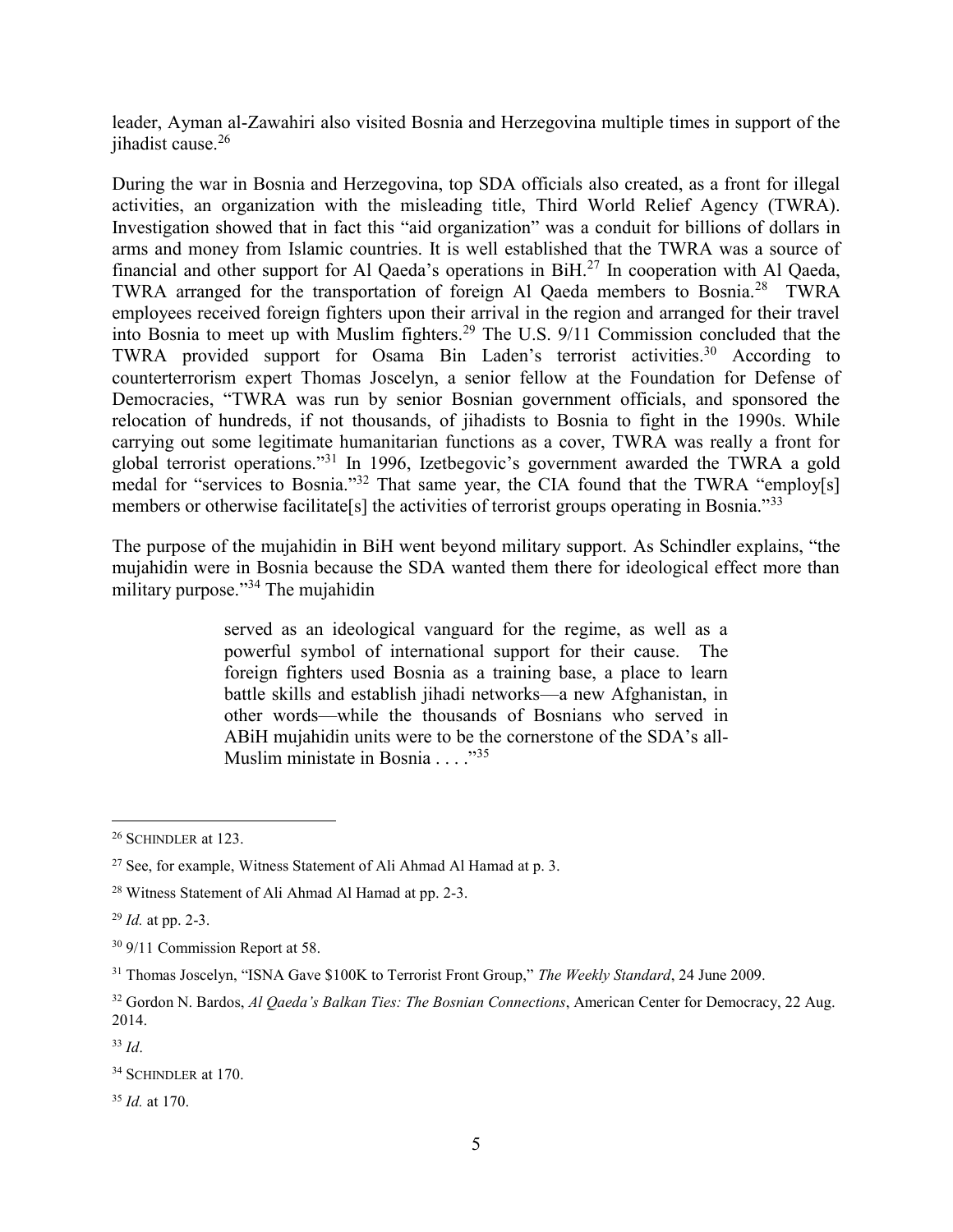The International Criminal Tribunal for the Former Yugoslavia was investigating Alija Izetbegovic for war crimes, but the investigation was closed upon his death in 2003.

### **The SDA continued to support and utilize the mujahidin after war.**

After the war, as Schindler describes:

the SDA leadership decided to issue Bosnian citizenship en masse to any foreigners who had assisted the jihad. . . . Subsequent investigation revealed that 741 mujahidin were known to have been granted citizenship in late 1995 and early 1996, most illegally. However, as citizenship was also granted to at least hundreds of mujahidin who never actually lived in Bosnia, the mass naturalization after Dayton involved thousands of foreign fighters. The Muslim secret police was circumventing the rules and ensuring that terrorists were given citizenship at a frantic pace, in many cases on the spot; 103 imported mujahidin received citizenship on one day, December 28, 1995, alone.<sup>36</sup>

Under the Dayton Accords, all foreign fighters were required to be expelled from BiH, but Izetbegovic resisted evicting the mujahidin.<sup>37</sup> Clinton Administration anti-terrorism official Richard A. Clarke wrote in his memoir that the United States threatened Izetbegovic with "a cessation of all assistance . . . if he did not fully and faithfully implement Dayton by evicting the muj."<sup>38</sup> Even after this, Clarke wrote, "Izetbegovic never did expel everyone."<sup>39</sup>

Many mujahidin remained in BiH while the SDA protected them and used them to bolster their power. In 1996, the year after the war, *The Guardian* reported, "The Islamic fighters act as a kind of paramilitary guard for Mr. Izetbegovic's Muslim and increasingly nationalist Party of Democratic Action [SDA]."<sup>40</sup>

According to a recent report published by the U.S. Army War College, Izetbegovic "openly supported supposedly disbanded mujahideen military units, while numerous murders and other acts of violence, particularly against Bosnian Croats living in the Federation, were carried out by those same mujahideen and their Bosnian accomplices. These were not just random acts of violence in a lawless post-war period. Rather, the SDA was using the mujahideen 'as powerful leverage in a struggle to maintain an ethnic majority in previously mixed regions of Central Bosnia and Sarajevo. . . . .<sup>''41</sup>

 $\overline{a}$ <sup>36</sup> *Id.* at 239.

<sup>37</sup> Dayton Accords, Annex 1A, art. III (2).

<sup>38</sup> RICHARD A. CLARKE, AGAINST ALL ENEMIES: INSIDE AMERICA'S WAR ON TERROR (2004), p. 139.

<sup>39</sup> *Id*.

<sup>40</sup> John Pomfret, *Iranians Form 'Terror Force' in Bosnia*, THE GUARDIAN, 9 July 1996.

<sup>41</sup> Leslie S. Lebl, *Islamism and Security in Bosnia –Herzegovina*, Strategic Studies Institute and U.S. Army War College, May 2014, at 24, quoting Azinović, Bassuener, and Weber, A Security Risk Analysis, Democratization Policy Council, Oct 2011, p. 65 (footnotes omitted).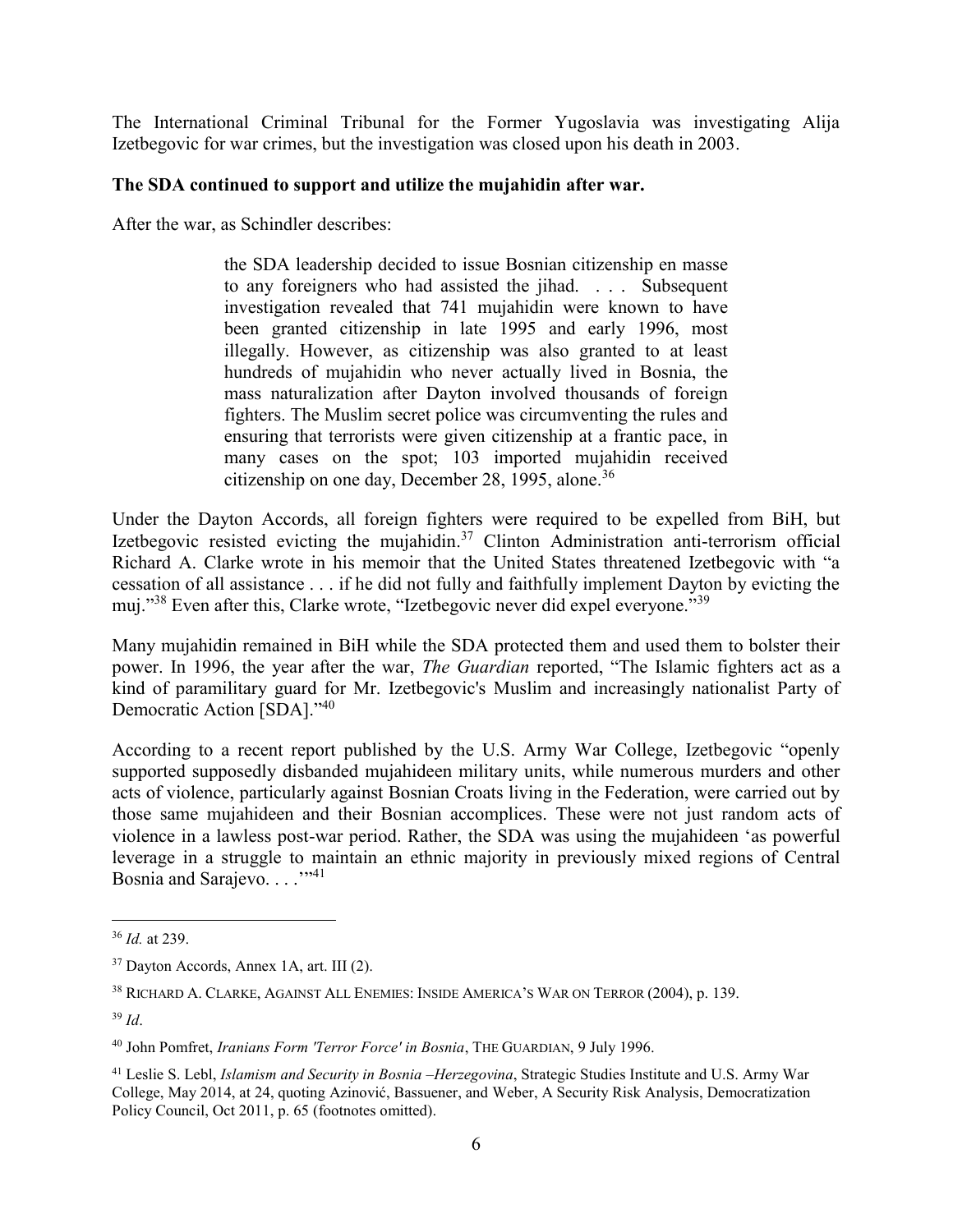#### **The SDA today continues close ties to radical Islamists.**

The SDA has never renounced its jihadist ties. Indeed, many of the SDA's current political leaders have close ties—both past and present—with radical Islamists and jihadists. These include, for example, SDA President Bakir Izetbegovic, SDA vice presidents Šemsudin Mehmedović and Šefik Džaferović, SDA board member Hasan Čengić, and Osman Mehmedagić, who served as Alija Izetbegovic's chief of security during the mujahedin recruitment period and is now director of the BiH Intelligence-Security Agency.

The SDA's leader—and the Bosniak member of the BiH Presidency—Bakir Izetbegovic, shares his father Alija's Islamist ideology. Bakir Izetbegovic was a close aide to his father during the war, and thus was well aware of his father's close associations with the mujahidin. A former SDA member has said that Bakir Izetbegovic was one of the main protectors of mujahidin who stayed in BiH after the war.<sup>42</sup> The younger Izetbegovic also aided in the construction of the King Fahd Mosque, which is the main power center of Wahhabism in BiH.<sup>43</sup> According to a leaked intelligence report by Stratfor, Bakir Izetbegovic tried to sell surface-to-air missiles to Al Qaeda in Iraq, the precursor to ISIS.<sup>44</sup> According to one analyst, Bakir Izetbegovic "has admitted to personally being in touch with leading mujahedin figures in Bosnia such as Imad al-Husin, a.k.a Abu Hamza, and offering 'to help in any way.'"<sup>45</sup>

More recently, Izetbegovic has demonstrated close ties with Egypt's Islamist Muslim Brotherhood. In 2014, he invited Muslim Brotherhood leaders to meet with him at the BiH Presidency Office and was photographed displaying the Brotherhood's four-fingered "rabia" sign.<sup>46</sup> The Egyptian Foreign Ministry summoned BiH's charge d'affaires to protest Izetbegovic's actions. In 2013, Bakir Izetbegovic spoke in favor of BiH becoming a full member Organisation of Islamic Cooperation.<sup>47</sup>



**Bakir Izetbegovic giving the Muslim Brotherhood's "rabia" sign**

That would require BiH to sign the Cairo Declaration of Human Rights in Islam, which restricts universal human rights based on Islamic *sharia.*<sup>48</sup>

 $\overline{a}$ 

 $47$  Lebl at 35.

<sup>42</sup> *Id.* at 17.

<sup>43</sup> *Id.*

<sup>44</sup> Gordon N. Bardos, *Al Qaeda's Balkan Ties: The Bosnian Connections*, American Center for Democracy, 22 Aug. 2014.

<sup>45</sup> Gordon N. Bardos, *"Our Goal is Jerusalem" – Militant Islamists in Southeast Europe*, American Center for Democracy, 8 Feb. 2014.

<sup>46</sup> *Optužbe protiv ideologa Muslimanskog bratstva: Interpol traži El-Karadavija!,* DNEVNI AVAZ, 8 Dec. 2014; Goran Maunaga, *Izetbegović izazvao diplomatski skandal*, GLASS SRPSKE, 6 Feb. 2014.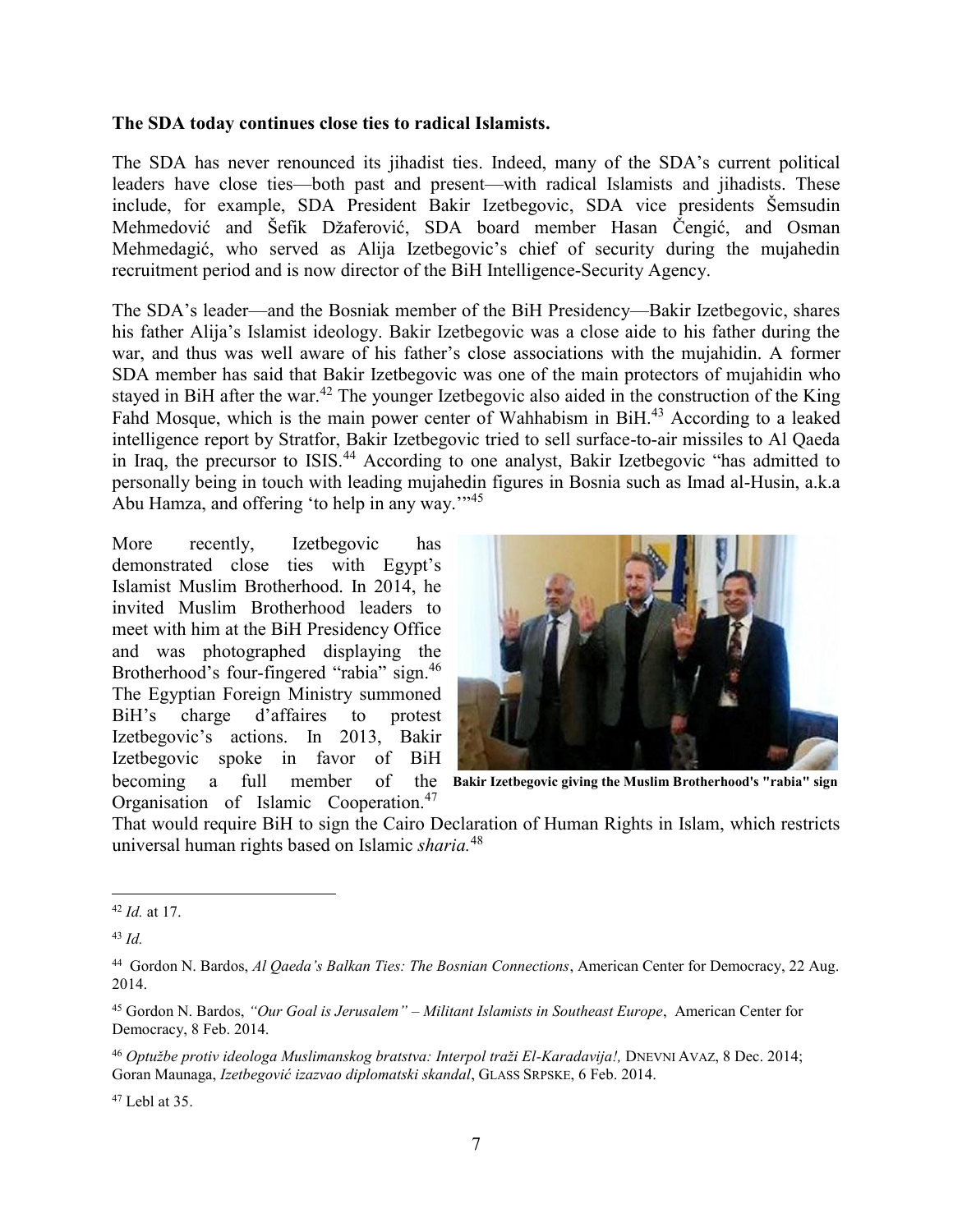Another prominent member of the SDA is Šemsudin Mehmedović, who is currently a member of the BiH Parliamentary Assembly and vice president of the party, who was chief of police in one of the El Mujahid Detachment's key centers of activity. *The Guardian* described Mehmedović's relationship with the mujahidin after the war:

> Sources said they are particularly close to Semsudin Mehmedovic, the main Bosnian police official in the region and an influential hardliner in Mr. Izetbegovic's party.

> Mr. Mehmedovic has nurtured and protected these men as part of a plan to create a reserve force to terrorise potential political opponents, to harass Serbs and Croats, and to pressurise Muslims who might not support Mr. Izebegovic, local officials said.<sup>49</sup>

Hasan Čengić, who was member of the supervisory board of the Al-Qaeda-linked TWRA, described above,<sup>50</sup> remains a member of the SDA's main board. The U.S. Treasury Department has blocked Čengić's property under an executive order targeting "Persons Who Threaten International Stabilization Efforts in the Western Balkans,"<sup>51</sup> but he remains an SDA board member in good standing.

As award-winning Sarajevo journalist Esad Hećimović has said, "Terrorists have their protectors at the summit of power . . . Some politicians clearly think that at a given moment the terrorists will be useful."<sup>52</sup>

A recent report published by the U.S. Army War College warned against the "danger of sharing classified information and decisionmaking with Bosnian politicians and representatives with ties to the Muslim Brotherhood and Iran."<sup>53</sup> Based on the SDA's control BiH's intelligence service and other institutions, this warning is well justified.

 $53$  Lebl at 46.

 $\overline{a}$ <sup>48</sup> Jonathan Russell, *Human Rights, The Universal Declaration vs The Cairo Declaration*, London School of Economics and Political Science, Middle East Centre Blog, 12 Oct. 2010.

<sup>49</sup> John Pomfret, *Iranians Form 'Terror Force' in Bosnia*, THE GUARDIAN, 9 July 1996.

<sup>50</sup> John Pomfret, *Bosnian Officials Involved in Arms Trade Tied To Radical States*, WASH. POST, Sept. 22, 1996, at A26.

<sup>51</sup> U.S. Office of Foreign Assets Control, Specially Designated Nationals and Blocked Persons List, 11 Oct. 2016, available at www.treasury.gov/ofac/downloads/sdnlist.pdf.

<sup>52</sup> Gordon Bardos, *The Balkans ISIS Training Grounds*, American Center for Democracy, 16 Sept. 2016 (quoting comments carried in *Esad Hećimović: Teroristi imaju zaštitnike u vrhu vlasti i to je problem ove države*, POSTAJA.BA, 17 Nov. 2011.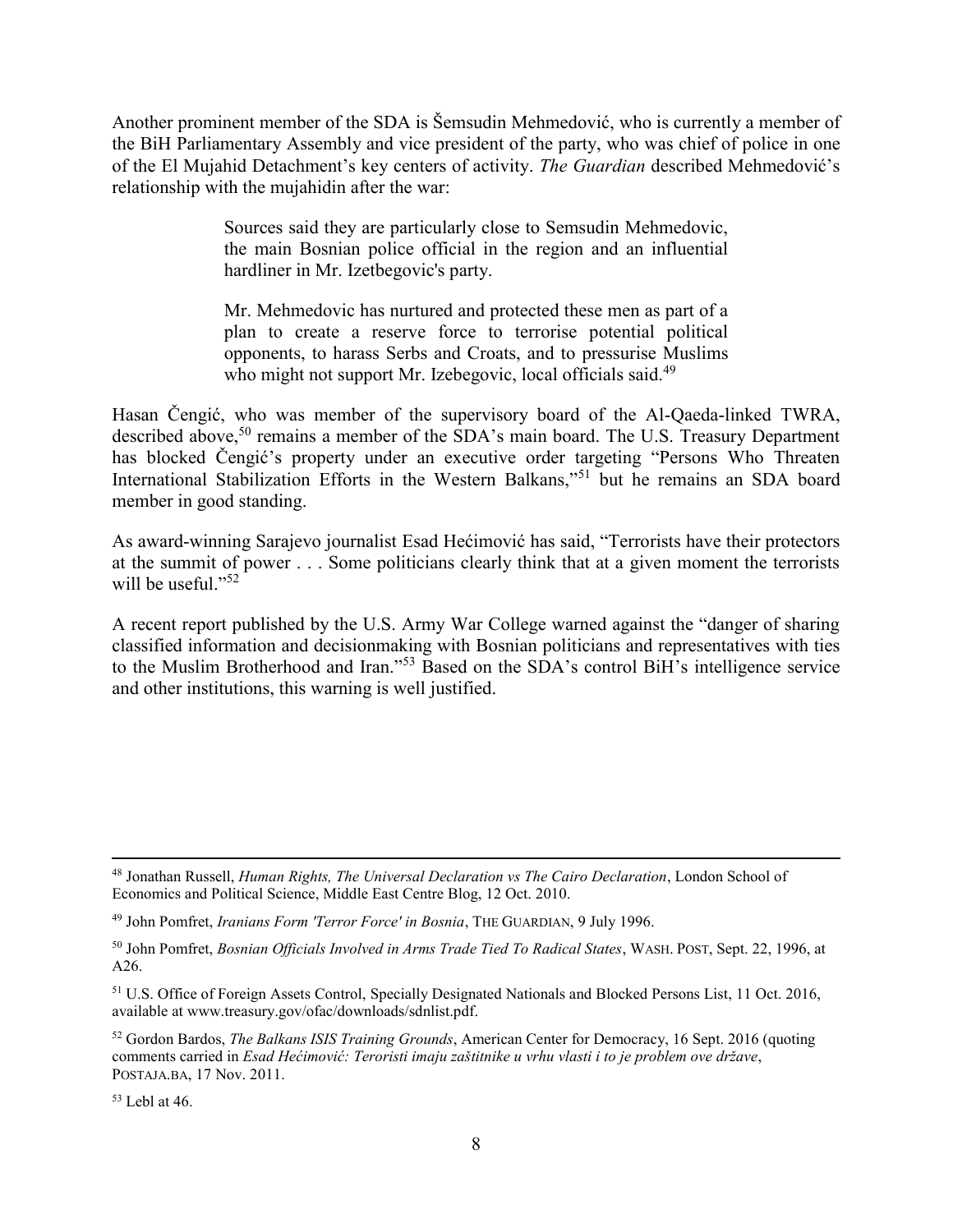| <b>Leading SDA Figures, Past and Present</b> |                                                                                                                                                                                                                   |                                                                                          |  |  |  |
|----------------------------------------------|-------------------------------------------------------------------------------------------------------------------------------------------------------------------------------------------------------------------|------------------------------------------------------------------------------------------|--|--|--|
|                                              | <b>Ties to Radical Islam</b>                                                                                                                                                                                      | <b>Present Official Positions</b>                                                        |  |  |  |
| <b>Bakir Izetbegovic</b>                     | Close aide to his father, Alija<br>Izetbegovic, during his recruitment of<br>mujahidin<br>Protected mujahidin after war<br>Aided in construction of King Fahd<br>Mosque, the center of Wahhabism in<br><b>BiH</b> | President of SDA<br>Member of BiH<br>Presidency                                          |  |  |  |
| Šemsudin Mehmedović                          | Chief of police in El Mujahid<br>$\bullet$<br>stronghold of Tesanj during war<br>Nurtured and protected mujahidin after<br>war<br>2013 war crimes arrest by SIPA led to<br>SIPA director's ouster                 | Vice President of SDA<br>Member of BiH<br>Parliamentary Assembly                         |  |  |  |
| Hasan Čengić                                 | Member of Board of Al-Qaeda-linked<br>٠<br>TWRA<br>Property blocked by U.S. Treasury<br>٠<br>Department                                                                                                           | <b>SDA Board Member</b><br>Remains under U.S.<br><b>Treasury Department</b><br>sanctions |  |  |  |
| Šefik Džaferović                             | Head of Criminal Police Department of<br>$\bullet$<br>Zenica, El Mujahid headquarters<br>Not investigated despite evidence<br>against him                                                                         | Dep. Speaker of BiH<br>House of Representatives                                          |  |  |  |
| <b>Osman Mehmedagić</b>                      | Chief of Security for Alija Izetbegovic<br>٠<br>during mujahidin recruitment and<br>activities during war                                                                                                         | Director of BiH<br>Intelligence Service<br>(OSA-OBA)                                     |  |  |  |

### **Denial of justice for mujahidin crimes**

The SDA has also blocked prosecutions for war crimes committed by the mujahidin. The BiH Prosecutor's Office, which—especially under its current Chief Prosecutor—is closely tied to the SDA, has failed to seek justice for the mujahidin's war crimes against Serbs. The office has been particularly protective of SDA members implicated in the mujahidin's atrocities. Even U.S. Deputy Chief of Mission Nicholas M. Hill observed in 2015 that the Chief Prosecutor is "largely believed to be heavily influenced by Bosniak political forces" and that there are "complaints that the prosecutor's office has too many strong-willed SDA acolytes on its staff."<sup>54</sup>

On 19 July 2013, BiH's State Investigation and Protection Agency (SIPA) arrested Šemsudin Mehmedović, an SDA member of the BiH House of Representatives (whose close ties with the mujahidin are described above) in connection with war crimes against Serb civilians. After the arrest, the BiH Prosecutor's Office, abetted by the Court of BiH, successfully used the criminal justice system to attack and push aside SIPA Director Goran Zubac. Soon after Mehmedović's arrest, the BiH Prosecutor Office's website began to feature threats and virulent attacks against Zubac. Then, in June 2014, the BiH Prosecutor's Office issued a baldly political indictment of

 $\overline{a}$ <sup>54</sup> Nicholas M. Hill, *Moving Beyond Narrow-Minded Politic*s, MREŽA ZA IZGRADNJU MIRA 8 July 2015.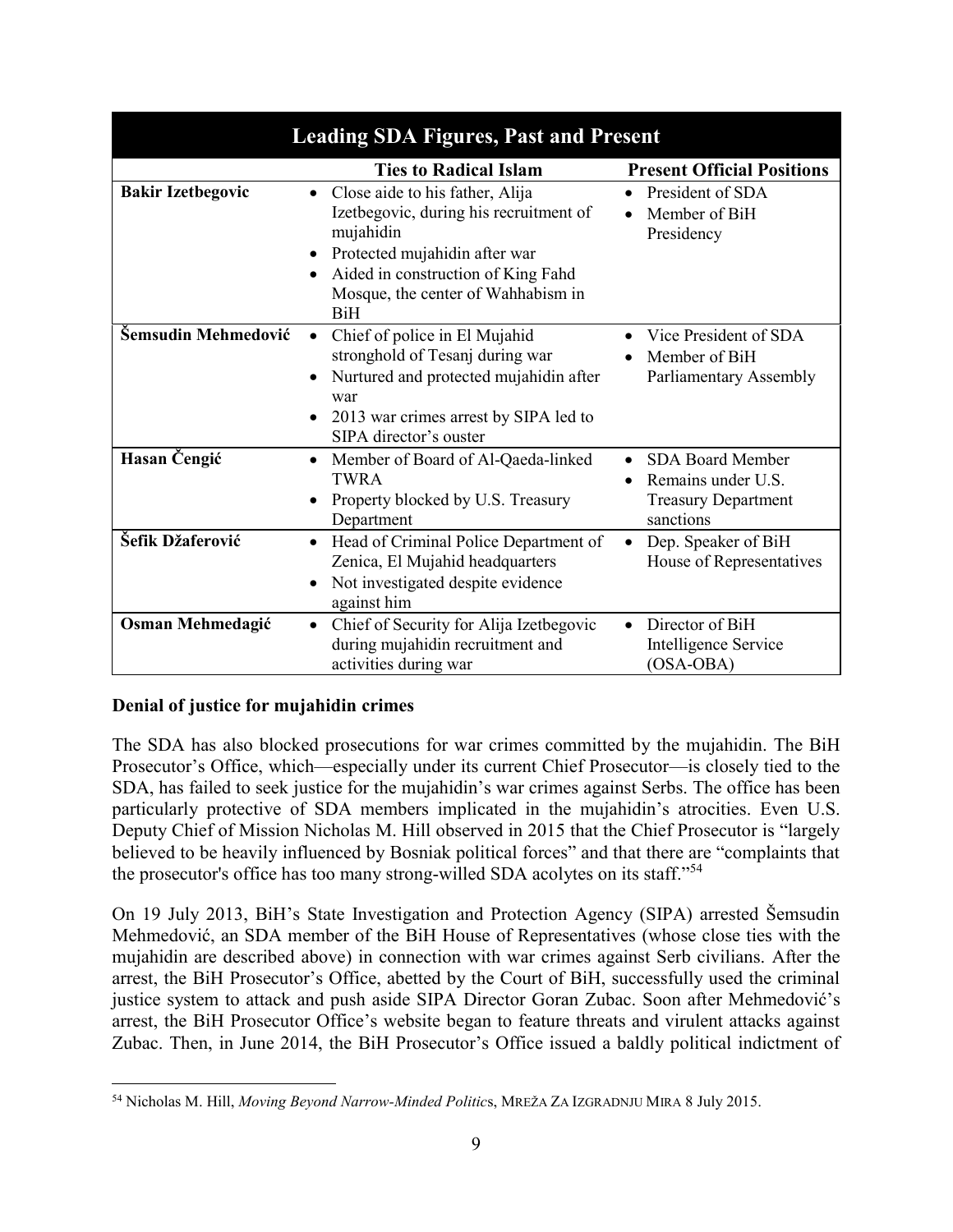Zubac based on the allegation that he failed to prevent damage to government buildings during the February 2014 unrest in FBiH cities.<sup>55</sup>

As if to remove all doubt as to the political nature of the indictment against Zubac and Bosniak influence over the Prosecutor's Office, SDA leader and presidency member Bakir Izetbegovic, in August 2014, said "[w]e will likely send [Zubac] to prison."<sup>56</sup> The Court of BiH issued and confirmed a verdict on the dubious charge, sentencing Zubac to one year's probation. In August 2015, the BiH Council of Ministers removed Zubac from office based on his conviction.

Additional evidence of the Chief Prosecutor's protection of SDA legislator Šemsudin Mehmedović arose on 14 January 2014 when the BiH Prosecutor's Office transferred a case concerning the illegal concealment of a large stock of weapons—in which Mehmedović was the prime suspect—to the SDA-controlled prosecutor's office of Zenica-Doboj Canton.

The BiH Prosecutor's Office is also refusing to investigate evidence linking SDA Vice President Šefik Džaferović, the current deputy speaker of the BiH House of Representatives, to war crimes by the El Mujahid Detachment. Mirsad Kebo, a former Vice President of the Federation of BiH and former member of the SDA, submitted to the BiH Prosecutor's Office evidence that Džaferović was complicit in El Mujahid atrocities. During the war, Džaferović was head of the Criminal Police Department for State Security in Zenica, which was the El Mujahid's headquarters. The evidence submitted by Kebo, for example, includes documents indicating that Džaferović and ARBiH Third Corps Commander Sakib Mahmuljin were just ten meters away when El Mujahid members beheaded a Serb civilian in Vozuća.<sup>57</sup> On 11 March 2015, however, the BiH Prosecutor's Office determined that it would not even investigate evidence implicating Džaferović.

### **BiH's failure to curb jihadism**

The evidence makes it clear that BiH's SDA-dominated security apparatus is failing to root out the jihadist presence in BiH. The security services in Sarajevo and their domestic political and international supervisors are evidently not willing to respond to extremist threats so closely linked to the SDA and its war-time and post-war supporters. Many ISIS recruits are former fighters of the El Mujahid detachment created by Alija Izetbegovic,<sup>58</sup> including at least one of six BiH natives the United States indicted in 2015 for sending ISIS money and supplies.<sup>59</sup>

As Nenad Pejic of Radio Free Europe/Radio Liberty observed:

There are countless examples of local authorities in Bosnia failing to act properly against Islamic extremism. The majority of

 $\overline{a}$ <sup>55</sup> Denis Dzidic, *Bosnia Investigative Agency Chief's Protest Charge Confirmed*, BALKAN INSIGHT, 20 June 2014.

<sup>56</sup> *Izetbegovic: SDA must "win well" in elections*, OSLOBOĐENJE, 27 Aug. 2014.

<sup>57</sup> *Kebo: Džaferović i Mahmuljin bili 10 metara od mjesta likvidacije srpskog civila*, DNEVNI AVAZ,

<sup>58</sup> *See* Timothy Holman, *Foreign Fighters from the Western Balkans in Syria*, CTC Sentinel (Combating Terrorism Center at West Point), June 2014, at p. 9.

<sup>59</sup> *Ramiz Hodžić Siki bio u odredu 'El-Mudžahid,'* DNEVNI AVAZ, 10 Feb. 2015.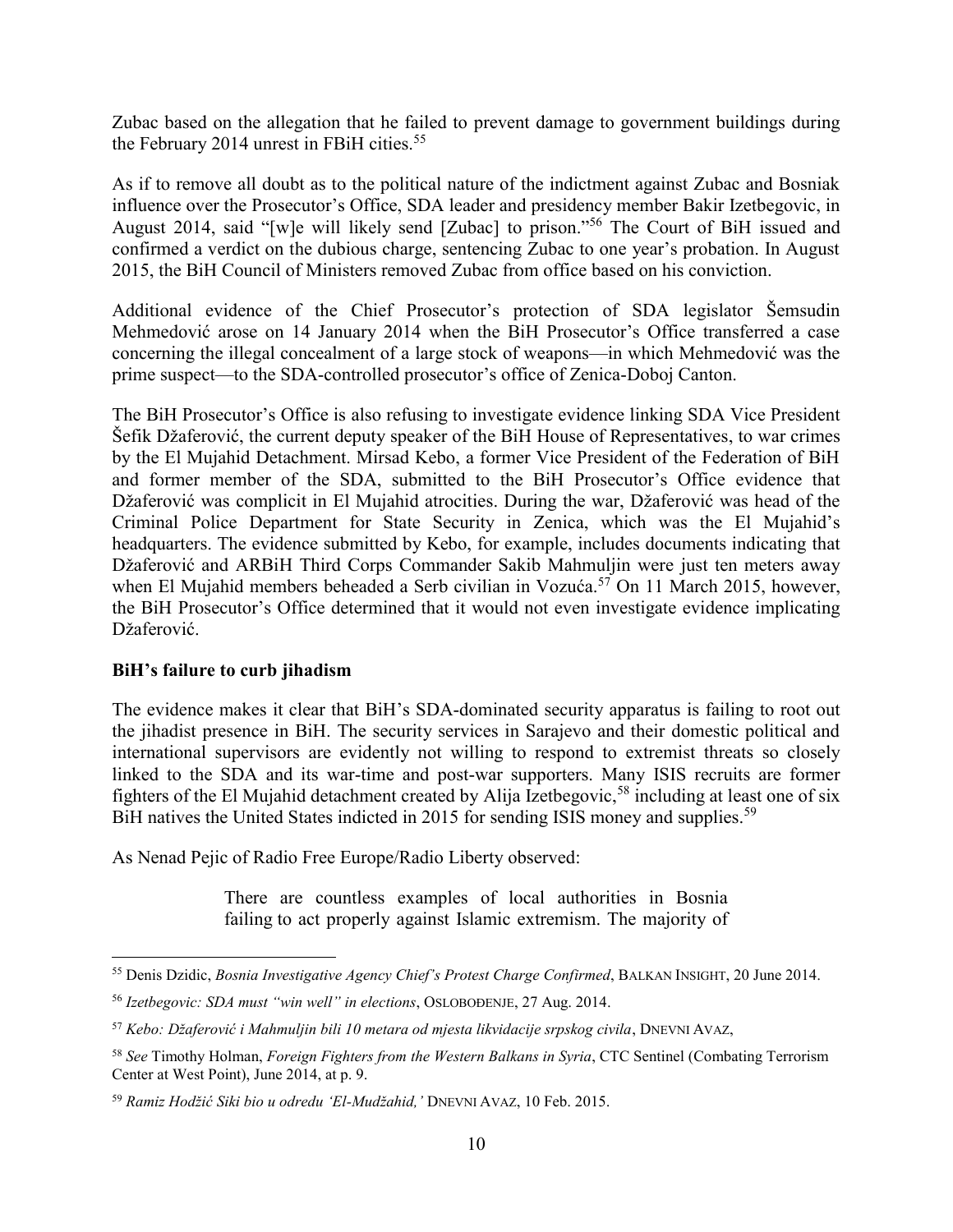these criminal cases have not been resolved and when the terrorists are identified the trials take years. There are some claims that "inaction" in Bosnia had its roots nearly 20 years ago when Bosnian authorities granted 50 passports to foreign mujahideen, most of whom were Salafist/Wahhabis . . . . This "inaction" is not related to the police or court capacity or poor equipment, but rather to the ethnically divided BiH police and judiciary that has political sponsorship.

Islamic community leaders and local politicians described terrorism acts in BiH as isolated "criminal acts" and not a consequence of growing Islamic extremism. Attempts to initiate police investigations of the Wahhabi movement were often defined as Islamophobic. $60$ 

Some BiH citizens fighting for ISIS will die. Many others will return to Europe even more dangerous than when they left. But BiH-level officials are doing little to prevent the flow of recruits to Syria and Iraq or to deal with those who return.

When jihadists returning from Syria and Iraq have been prosecuted, the BiH Prosecutor's Office has generally assigned their cases to inexperienced prosecutors, and the returnees have received suspended one-year sentences or nominal fines. In March 2016, for example, the Court of BiH sentenced a man who fought for ISIS to just one year in prison or, alternatively, a fine.<sup>61</sup> Such lenient sentences create no deterrent against BiH citizens joining ISIS (and other jihadist organizations) and returning to Europe as serious terrorist threats and send a message that BiH institutions consider joining ISIS to be neither grave nor unacceptable.

The illegal actions of High Representatives reallocating competences from Entity to BiH level have left both Muslim and non-Muslim populations at risk. In particular, the centralization of intelligence—forced on BiH by the Office of the High Representative—has concentrated authority into a single, SDA-dominated agency. In 2004, High Representative Paddy Ashdown ordered BiH to centralize intelligence collection in the OSA-OBA and ban all other civilian intelligence-security structures. The agency's current director, Osman Mehmedagić, was chief of security for Alija Izetbegovic during the period in which Izetbegovic imported mujahedin into BiH, cooperated closely with them, and then gave them sanctuary. It is inconceivable that Mehmedagic would not have—at the very least—known about Izetbegovic's jihadist activities. This might be why the U.S. Central Intelligence Agency (CIA), according to news reports, opposed Mehmedagic's appointment as director. The CIA sent a letter to the Chairman of the BiH Presidency stating that the new director should not be an Islamist,  $62$  but Mehmedagic was appointed nonetheless.

 $\overline{a}$ 

<sup>60</sup> Nenad Pejic, *Wahhabist Militancy in Bosnia Profits from Local and International Inaction*, JAMESTOWN TERRORISM MONITOR 9, Issue 42, 17 Nov. 2011.

<sup>61</sup> *Emin Hodžić sentenced to Prison for fighting in Syria*, SARAJEVO TIMES, 22 March 2016.

<sup>62</sup> *Analyst on reasons behind CIA chief's visit to Sarajevo*, TANJUG, 22 Apr. 2016.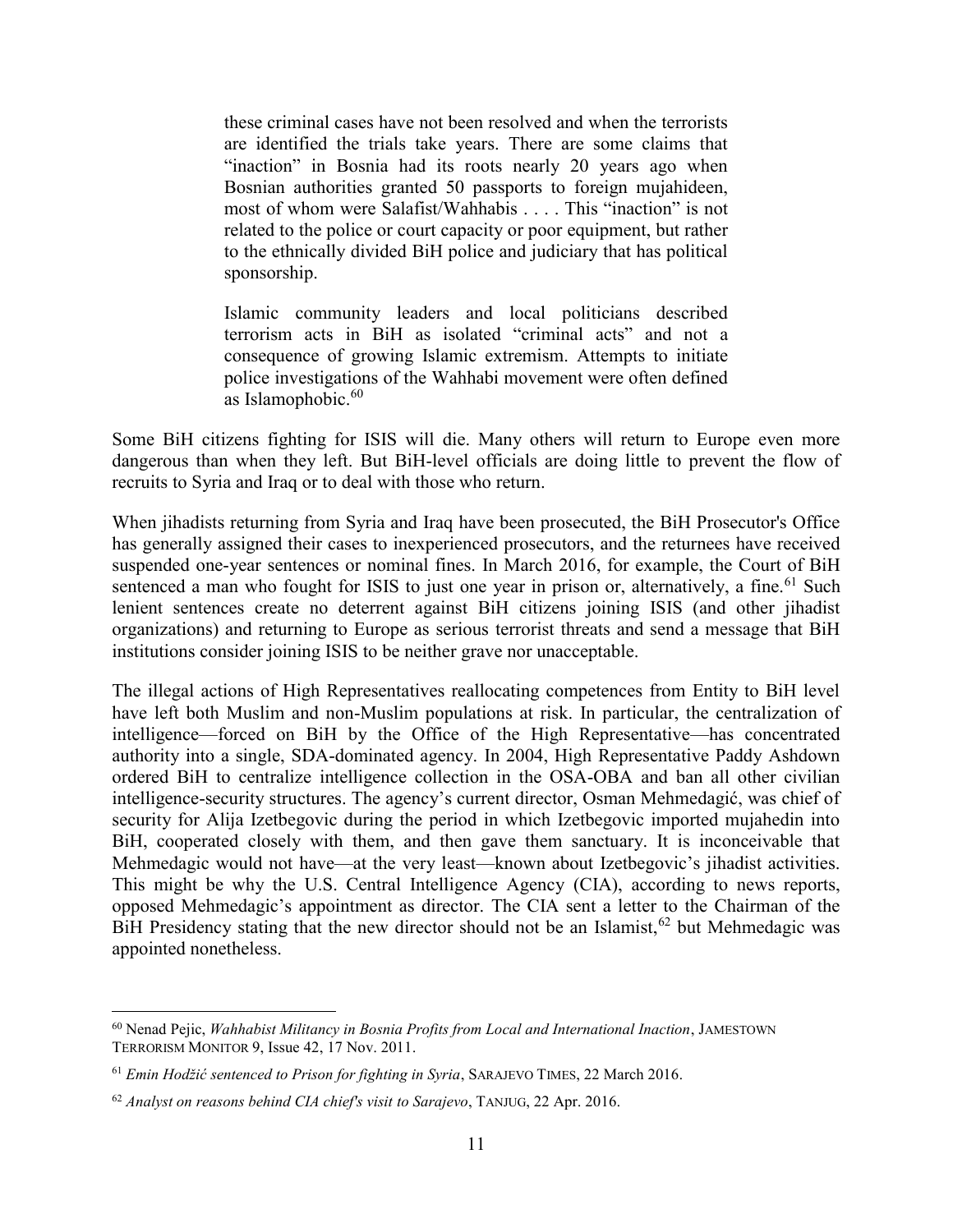Commenting on the reasons for an April 2016 visit to BiH by CIA Director John Brennan, a BiH-based terrorism expert explained, "The U.S. wants concrete action that involves finding a sizeable amount of storage of weapons and equipment used by Islamists, cutting off the flow of funds in Bosnia-Herzegovina, more adequate measures of control over Islamist groups and prevention of propaganda that is unfolding here undisturbed."<sup>63</sup> The expert also cited U.S. concerns about "increased activity of Turkey accompanied by the increased activity of the Iranian service, which also has some support from the top of the SDA (party) and specifically from its president, Bakir Izetbegovic . . . ."<sup>64</sup>

Authorities in the RS are doing everything in their power to stop terrorism in BiH and abroad. But RS authorities are hamstrung in their efforts to protect against jihadist violence. BiH-level and Federation intelligence and security agencies often fail to share intelligence with RS authorities. Meanwhile, BiH's jihadist communities are located in the Federation and Brčko District, outside the reach of RS police jurisdiction.

It has only heightened the legitimate concern of RS citizens that senior SDA and BiH officials so readily resorted to threats of violence against Republika Srpska in connection with the RS referendum about its Republic Day holiday. SDA President Bakir Izetbegovic threatened that RS President Milorad Dodik would end up like Saddam Hussein, Muammar Gaddafi, or Slobodan Milosevic and warned that the referendum would "most probably lead to the collapse of peace in this part of Europe."<sup>65</sup> Former army commander Sefer Halilovic, who leads another Bosniak party, threatened war against Republika Srpska if it held its referendum and boasted that Republika Srpska could hold out for only  $10$  to 15 days.<sup>66</sup> No leaders of SDA or any other Bosniak party distanced themselves from these threats. Senior officials should never threaten the use of force to resolve political disputes, but such threats are even more disruptive of peaceful inter-community relations when the presence of armed radical groups under SDA protection is widely known to the public.

#### **The international community is contributing to the problem.**

Western policy makers have contributed—and continue to contribute—to the spread of jihadism in BiH by supporting the SDA and its goal of centralizing authority at the BiH level. The RS wants to preserve the Dayton Accords, which allocate significant authority to the Entities. Entities with robust competencies, including over security, provide an important safeguard to radical Islam and terrorism. By contrast, the SDA and its allies in the international community want to disrupt the post-war settlement by shifting authority to an SDA-dominated centralized government and thus remove these important safeguards. Without such safeguards provided by the Dayton Accords, the jihadist presence and activities in BiH will only increase.

 $\overline{a}$ <sup>63</sup> *Id.* 

<sup>64</sup> *Id.*

<sup>65</sup> *Izetbegovic: Peace in Bosnia seriously threatened, Serb entity referendum must be prevented*, HINA, 15 Aug. 2016.

<sup>66</sup> *Bosnia's Republika Srpska to hold controversial referendum despite ban*, BNA Intellinews, 23 Sept. 2016.